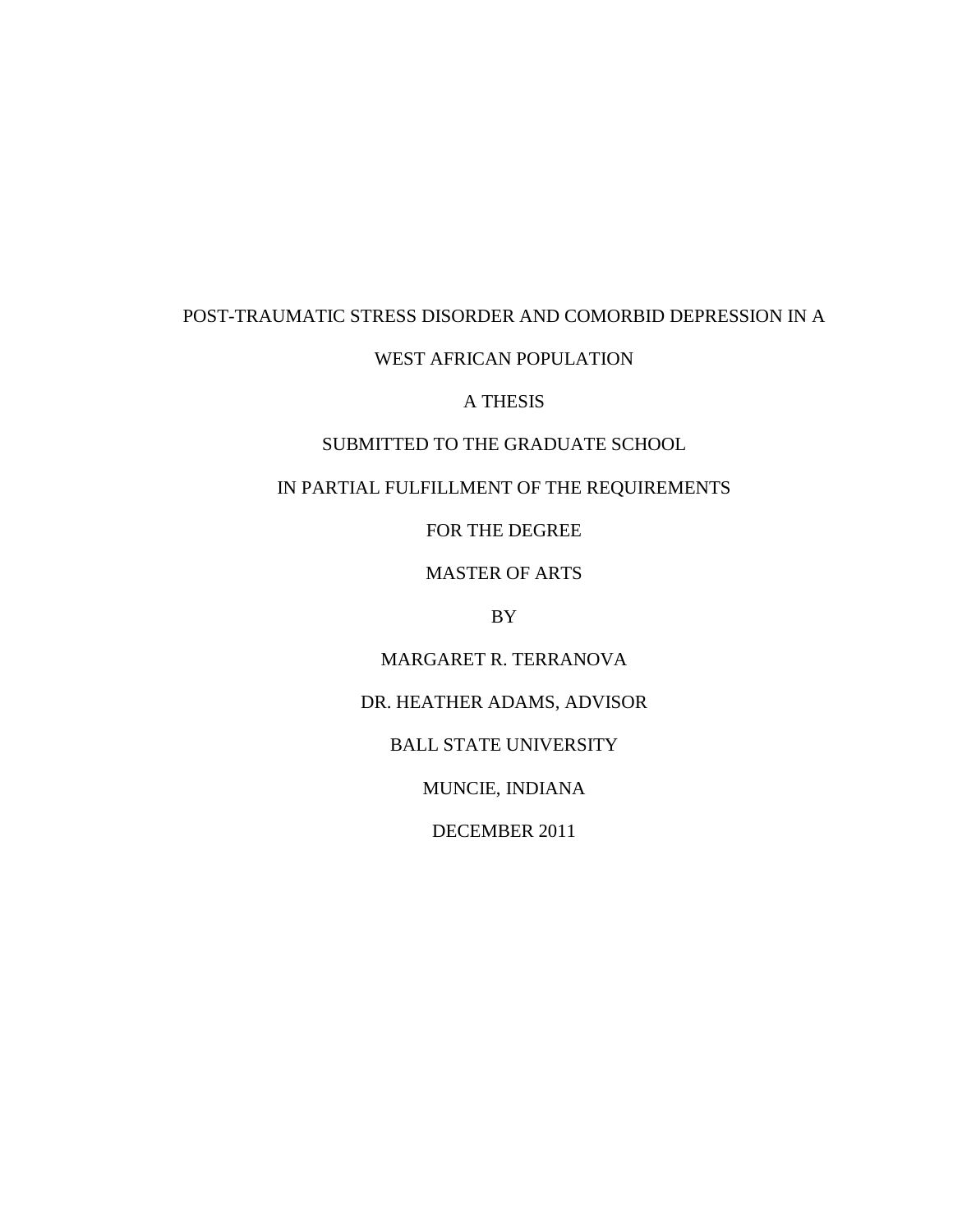#### Abstract

Despite the established relationship between Post-Traumatic Stress Disorder (PTSD) and depression in Western cultures, research concerning the prevalence rates and relationship between the comorbid disorders in Non-Western communities remains sparse. The present study explored the relationship between PTSD and comorbid depression in citizens currently living in Ghana, West Africa. Ghanaian Nationals (*n*=140) completed the PTSD and demographic sections of the Structured Clinical Interview for the DSM-IV (SCID-I), as well as the Center for Epidemiological Studies Depression Scale (CES-D). Both measures were administered through interview format. Results revealed a lower prevalence rate of PTSD than expected. Further analysis demonstrated that meeting the diagnostic criteria for PTSD increased the chance of meeting the diagnostic criteria for depression, as well as increased depression scores. To confirm that the prevalence rates found in this study were reflective of actual cases of depression (not measurement error) a scale reliability analysis was conducted on the CES-D. The results of this analysis confirmed internal consistency. Results suggest that although the prevalence rate of PTSD was low, a relationship is present between the disorders in a non-Western sample. The reliability of the measures means that PTSD and depression were assessed for, but what is not certain is whether the actual construct of the disorders could occur differently in a non-Western sample, causing a different presentation of symptoms. Future research is needed to examine the Western construct of PTSD and depression to determine if there is a different presentation of symptoms not accounted for by Western measures.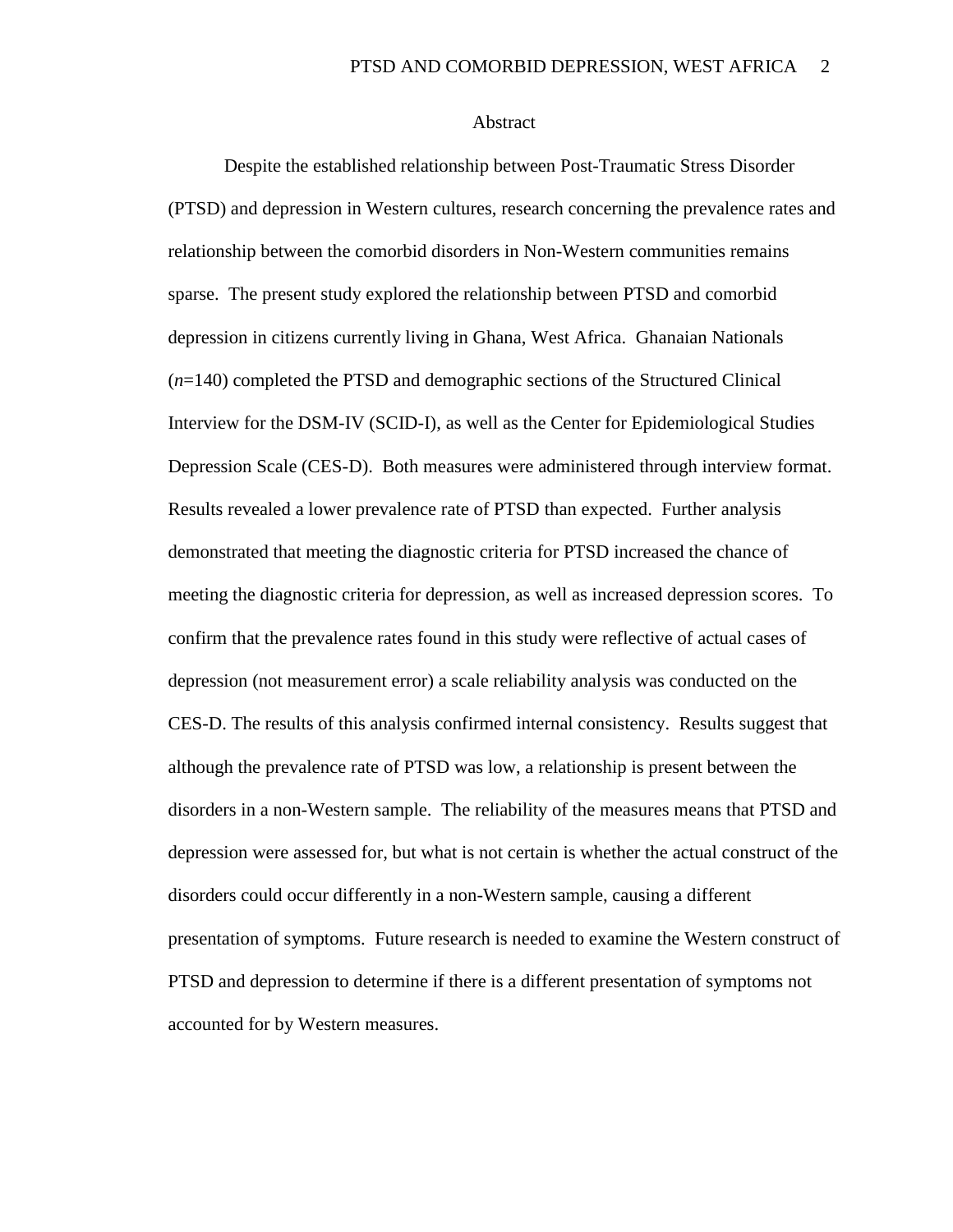| Method.    |    |
|------------|----|
|            |    |
|            |    |
|            | 24 |
|            |    |
|            |    |
|            |    |
| Appendixes |    |
|            |    |
|            |    |
|            |    |
|            |    |
|            |    |
|            | 75 |

# Table of Contents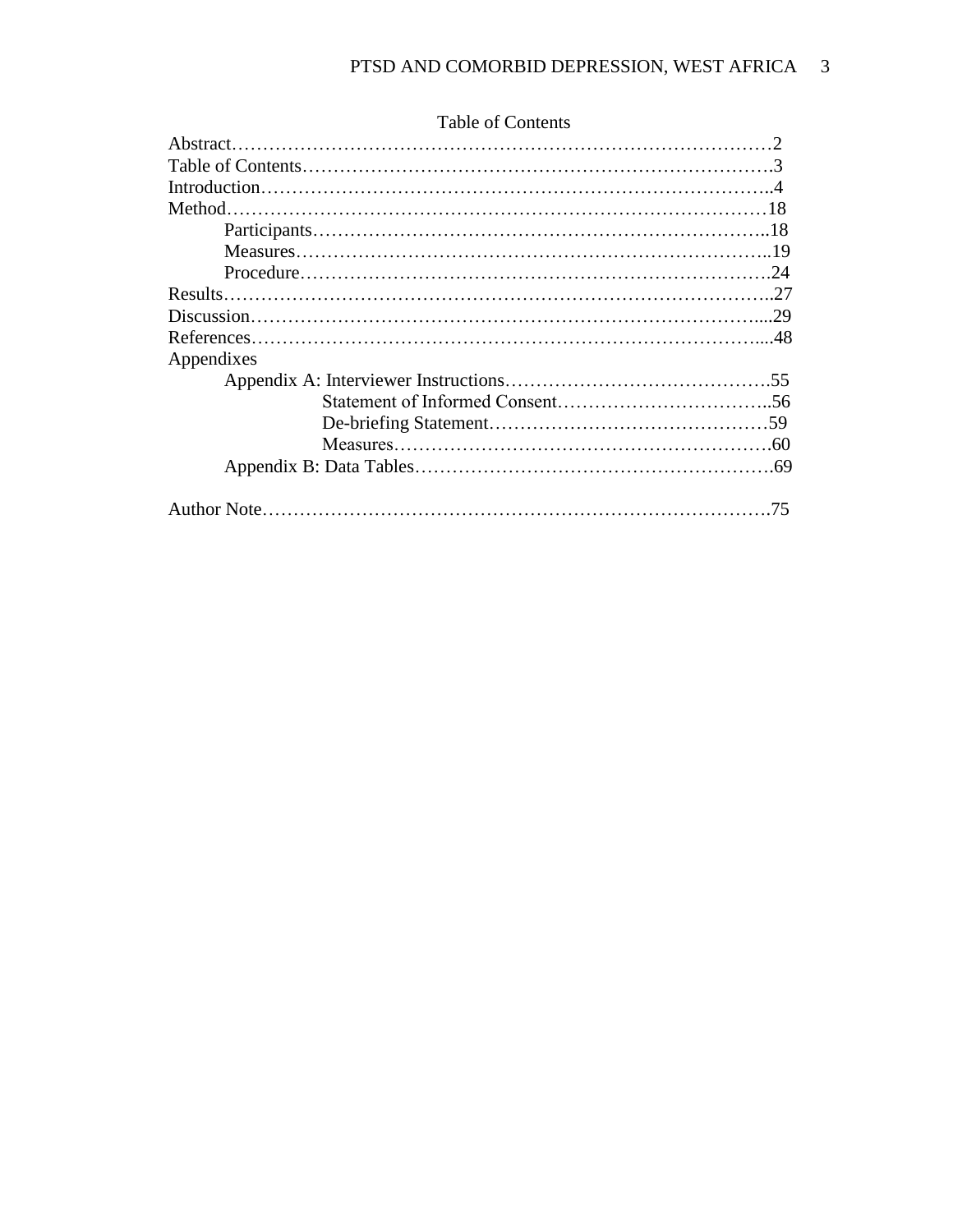Post-Traumatic Stress Disorder and Comorbid Depression In a West African Population

Post-Traumatic Stress Disorder (PTSD) and depression have been heavily documented in Western samples (Kessler, Sonnega, Bromet, Hughes, & Nelson, 1995; Blazer, Kessler, McGonagle, Swartz, 1994). It has recently become accepted knowledge that PTSD and depression are commonly comorbid (Kessler, 1994; Kessler, Sonnega, Bromet, Hughes, & Nelson, 1995; Gill, Page, Sharps, & Campbell, 2008). Despite the extensive research conducted using Western samples, there is minimal research available examining PTSD and comorbid depression in non-Western samples. Thus, the current prevalence rates of PTSD and comorbid depression and the factors influencing comorbidity in Non-Western communities are unknown.

The purpose of this study is twofold: 1) To contribute information to the growing data-base for PTSD and comorbid depression in a non-Western sample, which will increase cross-cultural validity. 2) To further explore the link between Post-traumatic Stress Disorder and comorbid depression to aid in accurate assessment, effective treatment and to substantiate the theory that the two stem from a similar construct. *Evidence of Comorbidity*

Several studies have provided empirical evidence that PTSD and depression are often comorbid. One such study is The National Comorbidity Survey (*n*=5,877), which began in the early 1990's and was the first nationally representative mental health survey in the United States that used structured diagnostic interviews to examine the prevalence rates of various DSM-III-R disorders including PTSD and depression (Kessler, 1994). The original data for baseline estimates was collected from 1990-1992 and the report was published in 1994. The results indicated that 56% of respondents with a lifetime history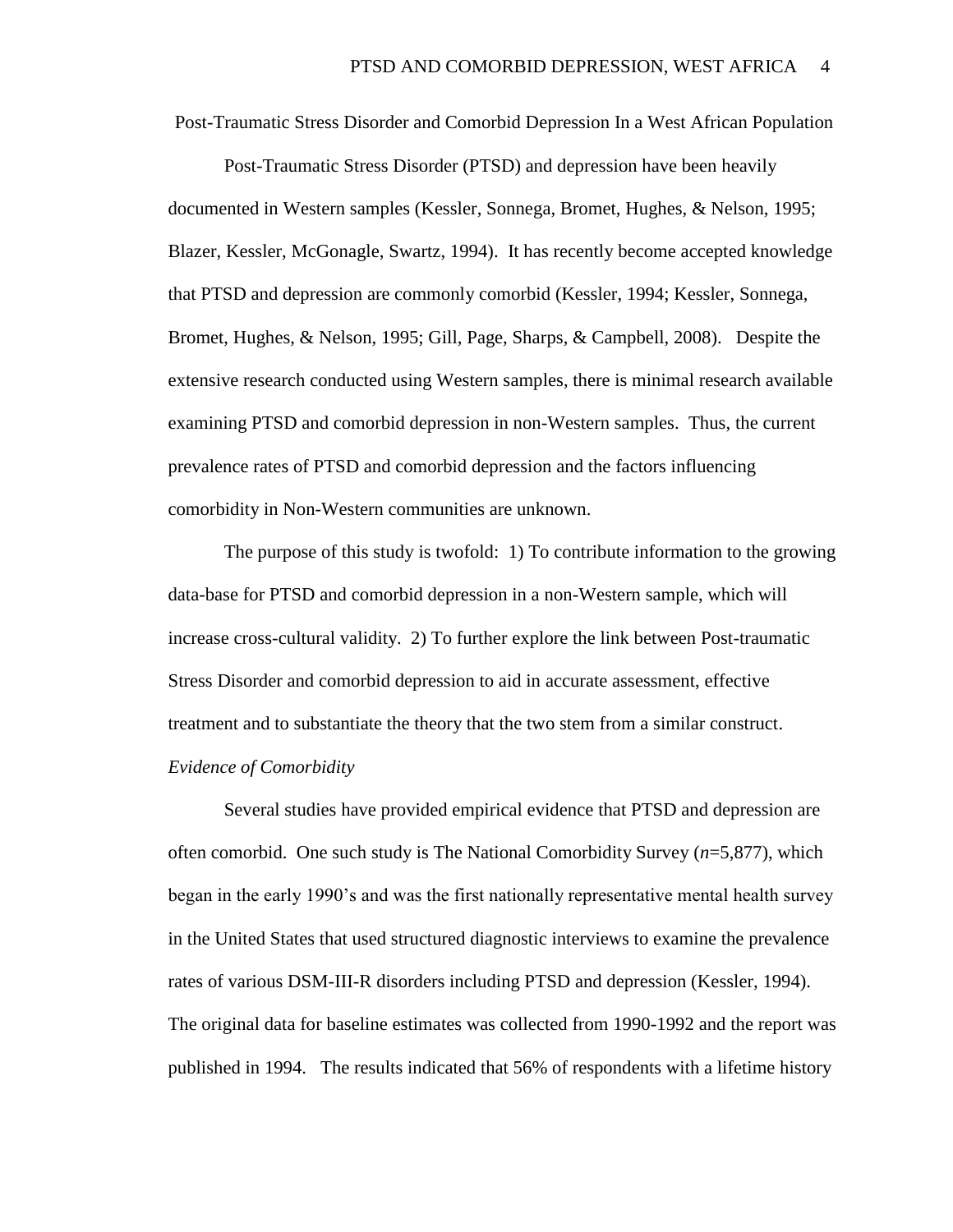of one psychiatric disorder had at least one additional diagnosis. Furthermore, a primary diagnosis of an Anxiety Disorder (including PTSD) was significantly associated (68.7%) with a secondary diagnosis of Major Depressive Disorder (Kessler, 1994).

In the next few years, several follow-up studies were conducted to further clarify the relationship between comorbid anxiety and depressive disorders. In 1995, a follow up study was conducted building off the original data and examining the epidemiology of PTSD in the general population. There was a national sample (of U.S. citizens) consisting of 5877 participants ranging in age from 15-54. Modified versions of the DSM-III-R PTSD module from the Diagnostic Interview Schedule and Composite International Diagnostic Interview were used. Information was collected regarding the types of different trauma people experienced, demographic information of participants, and the comorbidity of PTSD with other lifelong psychiatric disorders. Results revealed that around 48% of those meeting the diagnostic criteria for PTSD also met the diagnostic criteria for depression (Kessler, Sonnega, Bromet, Hughes, & Nelson, 1995).

A more recent study of comorbidity focused on the development of depression in relation to PTSD. Breslau, Davis, Peterson, and Shultz (2000) sought to further examine the link between PTSD and depression by determining if people exposed to trauma are more likely to develop depression independent of developing PTSD. Data was used from the Epidemiological Study of Young Adults conducted in Michigan (*n*=1007) and from the National Comorbidity Survey. This study used retrospective and prospective data to compare the rates of PTSD and depression among three different groups. The first group was comprised of people who experienced a trauma but did not develop PTSD, the second contained people who experienced a trauma and developed PTSD and depression,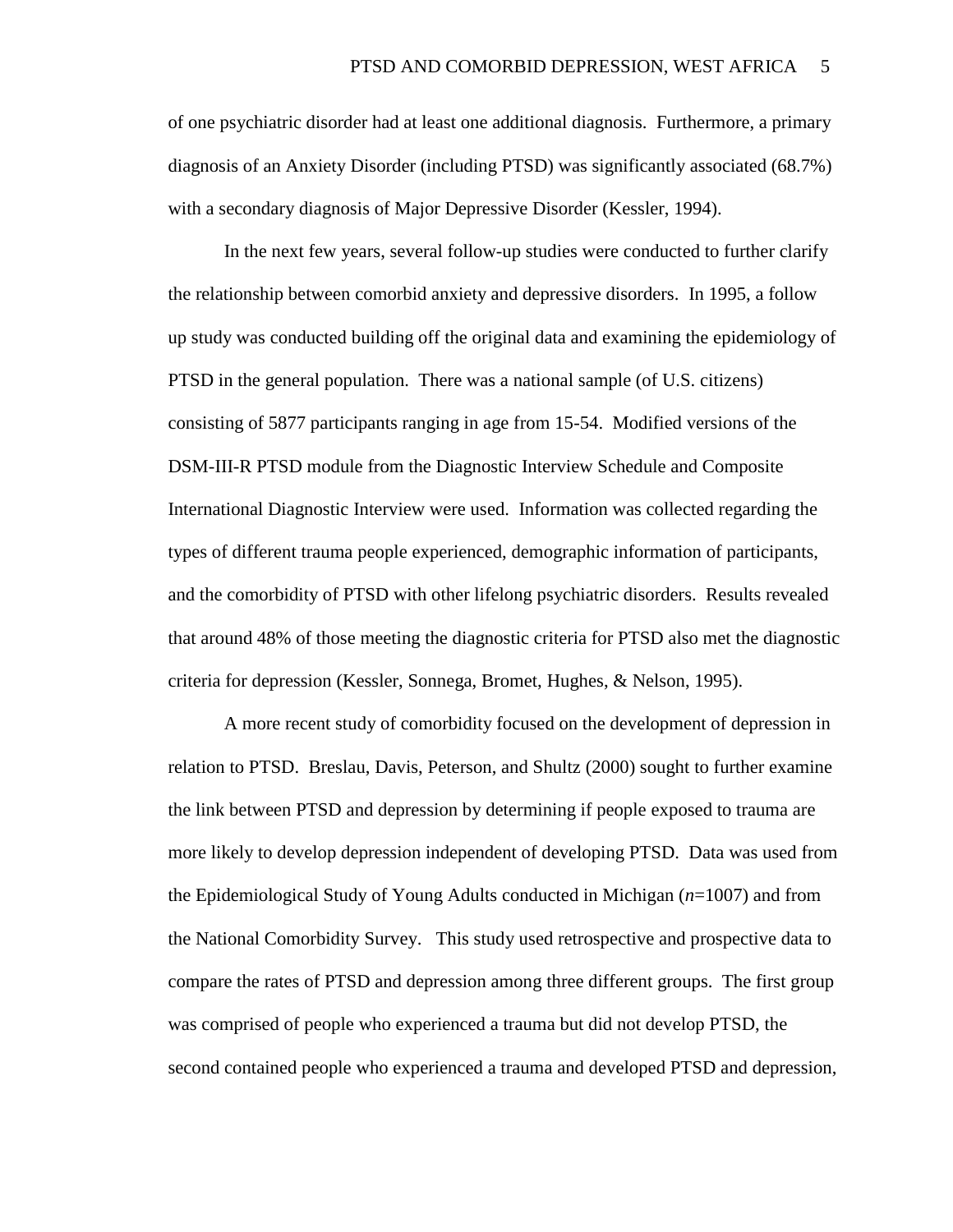and the third group was a control group of individuals who did not experience a traumatic event. Results suggested that there is an increased risk of depression in those who had PTSD and who experienced a traumatic event, but no significant risk for depression in those who experienced a traumatic event and did not have PTSD (Breslau, Davis, Peterson, & Schultz, 2000). This implies that individuals with PTSD are at an increased risk for depression. Therefore, it is not merely experiencing a traumatic event that increases the likelihood of both disorders, but the real mediating factor in developing depression is the development of PTSD.

In 2004, O'Donnell, Creamer, and Pattison conducted a study that went a step beyond other comorbidity studies. The fact that PTSD and depression are often comorbid was relatively well established at this point, but facets of the two following a trauma was still relatively unclear. This study examined 363 injury survivors prior to their discharge from a hospital and then again at three and 12 months following their injury. The researchers looked at predictor variables and symptom severity to better understand if PTSD and depression represent a single construct following a trauma. Through a multinomial logistic regression, O'Donnell et al. (2004) found that most psychopathology following a trauma can be considered the result of a single traumatic stress factor, indicating that both PTSD and depression are elements of a single construct. Based on these results, the authors concluded that PTSD and depression are indistinguishable from one another and follow an interwoven chronic course. In addition to the original study, follow-up testing was conducted which revealed that there were some cases where depression occurred independently of PTSD and had a separate set of predictor variables. In this minority of cases it was concluded that during the acute phase  $\langle$  <3 months)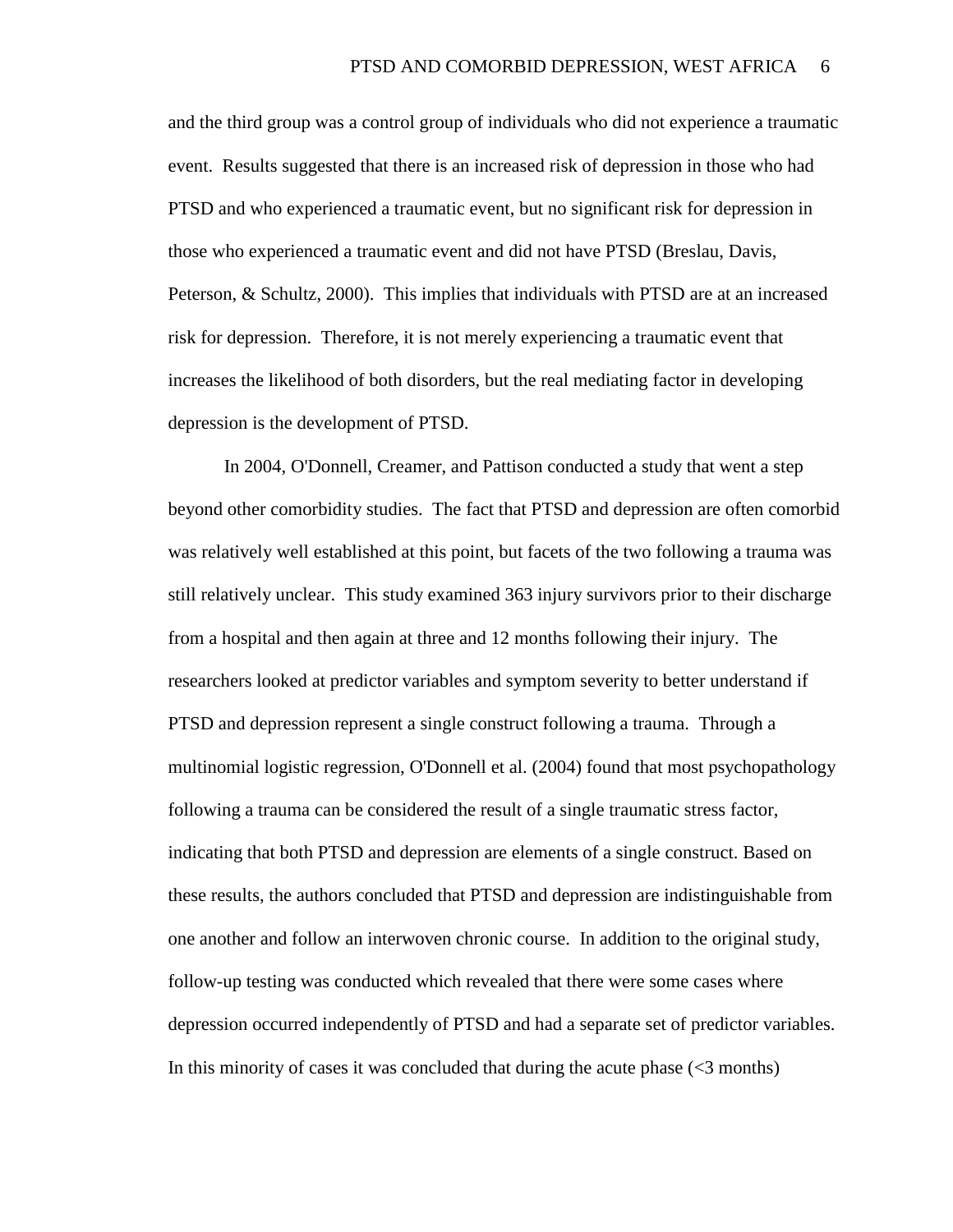following a trauma, depression can occur independently of PTSD (O'Donnell, Creamer, & Pattison, 2004). A possible explanation for this is that, according to the American Psychiatric Association (*DSM-IV-TR*, 2000) PTSD symptoms occurring for the duration of three months or less would be diagnosed as Acute Stress Disorder. In such cases, the PTSD symptoms may be attributed as a transient and expectable reaction to a traumatic event, and therefore if depression occurs during this period it is independent, and not a product of PTSD.

Although it is most common for PTSD and depression to develop simultaneously following a traumatic event, it is also possible for both disorders to occur at separate times following a trauma. A recent review of epidemiological studies conducted by Breslau in 2002 found that a diagnosis of PTSD significantly increases the risk of developing depression. Breslau suggested that although the two disorders sometimes have a simultaneous onset, PTSD and depression are often comorbid because people with PTSD are much more vulnerable to depression than those who do not meet the diagnostic criteria for PTSD (Breslau, 2002). What this information indicates is that the timeline for PTSD and depression following a trauma can take several courses. As indicated by O'Donnell and colleagues (2004), the rates of PTSD and comorbid depression are dependent upon the amount of time following a traumatic event (i.e. acute or chronic). There are three common courses for the development of PTSD and depression following a trauma. The first is the development of PTSD shortly following a trauma and then subsequent development of depression. The second course is when depression emerges directly following a trauma and then PTSD develops months, possibly years after the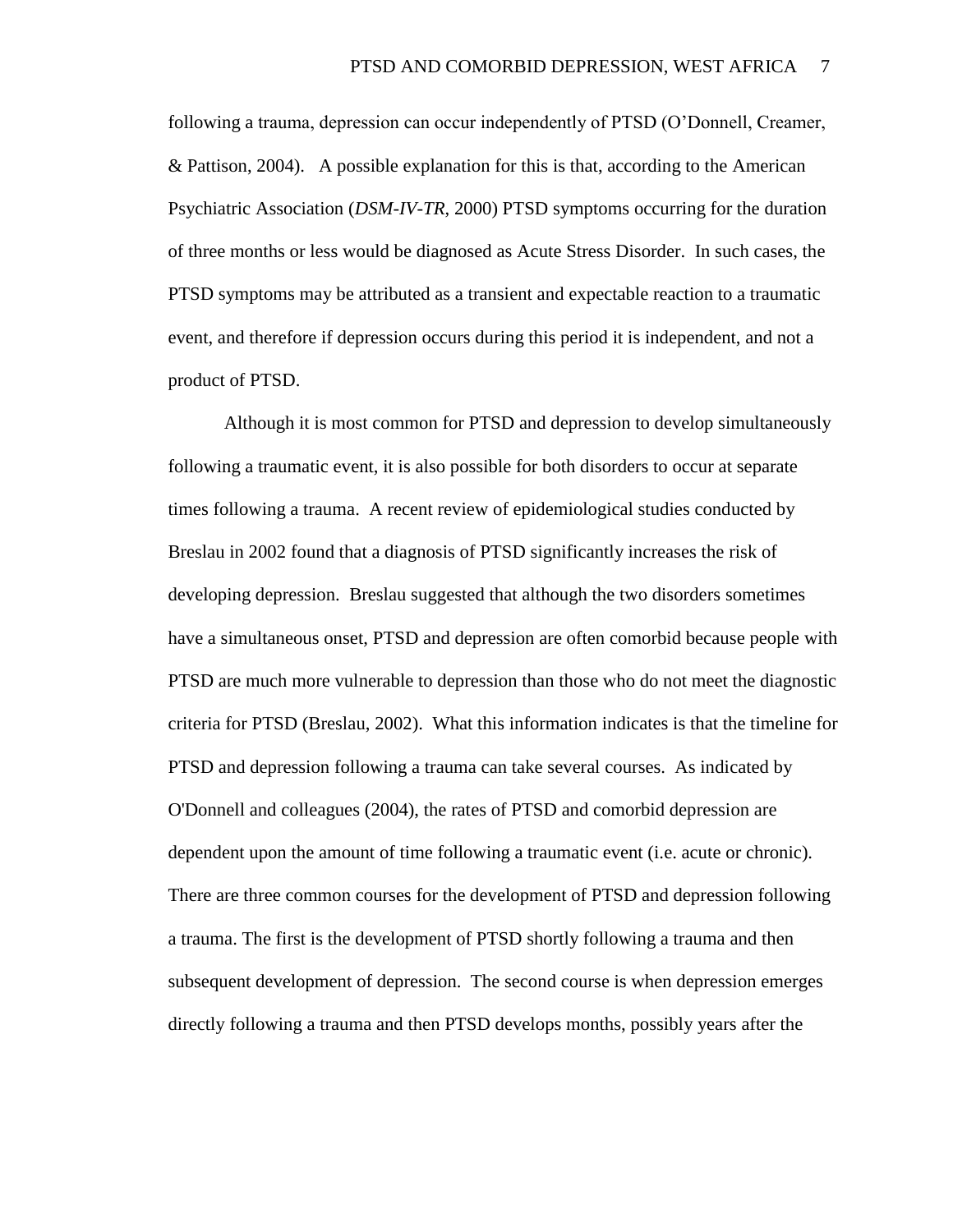traumatic event. And the third course is the simultaneous emergence of PTSD and depression shortly following a trauma (Breslau, 2002).

# *The Effects of Comorbidity*

It is important to identify disorders that are often comorbid because they are more likely to be chronic and have higher severity than a single diagnosis alone (Kessler, 1994). Because people suffering from PTSD with comorbid depression are more likely to have higher severity and chronicity (higher symptom ratings and longer duration), which has been shown to result in greater impairment in functioning and higher subsequent distress (Nixon, Resick, & Nishith, 2004), it is important to look at the comorbidity of PTSD and depression.

A recent study of PTSD and comorbid depression and quality of life supported that those with co-occurring disorders will experience more symptom distress (Chen, et al., 2007). Chen, et al. (2007) investigated quality of life, prevalence of PTSD, and prevalence of depression in 410 firefighters living in Kaohsiung, Taiwan. A two-stage survey method was used in which the first section was comprised of self-report data and the second section included interviews from trained psychiatrists. The results indicated that of those firefighters meeting the diagnostic criteria for PTSD and depression, their score on the quality of life measure was significantly lower than individuals with one diagnosis. Participants with depression scored lower on the mental aspects of quality of life whereas participants with PTSD scored lower on both mental and physical aspects of quality of life. This finding indicates that people suffering from PTSD and depression may present with more symptoms and will subsequently have a lower quality of life (Chen et al., 2007).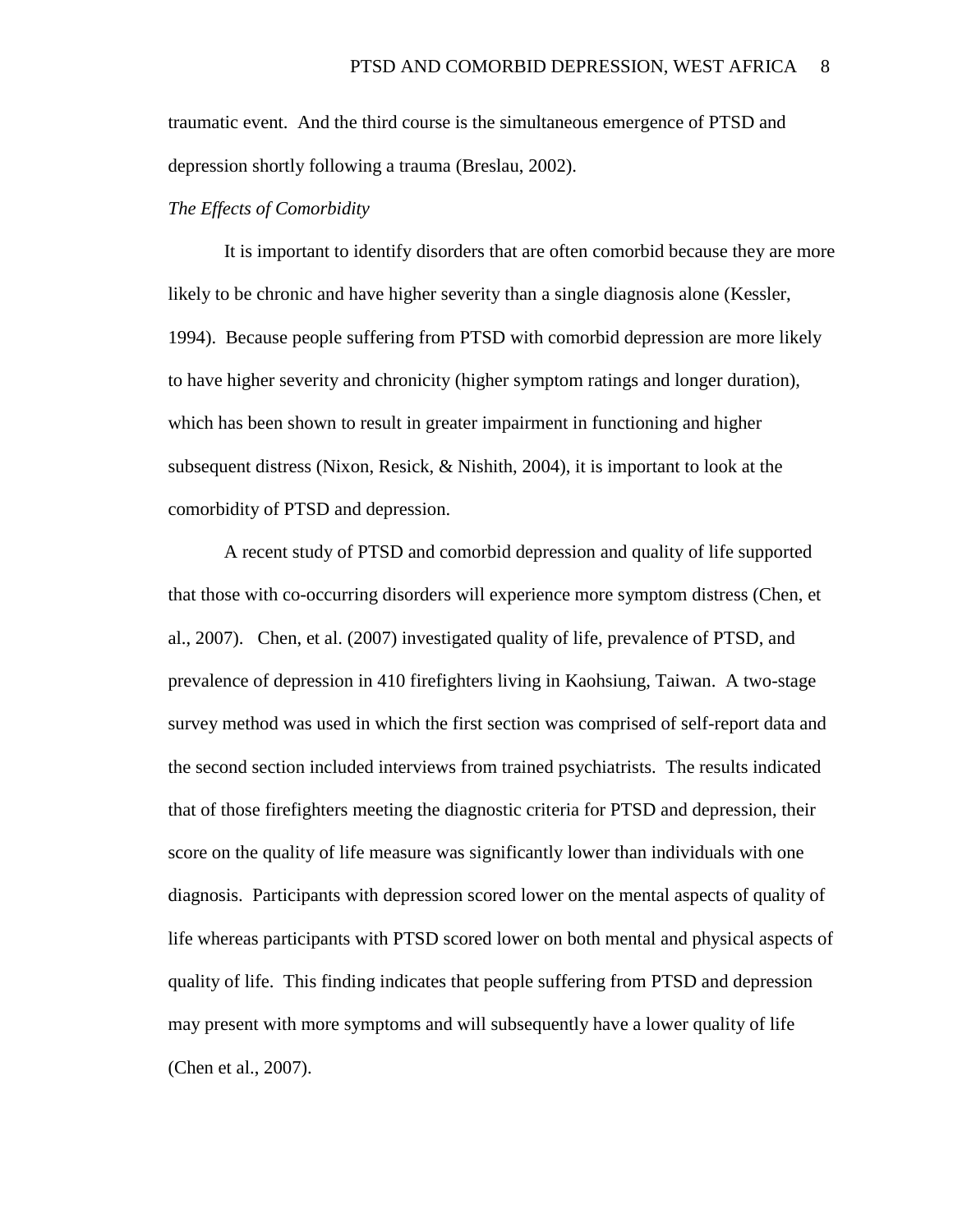In 2005, Oquendo, Brent, Birmaher, Greenhill, Kolko, and Stanley conducted a study to determine whether individuals with PTSD and a current or history of a depressive episode had a higher risk of suicidal behavior than those individuals with PTSD alone. The study examined 230 participants with a lifetime history of one or more major depressive episodes. Fifty-nine of the patients also had comorbid PTSD. Demographic and clinical characteristics of those patients with and without PTSD were compared. The results indicated that PTSD is often prevalent within populations of individuals who have experienced a depressive episode and that that their co-occurrence increases the risk for suicidal attempts and gestures. In addition to increased risk for suicidal behavior, the findings also indicate that those suffering from PTSD and comorbid depression have a much lower quality of life (Oquendo, et al., 2005). The prior research has shown that a comorbid diagnosis of depression can increase the severity, duration, and subjective distress of individuals with PTSD. However, a comorbid diagnosis is not the only mediating factor. The type of trauma that is experienced can also have an influence on the symptom presentation and the course that PTSD will follow.

#### *Differences Due to Type of Trauma*

A recent study that was conducted by Gill and colleagues (2008) examined the rates of PTSD and comorbid depression in low-income women. In this study, 250 urban women who were seeking health care were interviewed to determine if they met the criteria for PTSD and/or depression, and to identify what traumatic events they may have endured. The results indicated that more than half of the women who met the diagnostic criteria for PTSD also met the criteria for depression. In addition, an interpersonal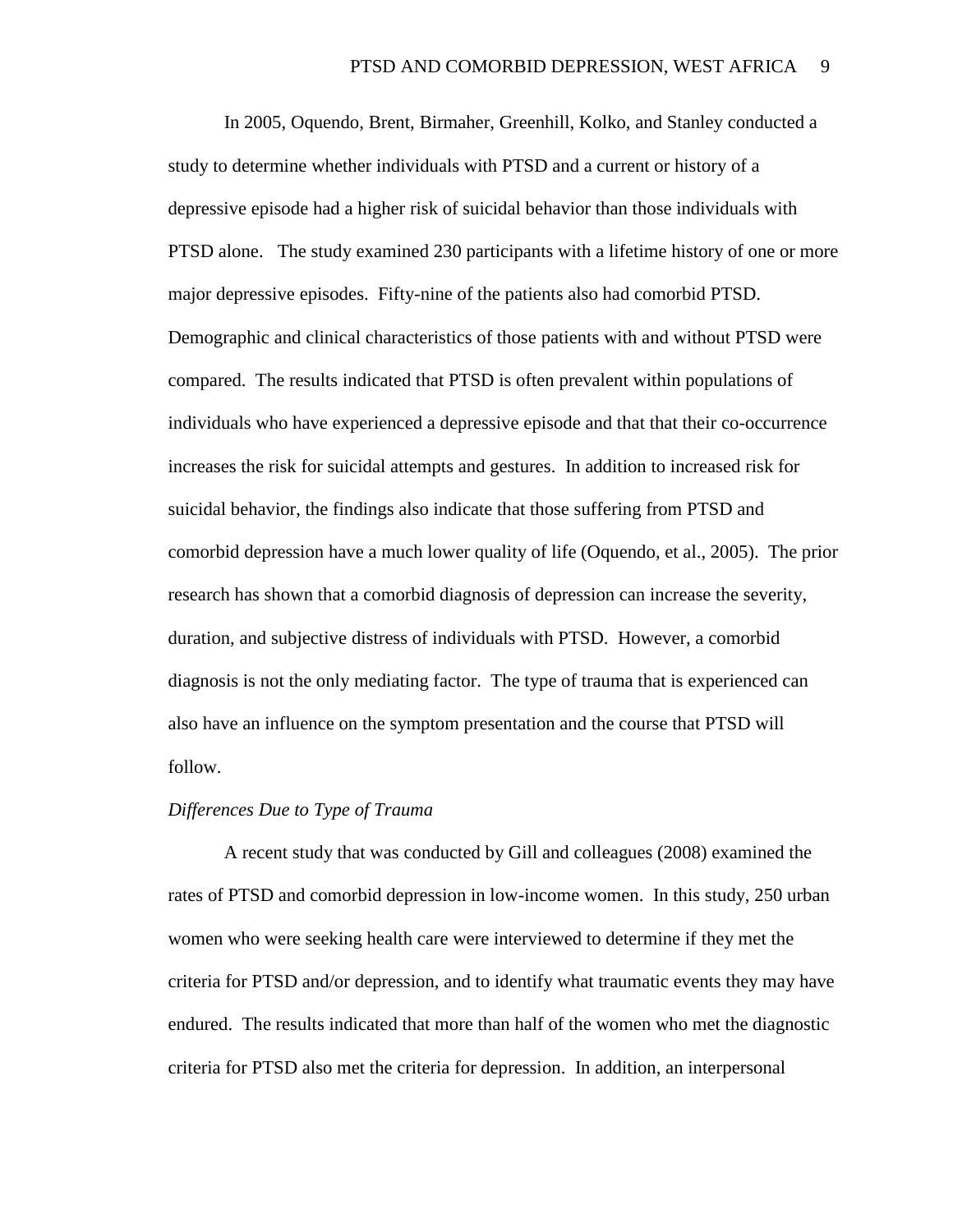traumatic event (e.g. physical or sexual assault) was the strongest predictor of the development of PTSD and comorbid depression as compared to non-interpersonal traumatic events (e.g. motor vehicle accident, natural disaster). The women who developed PTSD from an assaultive event (which classifies as an interpersonal trauma) reported experiencing PTSD for at least twice the duration as those women who developed PTSD from non-assaultive events (Gill, Page, Sharps, & Campbell, 2008).

The preceding studies examining PTSD and comorbid depression indicate that this is a common co-occurrence. Gill and colleagues (2008) found that this is the case regardless of the type of trauma experienced. Breslau and Anthony (2007) found that relative to other types of traumas, assaultive, or more generally, interpersonal traumas, seem to generate higher rates of PTSD and comorbid depression. Similarly, Kessler and colleagues (1995) in a follow up study to the original National Comorbidity Survey, found that the most common types of trauma associated with PTSD for women is rape or sexual assault (i.e. interpersonal trauma). Conversely, the most common type of trauma associated with PTSD for men is combat, or another type of life threatening situation or accident (Kessler, Sonnega, Bromet, Hughes, & Nelson, 1995). It is important to note that for both men and women, experiencing a sexual assault is the highest-risk trauma for developing PTSD.

These conflicting results reflect the fact that men are less likely to be the victim of a sexual assault (0.7% lifetime prevalence) whereas women are much more likely (9.2% lifetime prevalence). Men are more likely to be exposed to combat or a life threatening accident (25% lifetime prevalence) (Ballenger et al., 2000). The data from these studies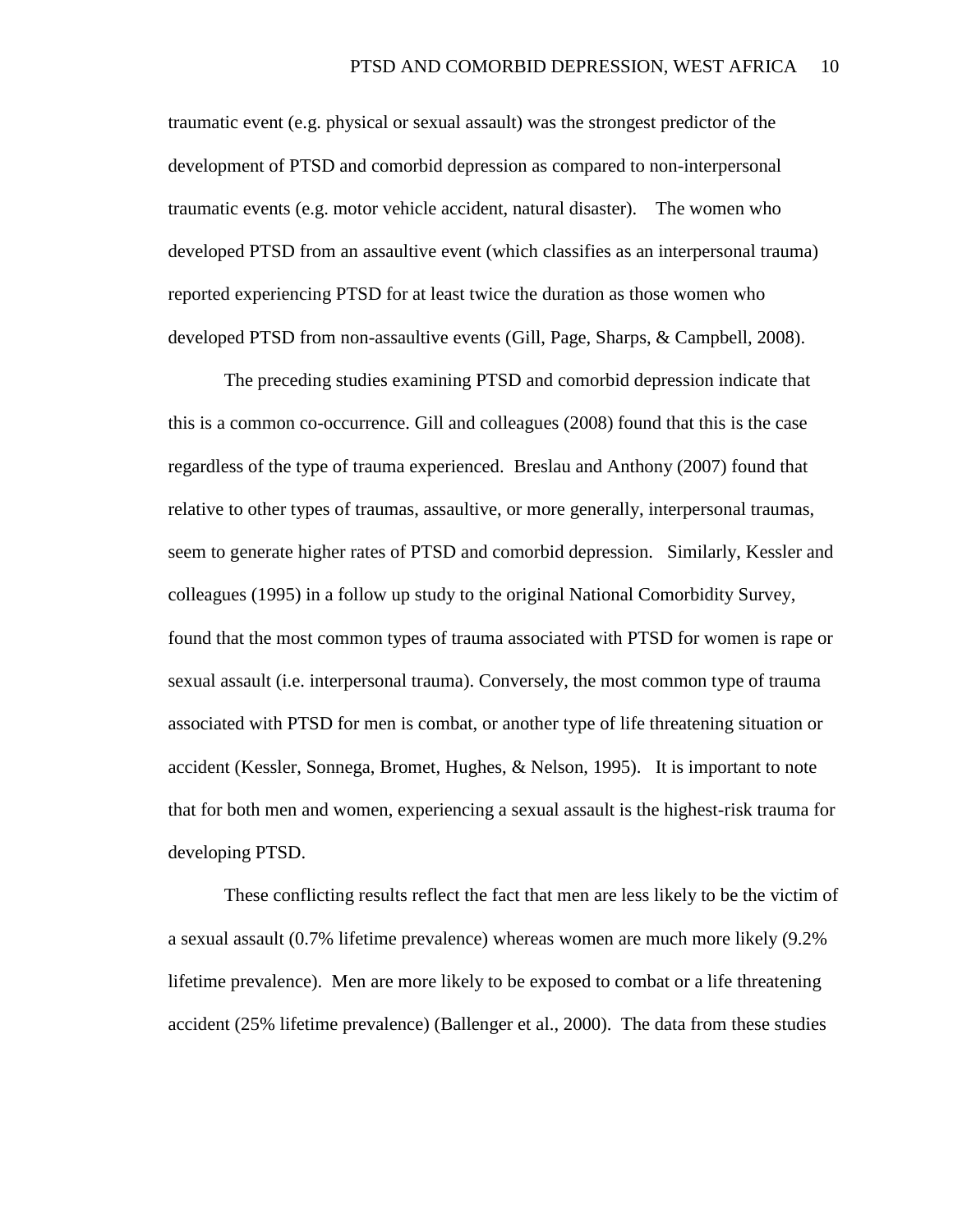was collected using both males and females who were currently living in the United States.

In 2004, Nixon conducted a study to examine PTSD and depression in women who were victims of intimate partner violence. Results indicated that women who were victims of intimate partner violence had very high rates of both PTSD (75% of the sample) and depression (54% of the sample). In addition to the high frequency of both disorders, it was also revealed that those women with both disorders had significantly higher severity of PTSD and depressive symptoms and more maladaptive cognitive styles than those women who only met the criteria for PTSD (Nixon, Resick, & Nishith, 2004). *Differences Due to Cultural Factors*

There is a sufficient amount of research concerning PTSD and comorbid depression, but what is lacking in these comorbidity studies are data that are culturally representative for a variety of populations internationally. Few epidemiological studies focusing on trauma or PTSD in general populations have been conducted in third world or developing countries (De Girolamo & McFarlane, 1996). This leaves a critical gap in the research base because even fewer studies have been conducted to examine PTSD and comorbid depression in third-world countries. The research that has been conducted concerning PTSD in developing countries has mostly focused on the relationship between environmental factors and exposure to trauma.

#### *Setting and Environment*

A 2007 study conducted by Schaefer et al. compared levels of PTSD in two groups of missionaries, one group representing a largely stable setting (Europe) and the other representing an unstable setting (West Africa). The results indicated that the rate of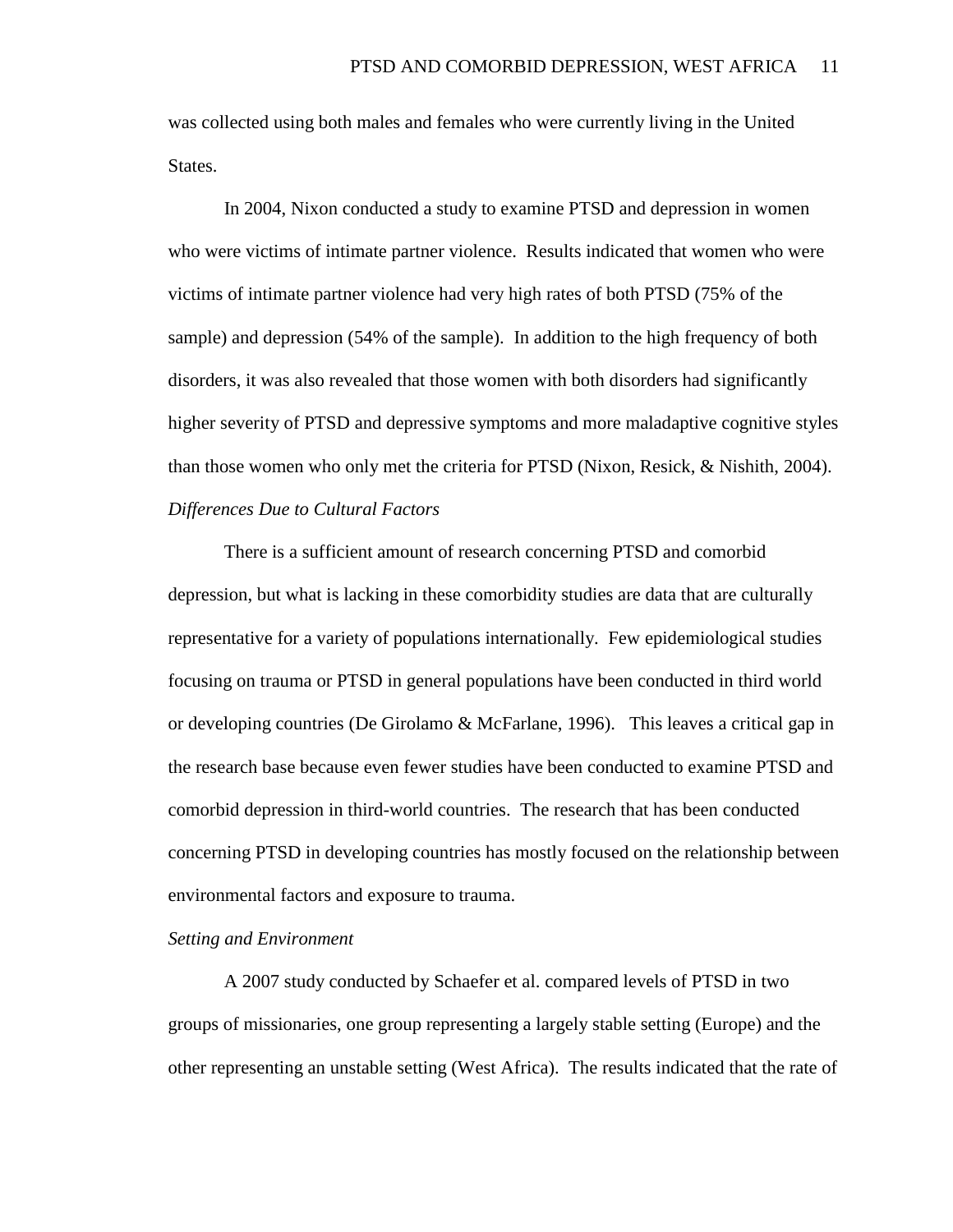traumatic events and subsequent traumatic stress were significantly higher in the unstable setting. More frequent occurrence of traumatic events was found to be directly related to increased levels of reported post-traumatic stress. Another finding was that there were certain factors associated with the severity of PTSD, the main factor being comorbid depression. It is important to note that the participants in this study were missionaries, and therefore were not nationals of the country in which they were currently residing. There is limited research available about PTSD and depression using a sample of West African Nationals.

The best and most comprehensive prevalence rate information is a public database created by the World Health Organization (WHO). The WHO conducts research on 193 countries, including Ghana, West Africa. According to a database published in 2004, the population estimate for Ghana was 22,057,000 with around 11,000 citizens meeting the diagnostic criteria for PTSD, which is a prevalence rate less than 1% (World Health Organization, 2008).

#### *Expectations for a West African Population*

The World Health Organization identifies West Africa as a region subject to natural disasters, health epidemics, forced displacement, violent crime, and severe political unrest and civil strife. Due to the increased external stressors experienced in economically underdeveloped communities, it follows that the prevalence rates of PTSD in areas such as West Africa (which as specified above is considered an unstable setting), would be higher than the base rates reported in the United States (Schaefer et al., 2007). According to the results of the National Comorbidity survey, it is estimated that the average lifetime prevalence of PTSD in the United States is 7.8 % (Kessler, Sonnega,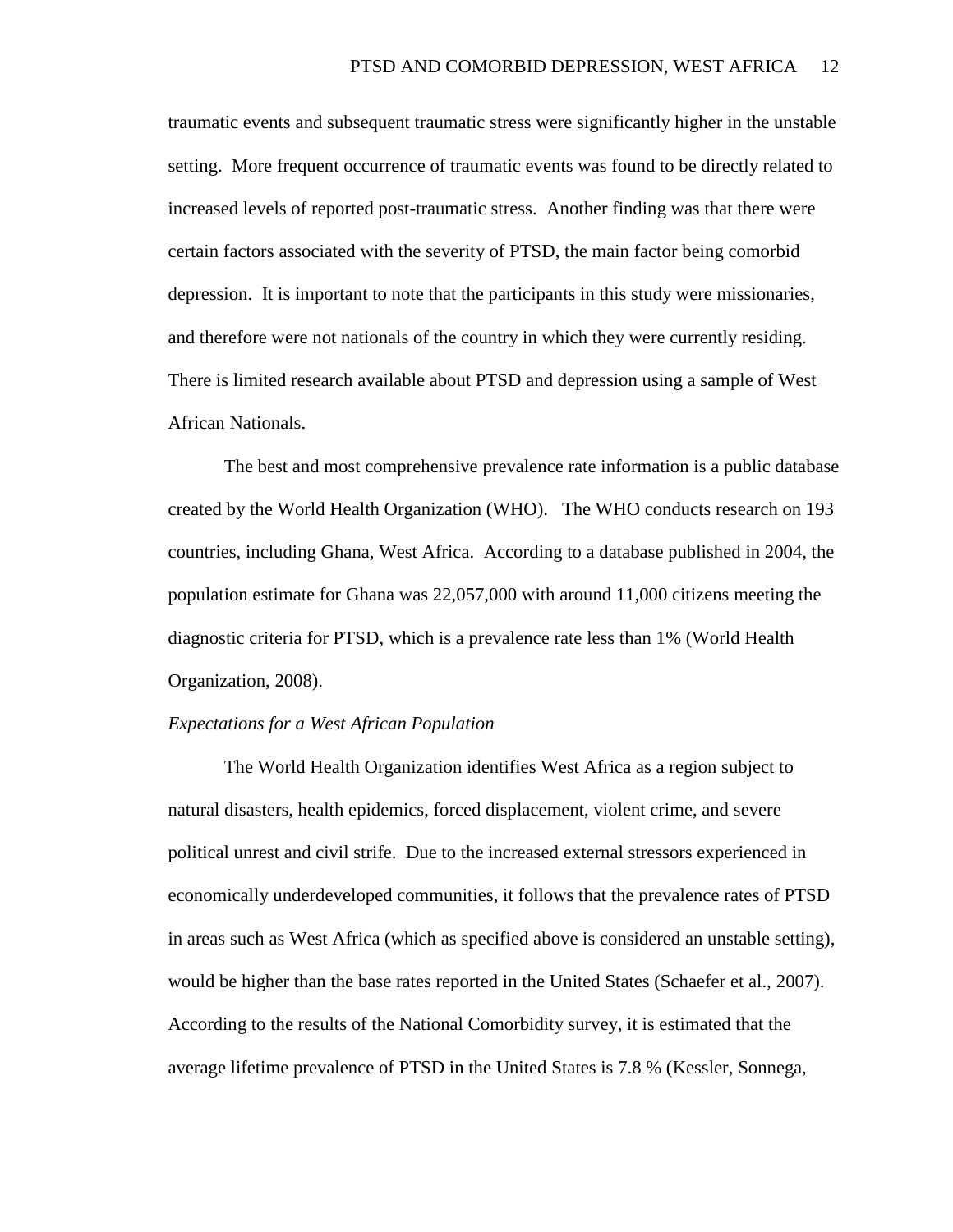Bromet, Hughes, & Nelson, 1995). This can be contrasted with the information mentioned previously, which indicates that the prevalence of PTSD in West Africa is roughly 1%. The current prevalence rate data seems to represent conflicting information. The reported prevalence rates of PTSD in Ghana are much lower than those estimated for the United States, despite the fact that Ghana is a country with increased external stressors. Future research (including the present study) can help determine whether the prevalence rates reported in Ghana are inaccurate, or if there are unidentified variables influencing the relationship between traumatic events and the subsequent development of PTSD.

A summary of the literature suggests that those participants meeting the diagnostic criteria for PTSD will likely have comorbid depression (Kessler, 1994; Blazer, Kessler, McGonagle, Swartz, 1994; Kessler, Sonnega, Bromet, Hughes, & Nelson, 1995; Breslau, Davis, Peterson, & Schultz, 2000; Gill, Page, Sharps, & Campbell, 2008). As indicated by past research, PTSD and depression are commonly comorbid, and a dual diagnosis can be associated with more chronic and severe symptoms (Kessler, 1994), significantly lower quality of life (Chen et al., 2007), and an increased risk of suicidal behavior (Oquendo, et al., 2005).

In addition to the high level of instability and exposure to trauma, many West African nations lack adequate resources to handle the excess of environmental stressors (World Health Organization, 2005). Based on this information, it is essential to examine the prevalence rates of PTSD and comorbid depression in these regions to uncover information that may be useful in both the assessment and treatment for these specific populations. West Africa is a critical place for PTSD and depression research to be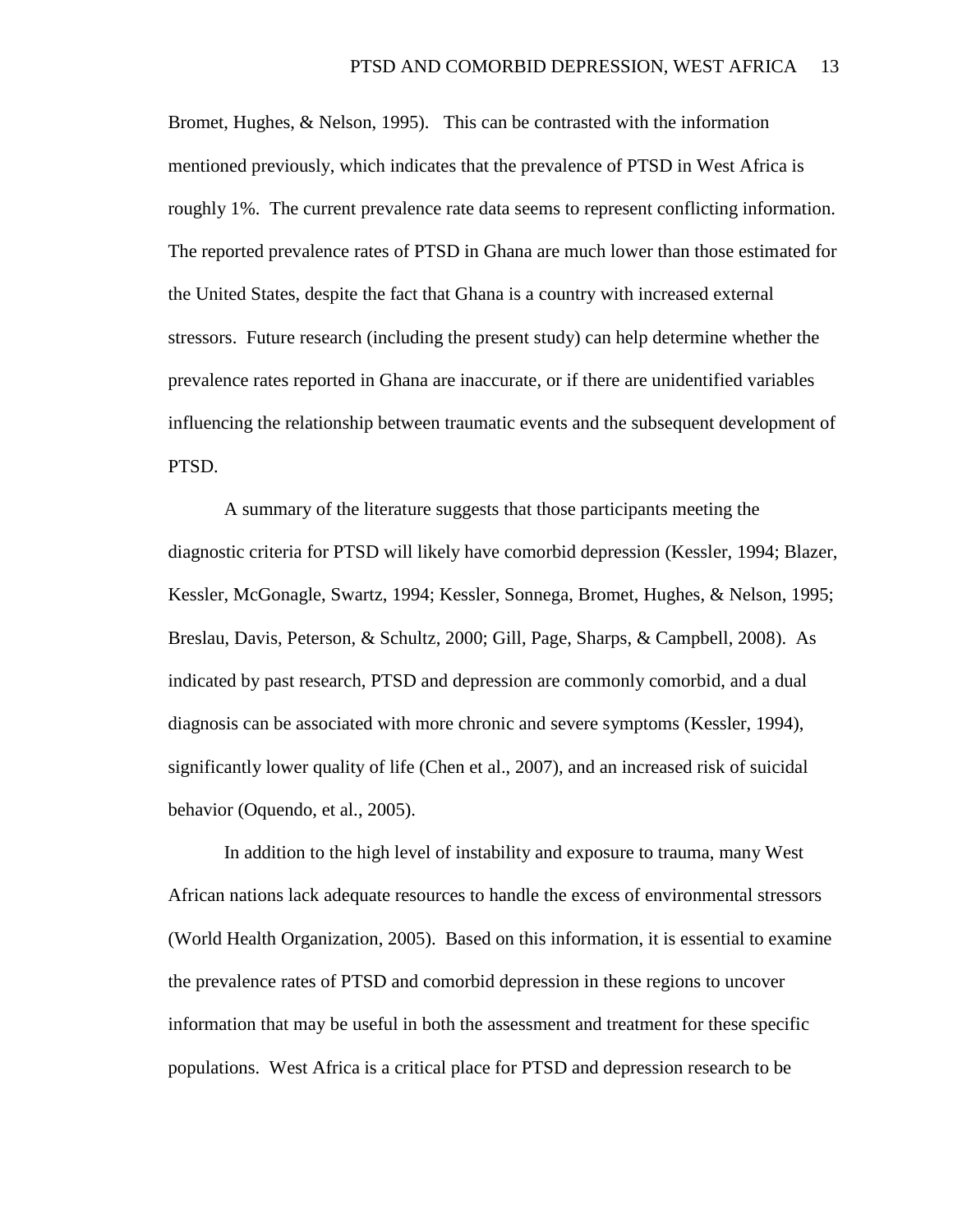conducted because it has several factors that increase the risk of exposure to trauma and the development of PTSD and comorbid depression. West Africa is classified as an unstable setting (setting/environment) where citizens are at an increased risk for exposure to interpersonal assault and forced exposure to combat, whether it be forced military service or exposure to war (types of trauma). The combination of variables present in West Africa suggests a high prevalence of PTSD and depression. It is disconcerting that there is a lack of research concerning PTSD and depression in West African populations. It seems that West Africa would benefit from research devoted to understanding, assessing, and treating the disorders (cultural variables).

Having a clearer understanding of the relationship between PTSD and depression in West African culture will help professionals be better equipped to address the growing mental health needs of West African populations.

Ghana is currently facing several specific mental health concerns including: lack of trained mental health professionals, availability and high cost of medication, insufficient and unsanitary conditions of psychiatric hospitals, and stigma and maltreatment of people with mental disorders. In 1996, mental health policies were created to create community mental health efforts that would make services available to the general public. However due to lack of funding, these efforts have remained stagnant. It is estimated that only 1% of the National budget is allocated toward mental health services and that funding was decreasing between 2004-2009 (Yaro, 2010). With severe budget constraints, it is not surprising that the community-based initiative was unable to gain momentum, and that mental health disorders continue to remain untreated.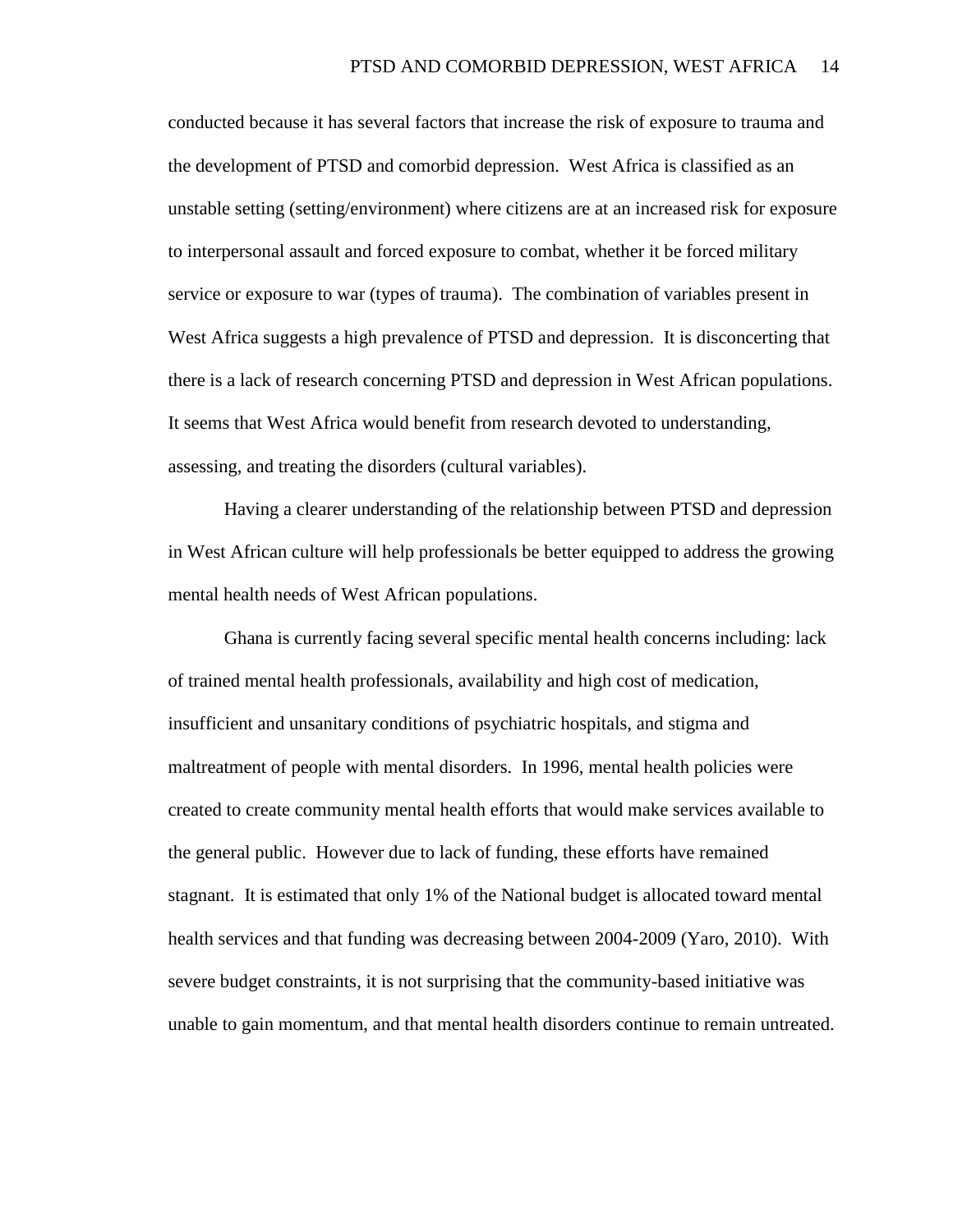Ghana has the potential to move forward, however funding and further research are needed to facilitate progress.

Ghana is an essential setting for this research because of its unique situation. Although Ghana neighbors unstable West African Nations, Ghana itself is relatively stable and has been since the election of the first president in 1957. Although Ghana is considered a "model" West African Nation, the rates of trauma are still higher than in Western samples, and there is a lack of medical and psychiatric resources, which can explain why the prevalence rates of PTSD and depression are still higher than in other Western samples (Schaefer et al., 2007).

Since a political party change in 2000, Ghana has slowly begun to place greater emphasis on mental health care (Roberts, 2001). The increased awareness regarding mental health has caused the government to examine the types of mental health services being offered. Currently, mental health care in Ghana is provided by very diverse sources that include: psychiatrists, traditional healers, and spiritualist preachers. There is a discontinuity of mental health services employed, but this is actually beneficial to the Ghanaian population because most citizens do not have access to trained psychiatrists and/or may not be able to afford treatment. Although many of the diverse psychiatric services that are offered do not comply with international legal standards and human rights, this does allow for more Ghanaians to have access and the ability to afford treatment (Roberts, 2001). There is sparse research available regarding the presentation and conceptualization of PTSD and depression in Africa populations. Most of the literature that does exist is limited to simply reporting prevalence rates, but there is no actual understanding of how the disorders function in relation to culture and what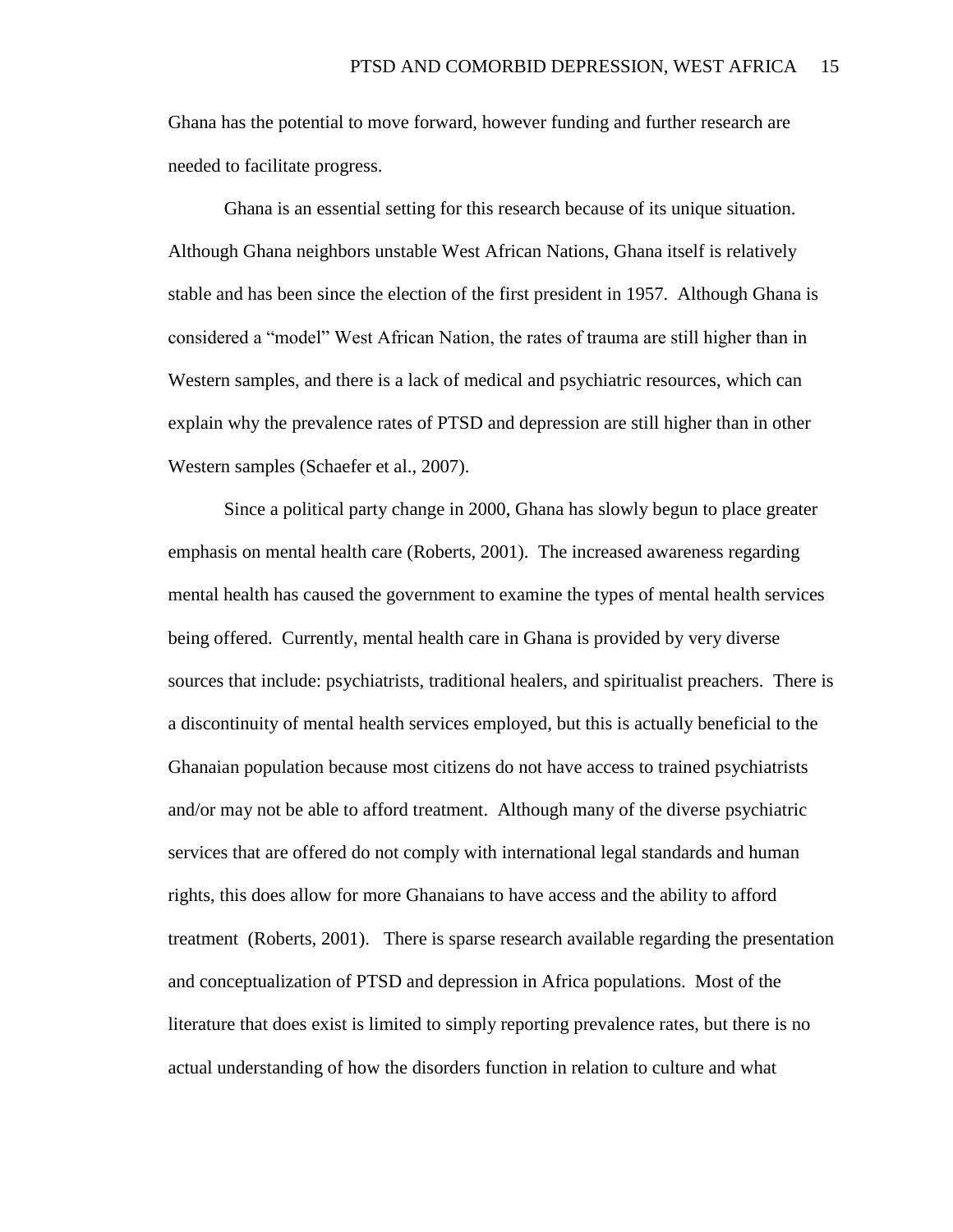interventions would be most appropriate for specific cultures (De Girolamo & McFarlane, 1996).

This study has the potential to provide data concerning the link between PTSD and depression as a function of Ghanaian culture. The literature that exists concerning treatments for PTSD and depression should be combined with the data yielded from this study to determine what types of intervention are not only the most efficacious, but also the most cost-effective and practical for use in the general Ghanaian population. There is a significant amount of research concerning treatment for PTSD and depression, however research for the treatment of PTSD and comorbid depression is limited.

# *Current Treatment Literature*

For PTSD, there are four empirically validated treatments (based on results from Western populations) that include: coping/skills-focused treatment, exposure-based treatment, cognitive therapy, and combination treatments (which includes eye movement desensitization and reprocessing). Although the preferred treatment may vary based on the type of trauma experienced, the four empirically validated treatments could be used to treat PTSD regardless of the type of trauma experienced. There are also several wellestablished treatments for depression; the main three are behavioral activation, cognitive therapy, and interpersonal therapy (Barlow, 2008). Although there are a few forms of intervention that have been proven efficacious for both PTSD and depression (cognitive therapy) there is still a need for more research dedicated toward understanding how to best treat the two disorders in conjunction. The current study has the possibility to explore the shared symptomatology between PTSD and depression. The results of this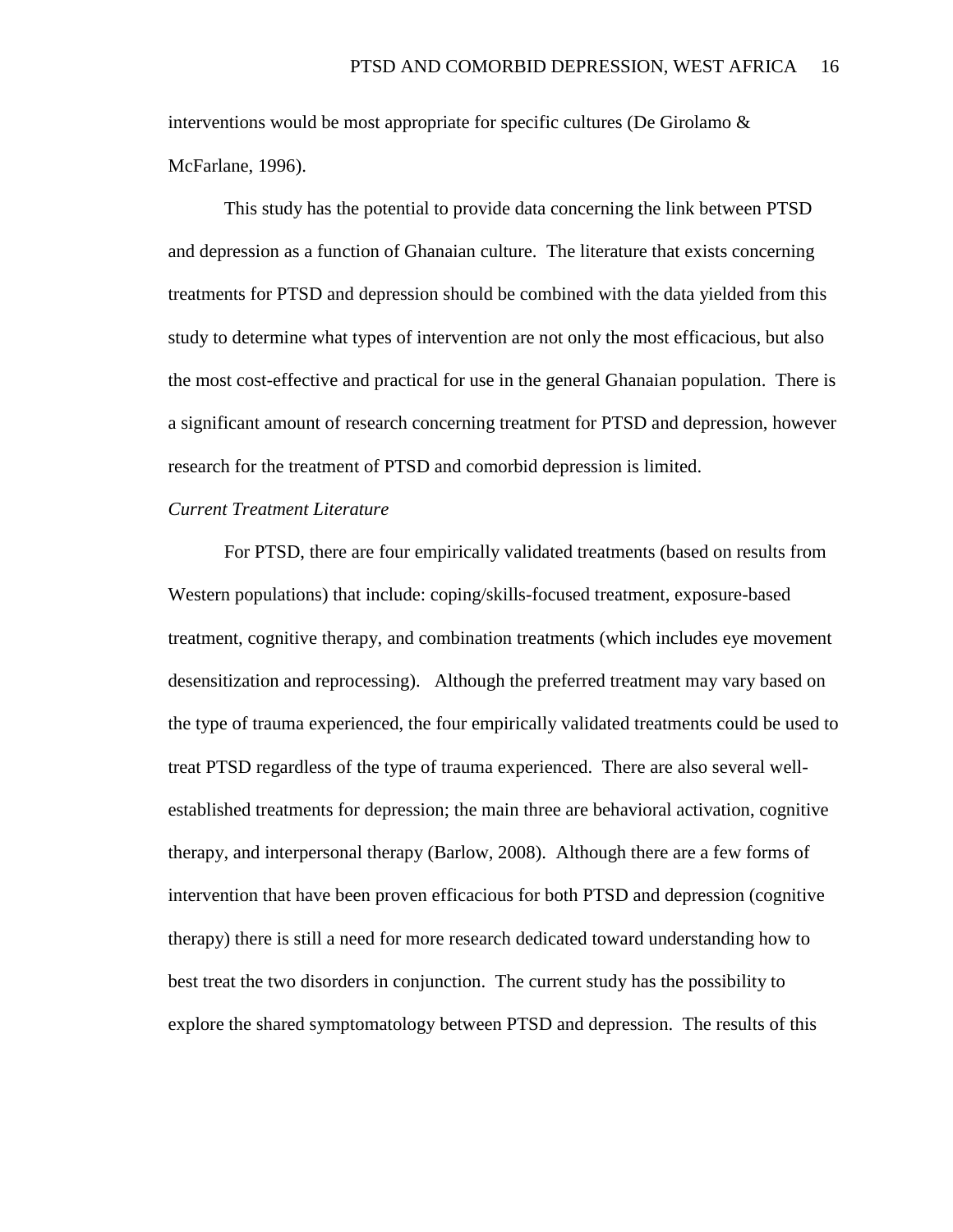study have the potential to provide direction for future treatment research concerning an approach to treating PTSD and depression simultaneously.

For the purposes of this study, two measures will be used: The Structured Clinical Interview for the DSM-IV-TR (SCID-I; First, Spitzer, Gibbon, & Williams, 2002) and the Center for Epidemiological Studies Depression Scale (CES-D; Radloff, 1977). Both of these measures will be discussed in detail in the following methods section.

It is important to use these measures in conjunction because they can suggest a diagnosis of PTSD or depression respectively, can provide information about which symptoms are being most commonly endorsed, and demonstrate what symptom pattern may exist when the disorders are comorbid. By understanding the symptom presentation of the comorbid disorders, future research would be better able to figure out which treatments, or specific techniques could best address the shared symptoms.

In addition to exploring the relationship between PTSD and comorbid depression, the findings could provide practical information concerning how to best adapt current empirically validated treatments to suit the needs of a Ghanaian population. As mentioned in the preceding sections, the limited research concerning the treatment of the comorbid disorders has been conducted with Western samples, and thus the current treatment research is based upon treating the symptoms of PTSD and depression as a function of the Western concept of the disorders. It is possible that PTSD and depression may actually have a different relationship in a Ghanaian sample, and that therefore the effects of comorbidity could be different than anticipated. If this is the case, then the current empirically validated treatments will not necessarily be applicable. The data from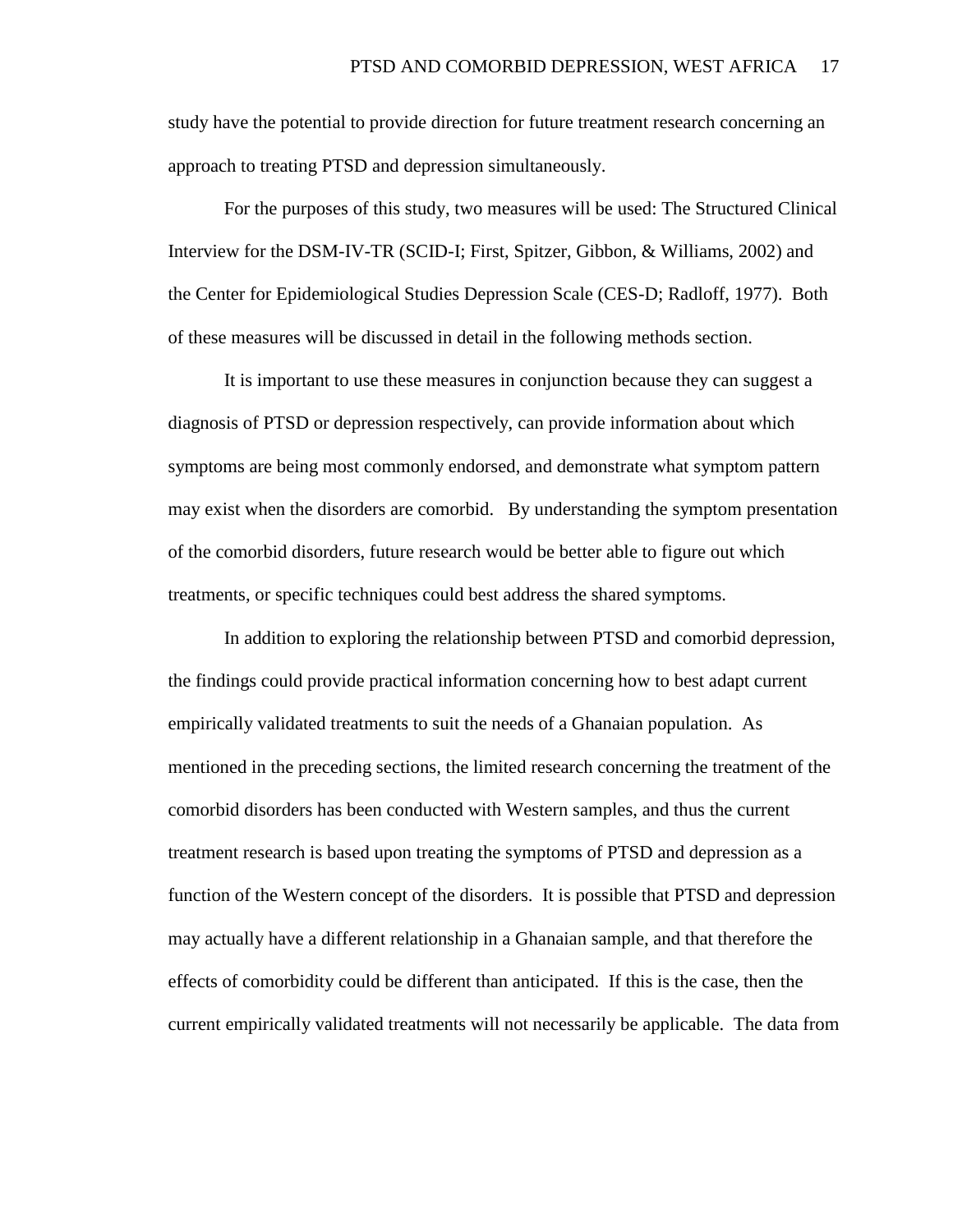the SCID-I and the CES-D will provide a good indication of the relationship that exists between PTSD and comorbid depression as a function of Ghanaian culture.

Based on reviewing the literature, I have generated a two-part hypothesis. I hypothesize that there will be a high incidence of depression in participants who meet the diagnostic criteria for Post-traumatic Stress Disorder. In addition, those participants meeting the criteria for depression will have more severe and chronic PTSD.

Since it is hypothesized that prevalence rates of PTSD and comorbid depression will be relatively high in the Ghanaian sample, the next step is taking the data provided and using it to better understand the type of treatment and intervention that is most efficacious.

#### Method

The current study was conducted in conjunction with a full-scale epidemiological study of the prevalence rates of PTSD in the general Ghanaian population. The larger study focused solely on PTSD, whereas the current study explored the rates of comorbid depression. Due to the fact that this study was embedded in the epidemiological study, the only difference between the two studies was the measures used. For this reason, the participants and procedure will be discussed for both studies simultaneously, and the measures will be divided accordingly.

#### *Participants*

Participants included 200 adults (male and female) over the age of 18, all of whom are Ghanaian Nationals currently living in Ghana, West Africa. Participants were not required to have experienced a traumatic event to participate. A multi-stage probability sampling was used to recruit adults from a wide range of demographic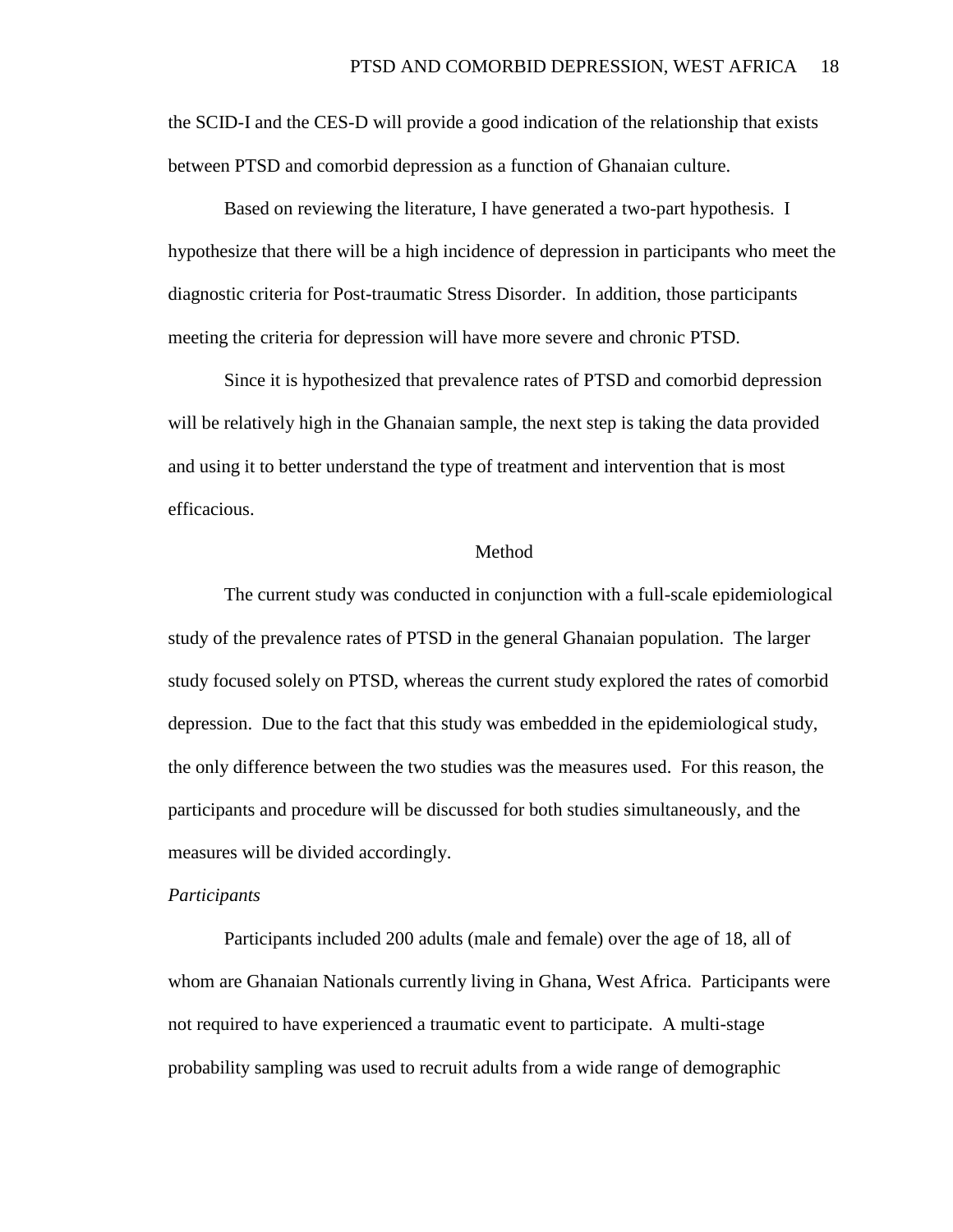backgrounds. Participants were randomly selected from each of the five major regions (most densely populated) of Ghana. These regions include: Upper West, Ashante, Central, Volta, and Greater Accra. The Ghanaian equivalent of census data was used to randomly select 10% of the total number of districts in each of the five regions. Within each of the districts, households were chosen in proportion to the population size within that given area. Participants were notified that they had been selected to participate though door-to-door solicitation and by investigators working at a booth in major public markets in each region. The most appropriate adult (over 18 with the most recent birthdate) was chosen in the selected household (or in the market place). Participants were required to be at least 18 years of age and a Ghanaian National. All participants were paid one New Ghanaian Cedi, GHC (roughly equivalent to one U.S. dollar).In Ghana, one GHC is appropriate compensation because typical Ghanaian daily wages are seldom more than several GHC. In addition, many Ghanaians live in rural settings, and items are typically bought though trading products or services. For this reason, money is relatively novel and highly valued in some communities.

### *Measures*

The full-scale epidemiological study and the current study differ only in the measures that were employed. The larger study was designed to examine the prevalence rates of PTSD in the general Ghanaian population and consisted of only one measure, a structured clinical interview.

#### *Structured Clinical Interview for the DSM-IV-TR*

The Structured Clinical Interview for the DSM-IV-TR (SCID-I; First, Spitzer, Gibbon, & Williams, 2002) is a structured clinical interview for diagnosing Axis I Disorders in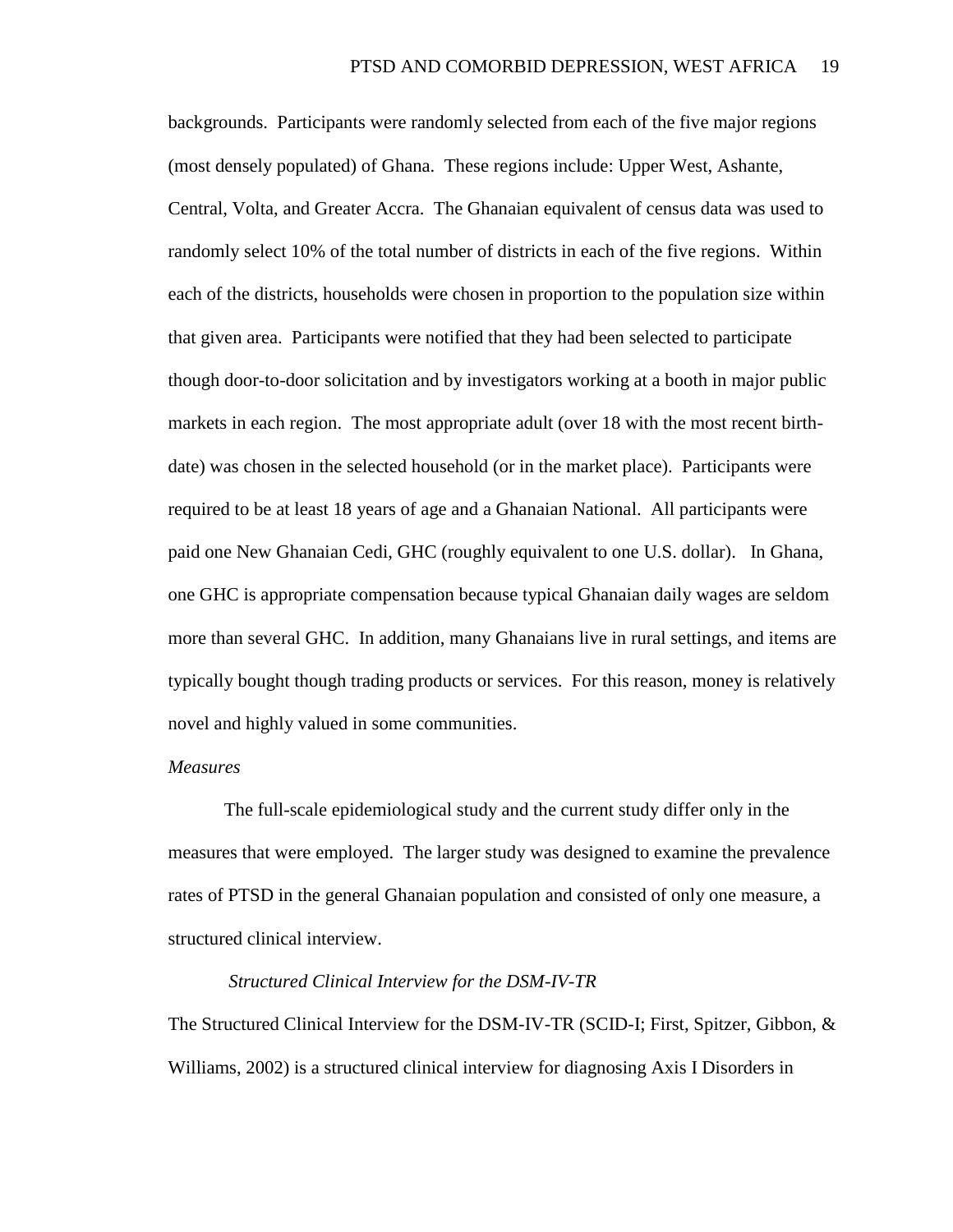accordance with the DSM-IV-TR diagnostic criteria. For the purposes of the epidemiological study, only two sections of the SCID-I were used, the PTSD and demographic sections. Only two sections were chosen to reduce the amount of time required of participants to reach a diagnosis of PTSD.

The SCID-I is conducted through an interview format, which is preferable to a paper and pencil screener for several reasons. First, it allowed for greater flexibility during administration, which was essential to adapt according to the interview setting (e.g. respondent's home, or marketplace). Second, it allowed for interviewers to provide more detailed explanations of the questions if needed. English is the official language of Ghana, however there is a much higher rate of those who can speak English than can read English. There was always a translator accompanying the interviewers to assist in such cases where the respondent could not speak English, or could only with assistance. And third, it allowed interviewers to detect any negative emotional responses that could be occurring in participants during the interview.

The SCID-I was selected because it is one of the most researched measures of PTSD and has both strong reliability and validity. Several studies utilizing Western Samples have demonstrated that the SCID-I is comparable to other frequently used measures for diagnosing PTSD. The SCID-I was found to be strongly correlated with the Clinician-Administered PTSD Scale (Foa & Tolin, 2000), and had high diagnostic agreement with the Posttraumatic Diagnostic Scale (Foa, Cashman, Jaycox, & Perry, 1997). Although the SCID-I has not been validated on a West African population, it has been validated on non-Western populations such as Brazil (Pupo, Jorge, Schoedl, Bressan, Andreoli, Mello, & Mari, 2011) and Indonesia (Kurihara, Kato, Reverger, &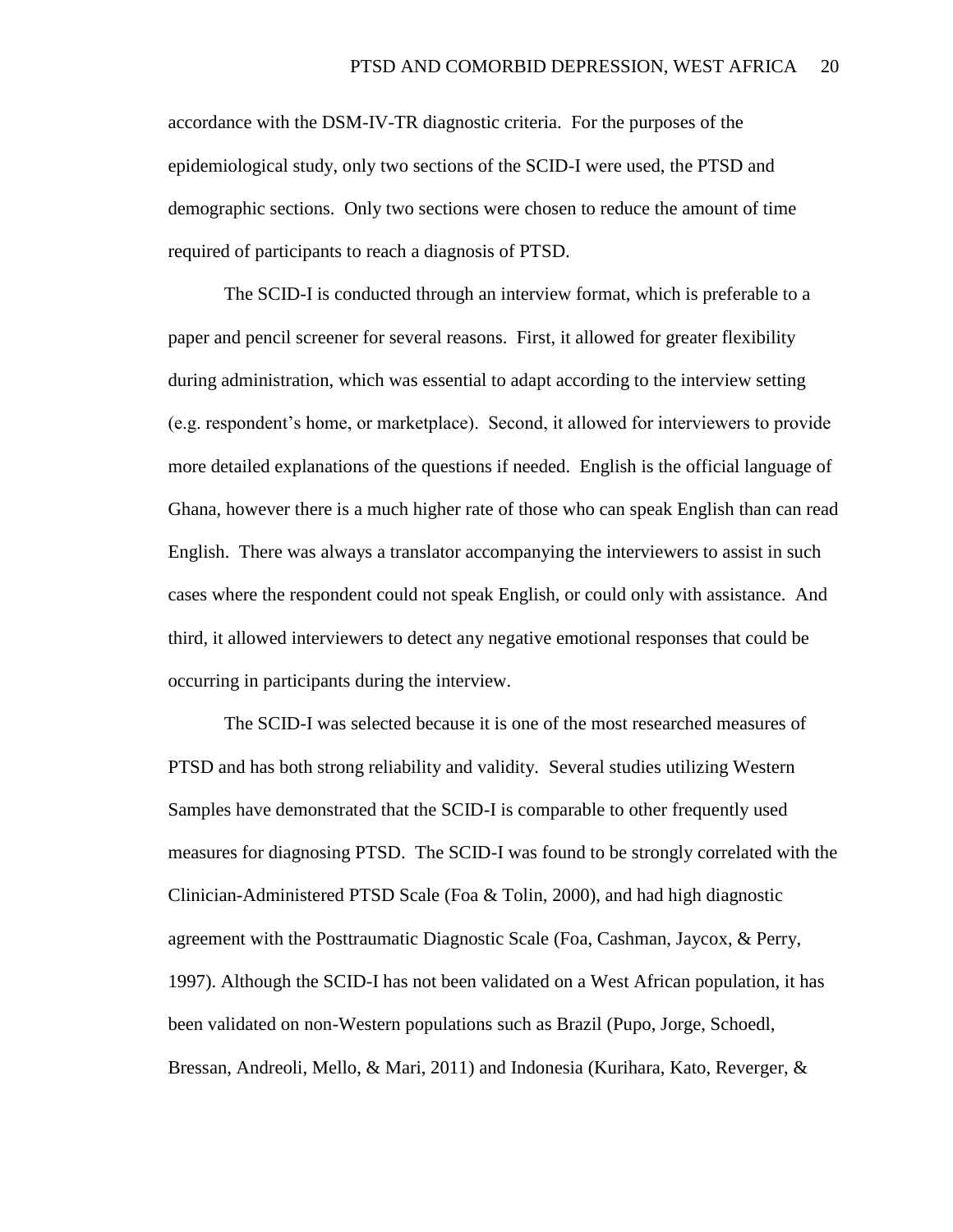Tirta, 2009). In addition, the SCID-I has shown strong validity when administered to Vietnamese refugees (Fawzi, Pham, Lin, Nguyen, Ngo, Murphy, & Mollica, 1997) and refugees of varying ethnicities (e.g. Iraqi, Afghani, and Ghanaian) living in Australia (Silove, Steel, Susljik, Frommer, Loneragan, Brooks, le Touze, Vijaya Manicavasagar, Ceollo, Smith, & Harris, 2009).

The current study used the data collected from the larger study, but also added an additional measure to assess for comorbid depression. Depression was assessed using a single measure, a self-report screener given in interview format.

#### *Center for Epidemiological Studies Depression Scale.*

The Center for Epidemiological Studies Depression Scale (CES-D; Radloff, 1977) is one of the most commonly used self-report depression screeners for large-scale community studies of adult populations (Perreira, Deeb-Sossa, Harris, & Bollen, 2005). It includes 20 items, each of which is scored on an anchored scale from 0-3 (0 = *rarely or none of the time:*  $\langle 1 \rangle$  *day*,  $1 =$ *some of the time:*  $1 - 2 \angle d$ *ays*,  $2 =$ *a lot of the time:*  $3 - 4 \angle d$ *ays*, and  $3 =$ *most or all of the time: 5-7 days*) with higher scores corresponding with more severe symptomatology. The instructions state to endorse those statements that were true of the individual during the past week. All 20 items are summed for a total score (four positively worded items are reverse scored) for a total score ranging from 0-60. The cutoff is suggested to be scores of 16 or above (Radloff, 1977).

The CES-D was chosen because of its excellent psychometric properties and its documented use as a reliable measure for large-scale studies of a selected population or community. In addition, the CES-D is designed for a community sample rather than a psychiatric or inpatient population (Clark, Mahoney, Clark, & Eriksen, 2002). The CES-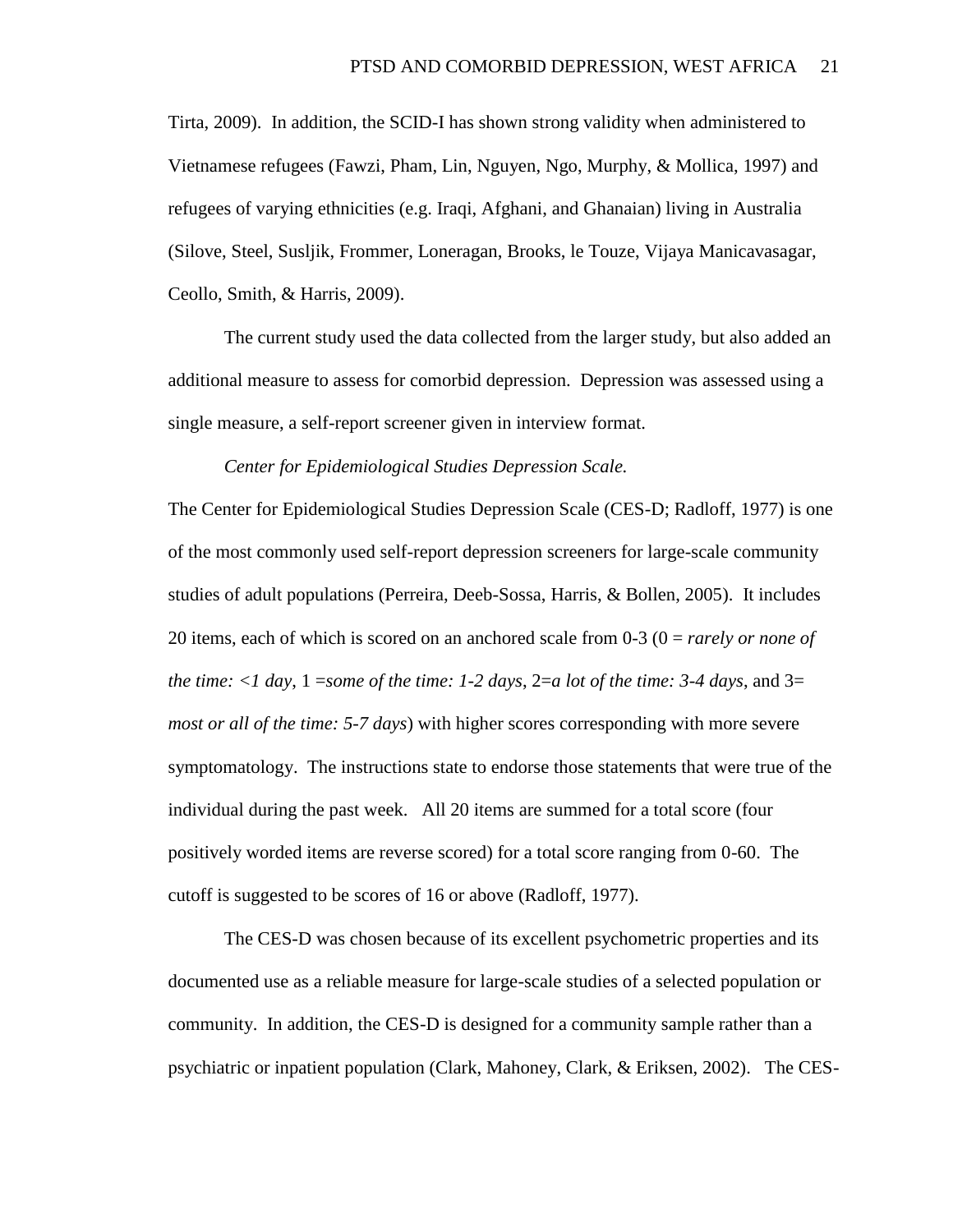D is a good fit for our West African population because we used a large sample of Ghanaian Nationals who were randomly selected from the entire population. The CES-D is a widely accepted tool, and was used previously for a wide variety of populations and ethnic groups (Vega & Rumbaut, 1991). Prior research has consistently proven that the CES-D has excellent psychometric properties. The Cronbach's coefficient  $\alpha$  for reliability has been reported to have a range between .84 (Radloff, 1977) and .93(Verdier-Taillefer et al., 2001), and is consistently found to be above .80. The CES-D demonstrated good concurrent, construct validity, with the Beck Depression Inventory (BDI; Beck, Ward, Mendelson, Mock, & Erbaugh, 1961) with a correlation of  $r = .673$ (Bush, Novack, Schneider, & Madan, 2004). In addition, a 2004 study comparing depressive measures found that when comparing the CES-D and the BDI, neither measure was significantly superior to the other (Fountoulakis, Bech, Panagiotidis, Siamouli, Kantartzis, Papadopoulou, et al., 2007). The main drawback to the BDI is that the items have high face validity, in that the items are very straightforward and it is clear that they are assessing for depression. This could be problematic because of social desirability response bias. Although the items of the CES-D also possess a degree of face validity, this measure would be less prone to social desirability response bias.

The primary issue of concern regarding the CES-D is that it may have differential validity in assessing various ethnic groups and cultures. A 2008 study was conducted to assess the validity of the CES-D when given to Americans with different races and or ethnicities. The results indicated that the CES-D may in fact have differential validity, but that it only affected the scores on 4 items, not the overall diagnostic suggestion (Boutin-Foster, 2008). During the data analysis phase of this study, items that are found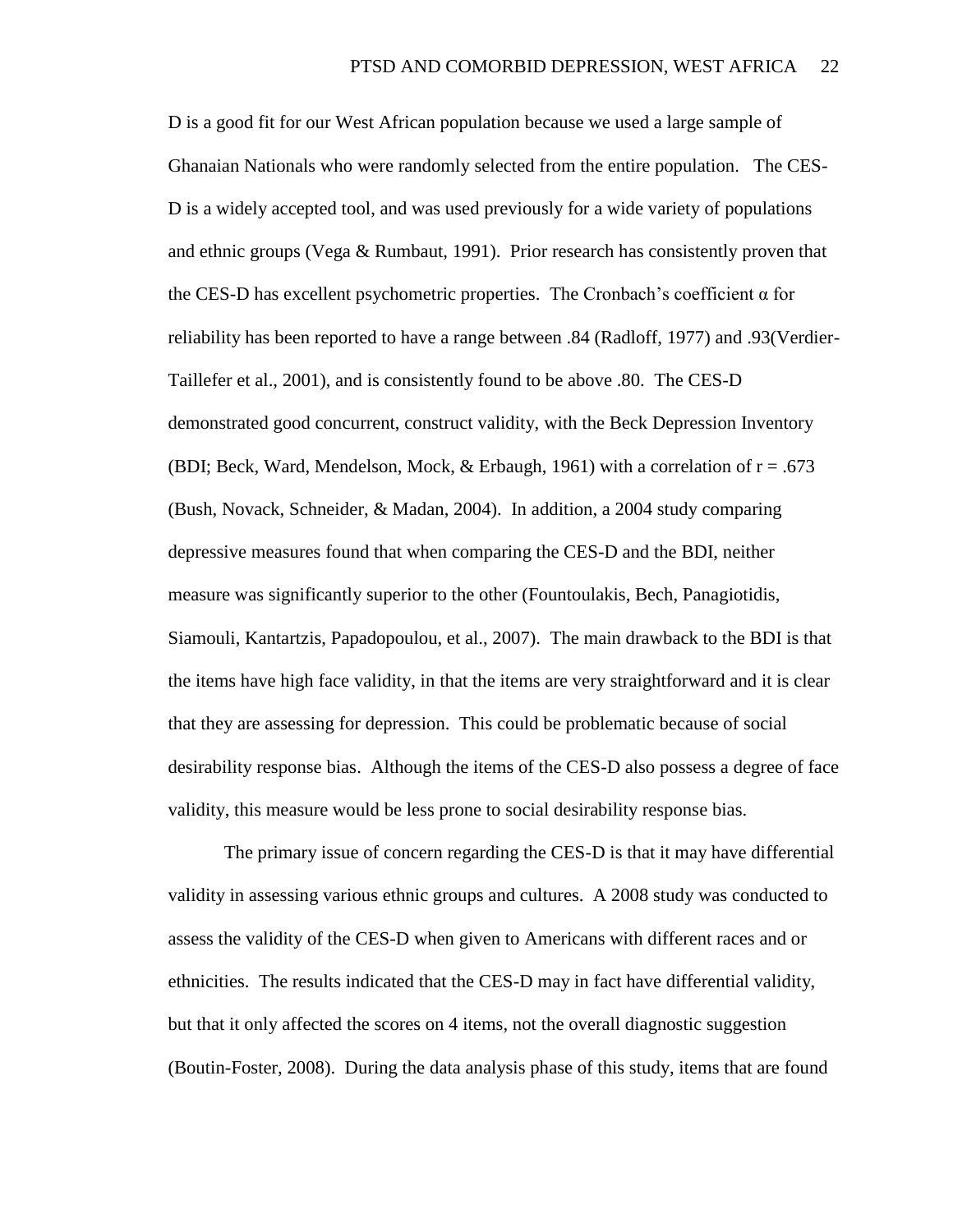to have differential validity may be removed**.** Although depression scores may differ, they may be biased by response patterns that differ between ethnic groups. This is not necessarily because a group really has different symptoms or disorders, but rather because a specific group may express psychopathology in a way not adequately assessed by measures based on the Western conceptualization of depression.

A 1991 Literature Review examined the differential validity of the CES-D among various ethnic groups in the United States including: Non-Hispanic Whites, African Americans, Hispanics (Cuban and Mexican), Asian Americans (Chinese, Japanese, Filipino, and Korean), and Native Americans. The findings indicated that most minorities scored slightly higher on the CES-D than Non-Hispanic Whites, however the authors postulate that this could be due in part to external variables effecting minorities. When demographic information was examined, minorities were more likely to be from a lower socioeconomic status and report more physical health concerns. The general conclusion was that the CES-D was a valid screening tool for depression among various minority groups, but that differential manifestations of symptoms based on ethnic group membership should be taken in consideration with use (Vega  $\&$  Rumbaut, 1991). Based on this information, the CES-D should in fact be applicable to the population in question (Ghana, West Africa) but that demographic and cultural variables should be considered when interpreting the results.

As mentioned, the CES-D has not been studied using a sample of West African Nationals, and therefore it is impossible to definitively predict its utility as a measure of depression in Ghana. The current study has the opportunity to conduct an analysis of the CES-D in a Ghanaian sample. Psychometric properties of the CES-D will be computed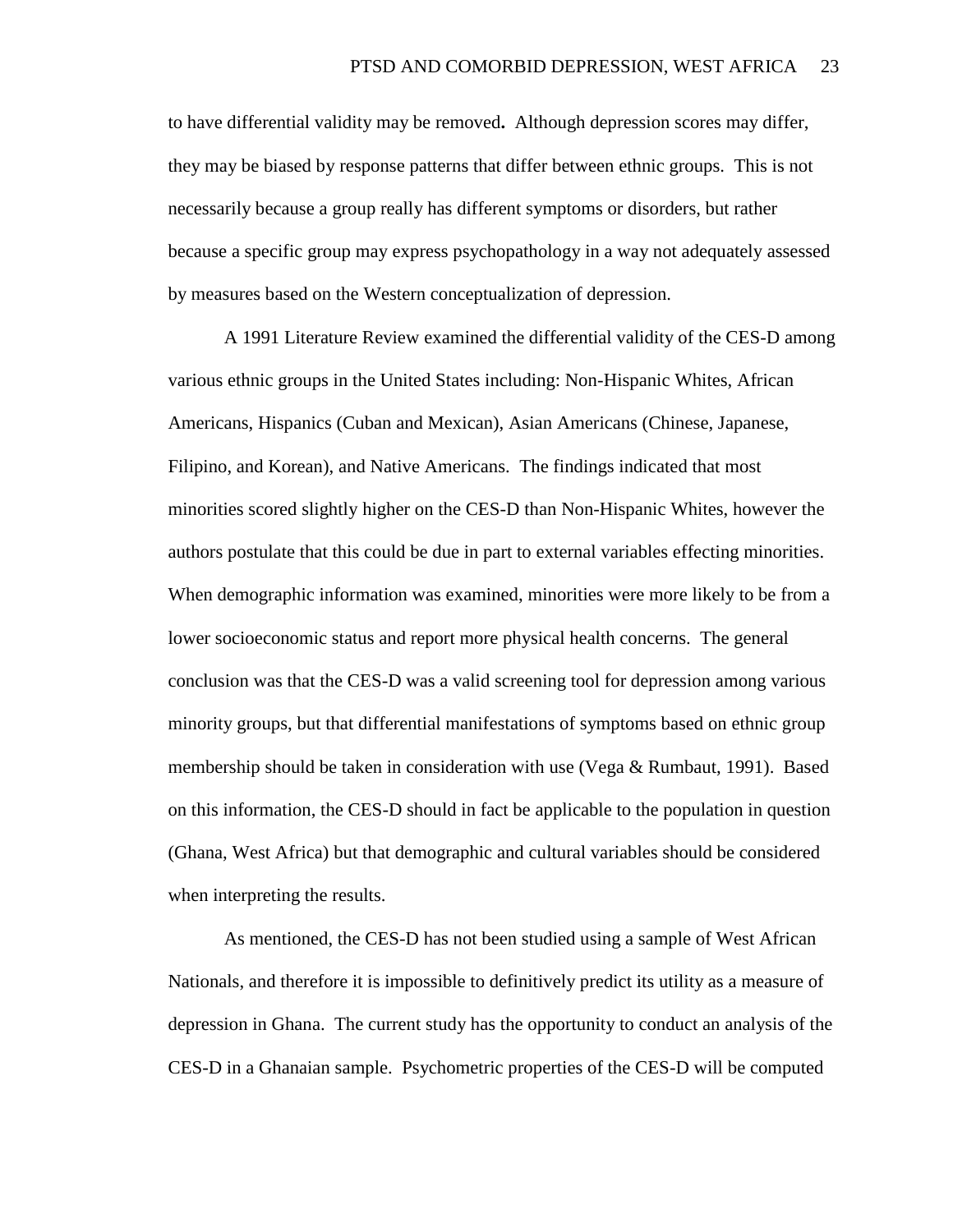from the data by using a scale reliability analysis to examine the internal consistency of the measure. This can help tease out any issues that may arise with the CES-D (e.g. language barrier) to better understand the applicability of the measure to West African populations.

The SCID-I and the CES-D assess PTSD and depression respectively. Administering the two measures together will assess the prevalence rates of both disorders and indicate whether PTSD and depression are co-occurring. Information can also be gathered regarding chronicity and severity of the disorders and shared symptomatology.

### *Procedure*

# *Data Collection*

Participants were first recruited either through door-to-door solicitation or from a booth set up in a public marketplace.For household solicitation, households were targeted via random selection: Multistage probability sampling using Ghanaian census data to randomly select 10% of each of the five major regions of Ghana. At the marketplace, participants were selected on a volunteer basis. People who were interested in participating were first given two copies of the Letter of Informed Consent that included a brief description of the study, what is expected from participants, how long the study will last (roughly 30 minutes), and how they will be compensated. One copy was given to the participant to keep. The researcher read the letter aloud to the participant as they followed along on their own copy. An emphasis was placed on the fact that participants were able to withdraw from the survey at any time without penalty and that they could skip questions that they did not feel comfortable answering. Participants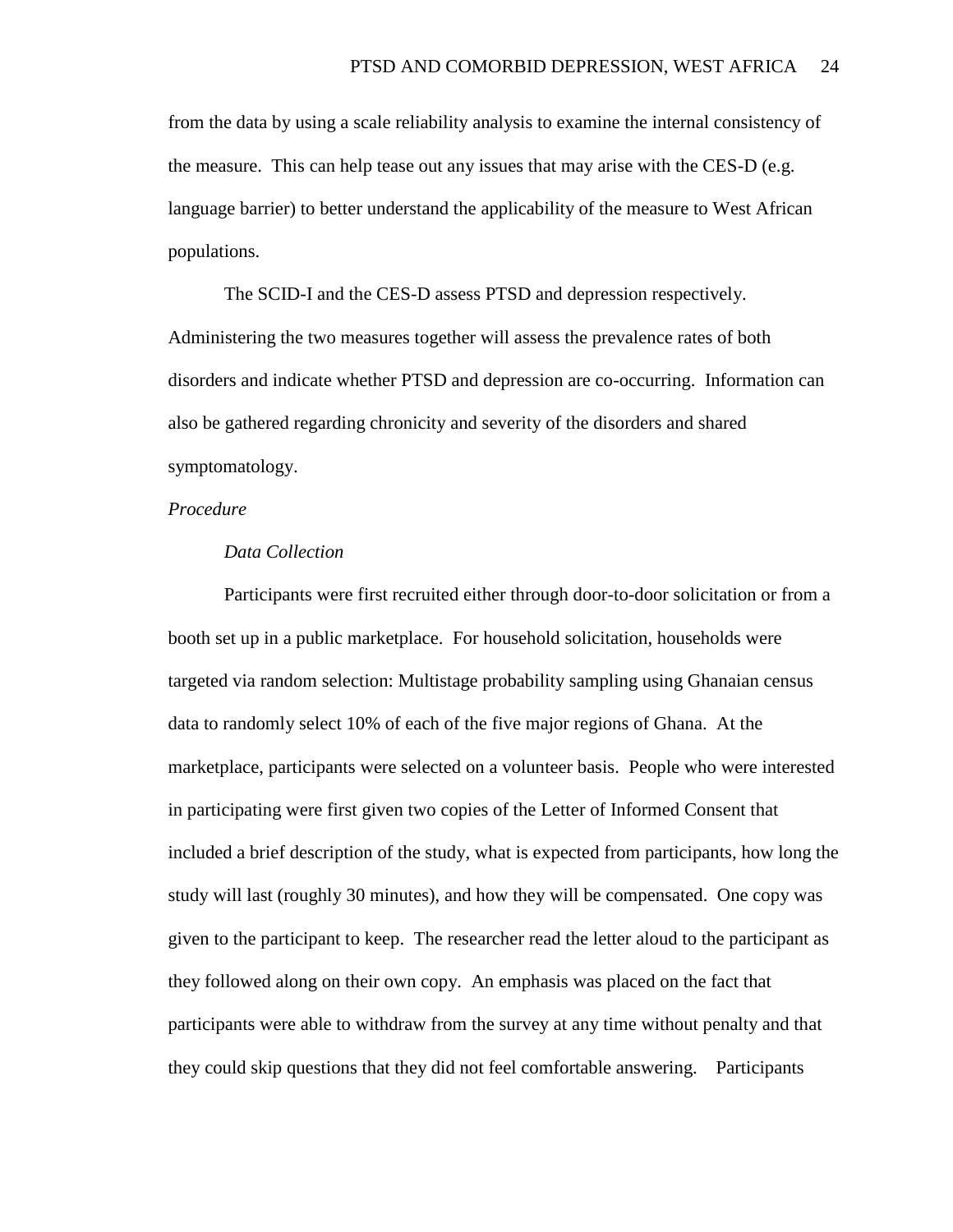were then allowed to ask questions about the informed consent document or anything relating to the study. If the participant agreed, they then signed the Letter of Informed Consent. After consent was obtained, the interview portion began. All interviews were conducted by a trained interviewer either in a private room in the respondent's home, or at a screened seating area in the marketplace. These interview locations provided the benefit of being a convenient place where participants felt comfortable. The only limitations would have been that locations were not always quiet or confidential. However, it should be mentioned that participants were given the option to find a confidential location before beginning the interview. Most participants indicated that confidentiality was not a concern and that they would rather be interviewed in a place that was comfortable and familiar to them.

Interviewers were trained during the week prior to departure for Ghana. All interviewers participated in five days of training. The training included instruction on the administration of the SCID-I and the CES-D, familiarization with the study protocol, and general Ghanaian cultural expectations and guidelines.

The participants were given interview questions from the PTSD screener on the SCID-I and a depression screener (CES-D). Demographic information was also obtained. Almost all interviews were conducted in English (the official language of Ghana) however there were a few conducted in the local dialect (Twi). There was an investigator who is fluent in Twi, who was ready to translate as needed. Both the SCID-I and the CES-D were administered orally and the interviewer recorded the participant's responses. The entire process typically lasted around 30 minutes.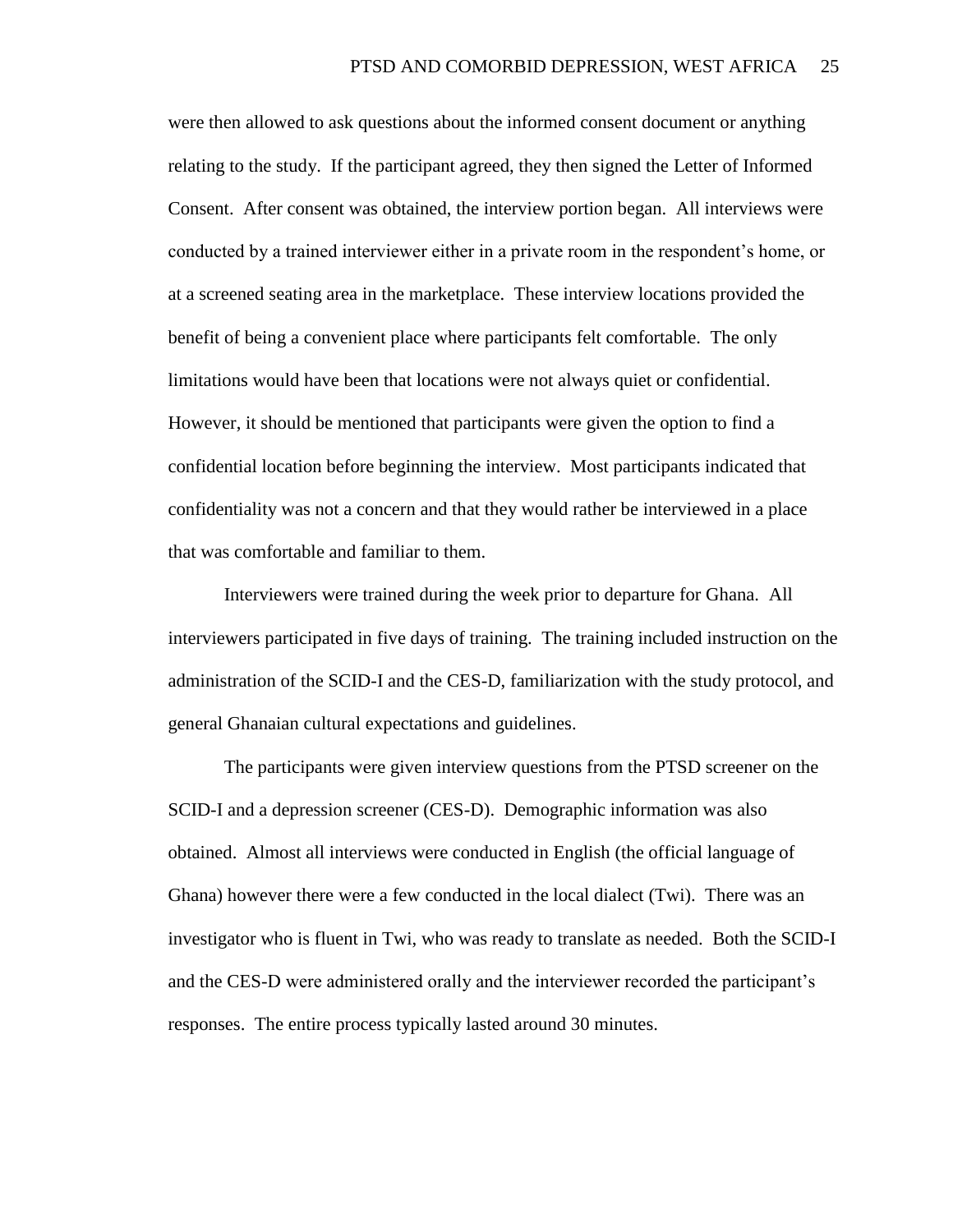After the completion of the interview process, the participant was given a debriefing form that included the same information discussed in the Letter of Informed Consent. The participant was compensated (with one new Ghana Cedi; GHC, which is roughly equivalent to one U.S. dollar) after they had the chance to ask questions (or earlier if they chose to discontinue the study). In addition, the participant may have been given a list of resources if they are interested in seeking help or report distress. If any participants reported or demonstrated significant mental distress as a product of participation in the study, they were screened by one of two trained lay counselors (Rev. James Aulto and/or Rev. Joe Williams from the Association of Counselor Training and Trauma Services-an organization which is not affiliated with the current study or larger epidemiological study) on site who could assess mental health status and possible reported suicidal or homicidal ideation. Any participant who was believed to be experiencing severe emotional distress, or was a danger to them self or others, would have the interview discontinued and would be directly escorted to the local health clinic in the region by the translator and a driver. All expenses for short-term medical screening, treatment, or possible hospital admission (up to 100 New Ghana Cedis) would be paid for by the P.I. (of the larger epidemiological study) until the participant was deemed to be stable by the treating physician. This money would be provided for treatment regardless of whether or not the participant completed the study.

It is important to note that no participants reported or demonstrated significant mental distress as a product of participation in the study, and therefore it was not necessary for any participants to be screened by a lay-counselor, escorted to a health clinic, or admitted to a hospital.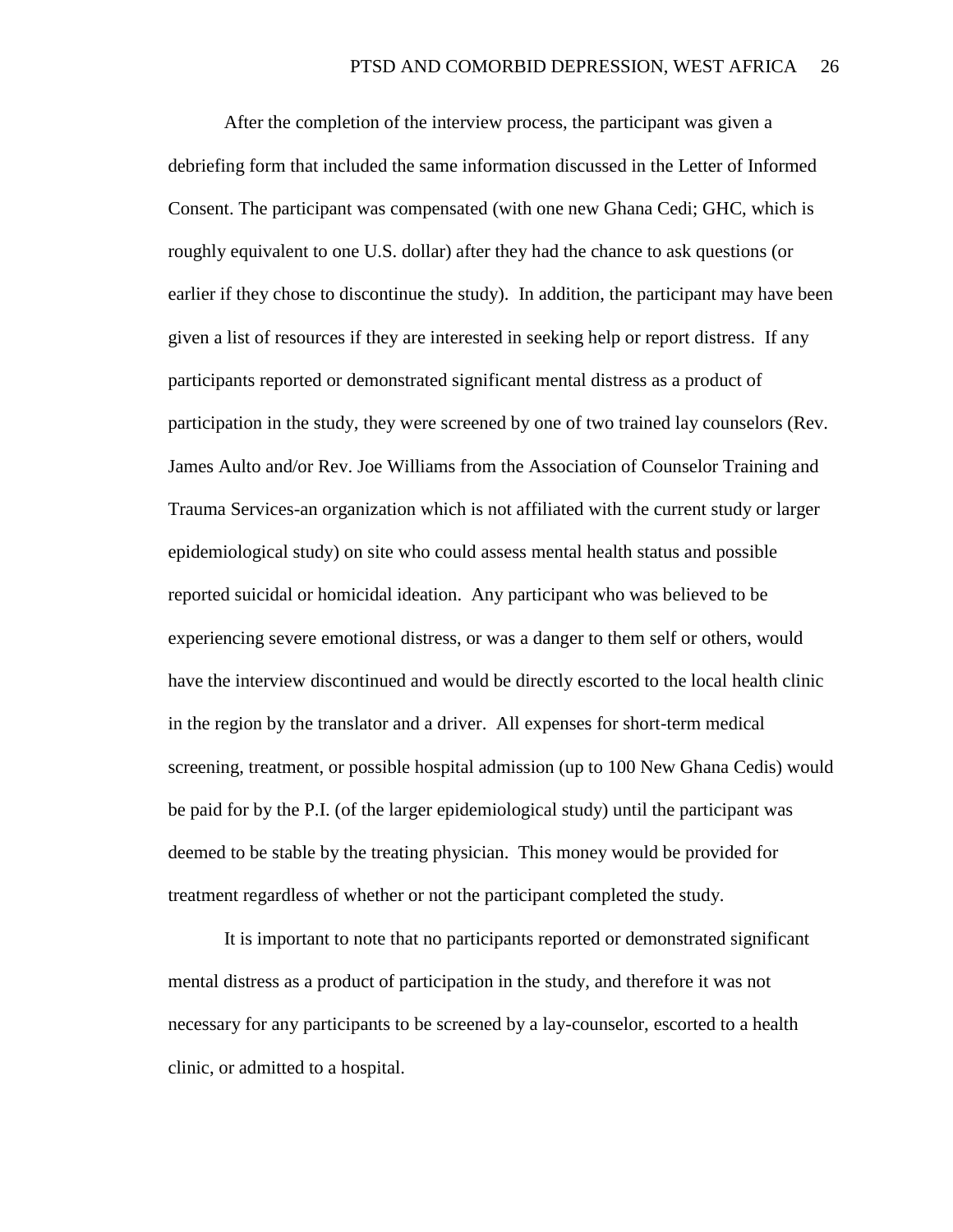#### Results

After all data was collected, the data files were examined to ensure that all data was entered correctly and that there were no missing values present. The screen of the data was completed prior to the onset of analysis. No participant responses were removed for the SCID-I or the CES-D. The maximum number of items omitted from the CES-D (20 items total) was two, and this occurred only twice. There was *n*=140 for the SCID-I and  $n=138$  for the CES-D, indicating that two participants were administered the SCID-I, but then did not complete the CES-D.

It was hypothesized that there would be a high incidence of depression in those participants who meet the diagnostic criteria for Post-traumatic Stress Disorder, and additionally that those participants meeting the criteria for depression will have more severe and chronic PTSD. To determine the prevalence rates of PTSD and depression in a Ghanaian population, basic percentages were calculated based on the number of participants meeting the diagnostic criteria for the two disorders as compared with the total number in the sample. There were seven participants  $(n=140)$  who meet the diagnostic criteria for PTSD (prevalence rate of 5%) and 45 participants (*n*=138, two participants did not take the CES-D) who met the diagnostic criteria for depression (prevalence rate of 33%). In addition, of the seven participants who met the diagnostic criteria for PTSD, four also met the diagnostic criteria for depression (57% comorbidity) (Table 1).

### *Scale Reliability*

Due to the lower than anticipated prevalence rates, the CES-D was examined to determine the internal consistency of the measure. The scale reliability for the CES-D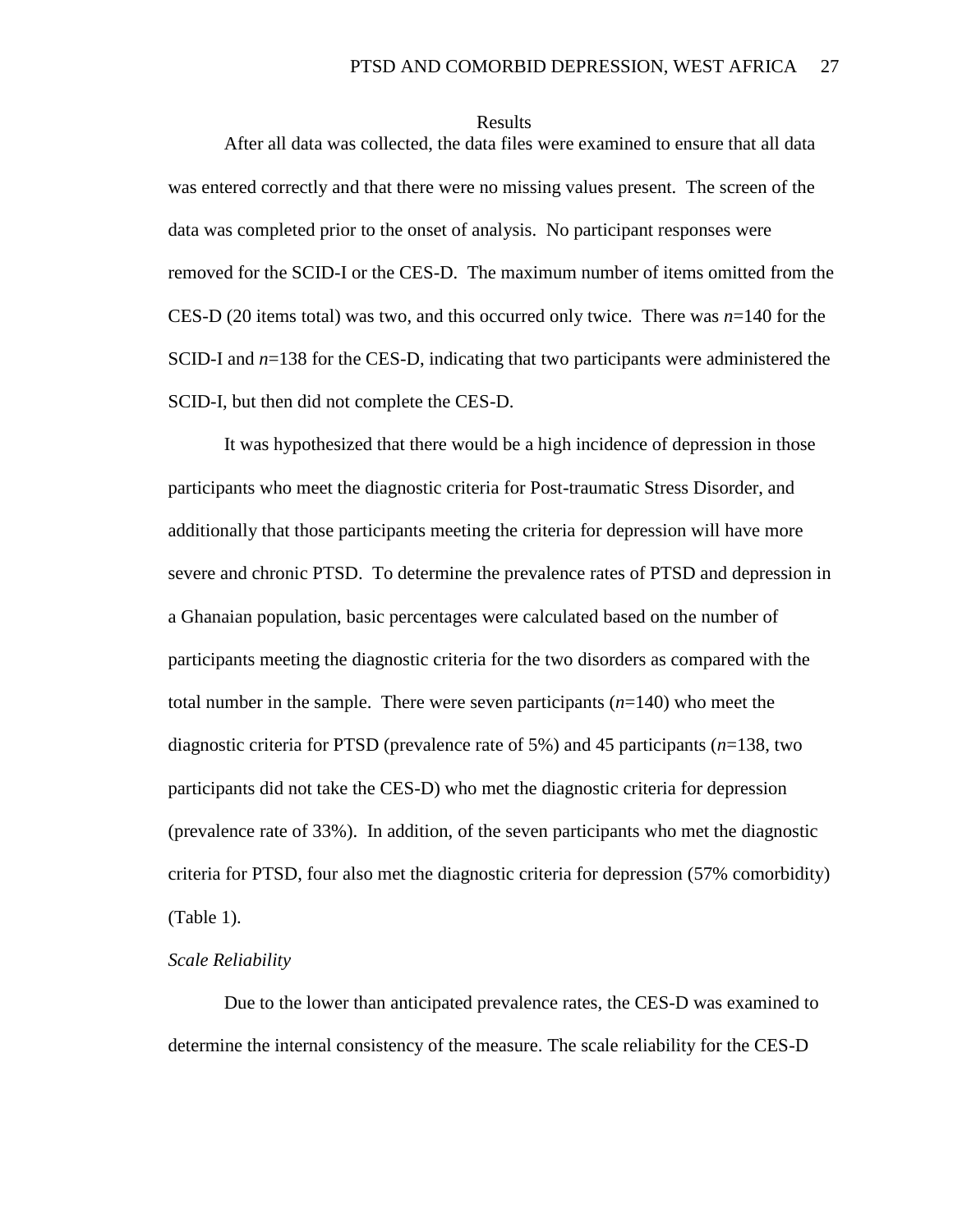was assessed by calculating the coefficient alpha ( $\alpha$ = .819) (Table 3). The results of the item-by-item analysis (examining "scale if item deleted") confirmed that all items were worthy of retention. The only increase in alpha would be due to removing two items, each of which alone would only change the value from .819 to .820. (Table 4) Thus, all items were retained because removing any item would not significantly increase the reliability of the scale.

### *Chi Square:*

It was hypothesized that there will be a high prevalence rate of PTSD and comorbid depression in the Ghanaian sample. A Chi-Square test was conducted to determine whether meeting the diagnostic criteria for PTSD affected the chances of also meeting the diagnostic criteria for depression. The alpha level was .05. This test was found to be statistically significant,  $\chi^2$  (1, *N*=140)=34.83, *p*<.000. The amount of participants with PTSD who also met the diagnostic criteria for PTSD and depression (*P*=.57) was greater than the hypothesized proportion of .50, while the proportion of participants with PTSD who did not meet the criteria for depression (*P*=.43) was less than .50. Overall, the results suggest that meeting the diagnostic criteria for PTSD does in fact influence the likelihood of meeting the diagnostic criteria for depression. *Independent Samples T-Test:* 

The second part of the hypothesis was concerned with determining if those participants who meet the diagnostic criteria for PTSD and depression have more severe and chronic symptoms. To address this question, an independent samples t-test was conducted to examine the difference in mean scores for participants with comorbid PTSD and depression (*M*= 23.86, *SD*=10.45) versus those without PTSD (*M*=13.84, *SD*=9.11).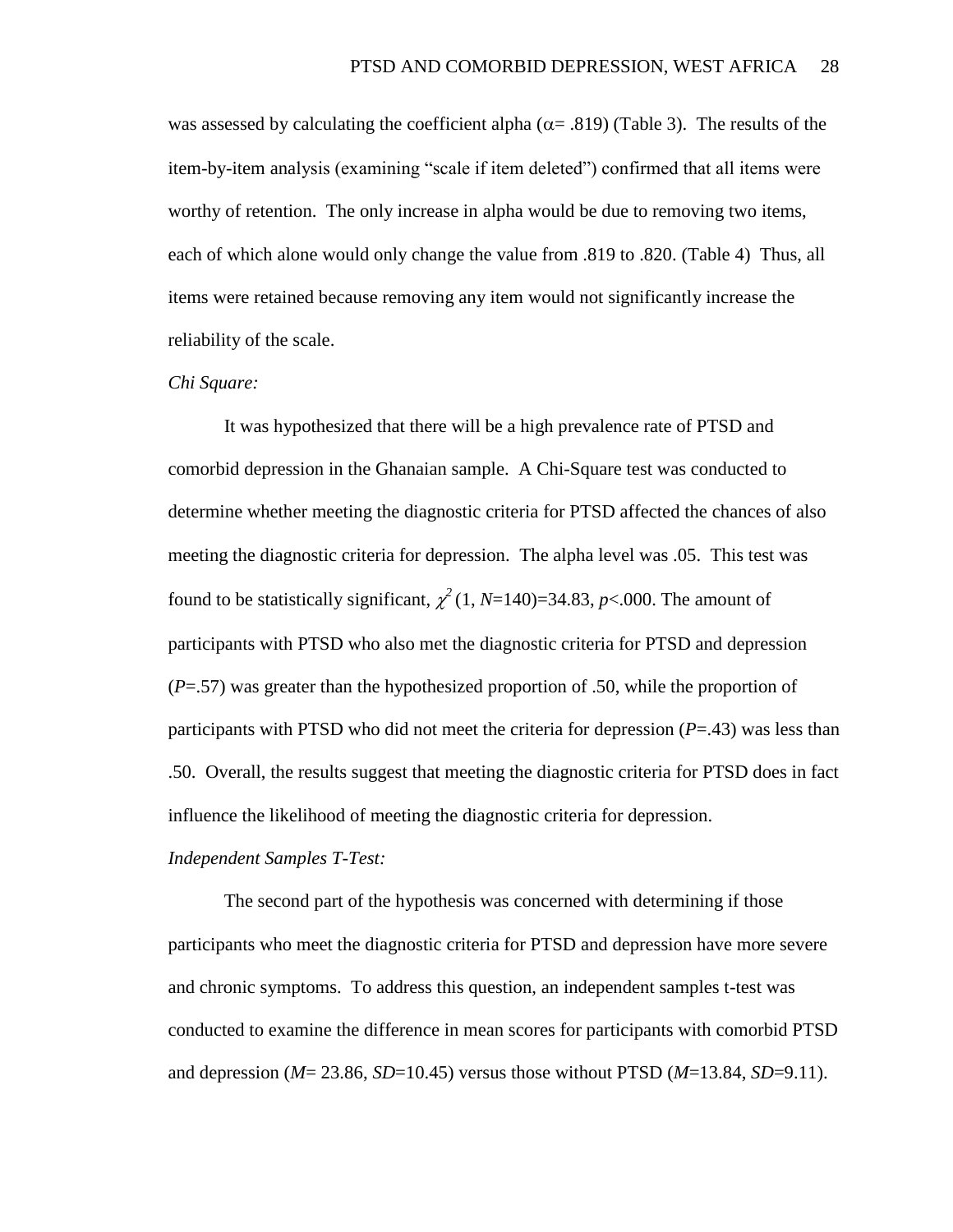The alpha level was .05 (Table 2). This test was found to be statistically significant  $t(136)=2.815, p<0.05$ . These results confirm the hypothesis, indicating that those participants with PTSD and comorbid depression are likely to experience greater severity of symptoms.

### *Chi Square:*

A second chi-square analysis was conducted to ensure that the clinical judgment of each researcher did not cause an uneven distribution of the rate of diagnosis of PTSD and or depression. The alpha level was .05. Two analyses were run to assess for relationship between researcher judgment and PTSD, and researcher judgment and depression. The results for PTSD were not statistically significant,  $\chi^2(9, N=140)=6.27$ , *p*>.05. The results for depression were also not statistically significant,  $\chi^2$  (9, *N*=138)=13.66, *p*>.05. These results indicate that there were no meaningful differences in the clinical judgments of the researchers collecting the data for this study. It should be noted that some of the researchers had a smaller than preferred number of data points (e.g. <5) which could effect the overall accuracy of the chi-square statistic. *Demographic Information*

As mentioned in the methods section, demographic information was also obtained from all participants. The demographic information was reviewed and categorized according to age to provide additional information that may be helpful for better understanding the present population of Ghanaian Nationals (Table 6).

### Discussion

The results of this epidemiological study of PTSD and comorbid depression in Ghana, West Africa indicated that there is a low prevalence rate of PTSD and depression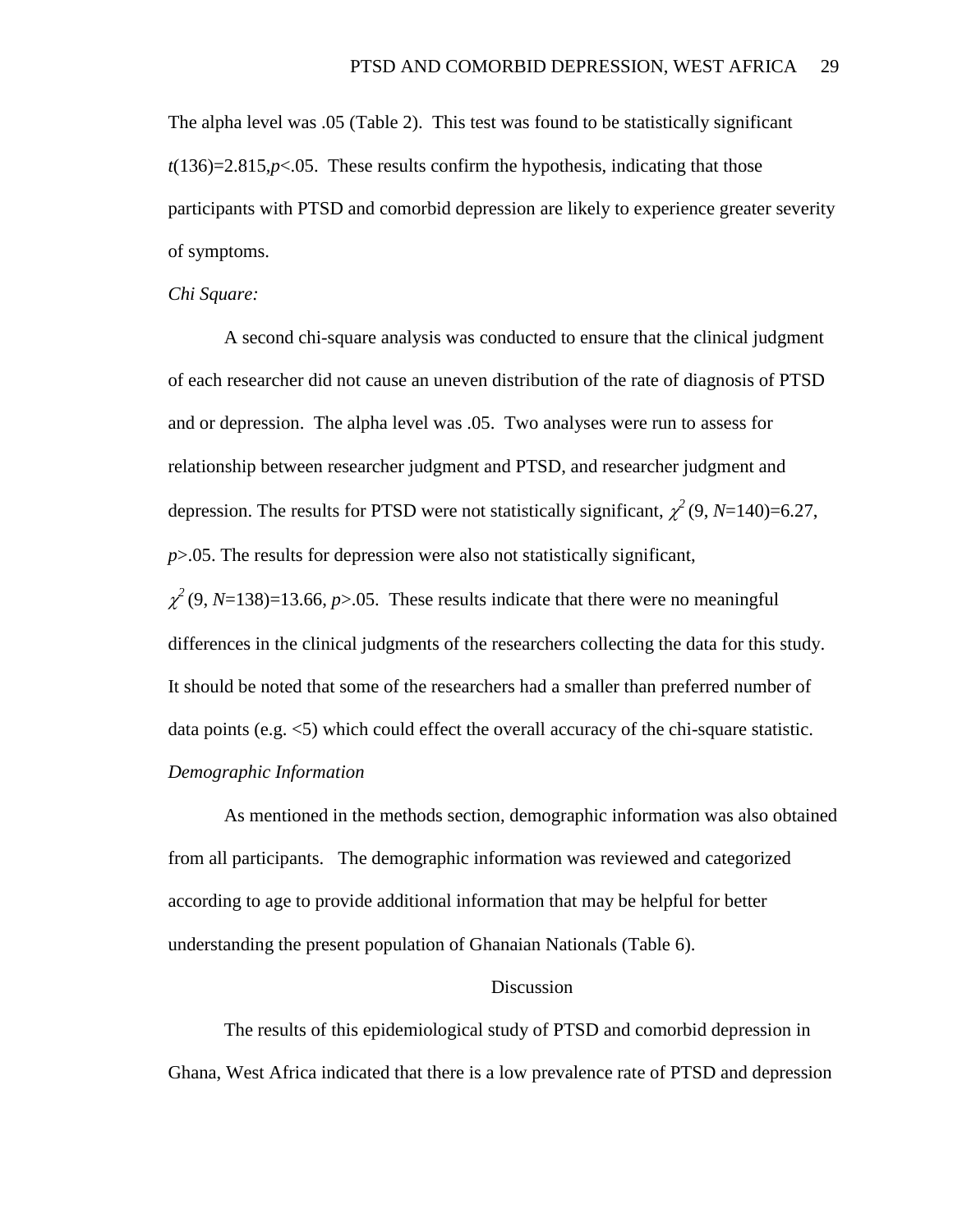in this population. The first part of the hypothesis was concerned strictly with prevalence rates, and findings were less than anticipated for PTSD: only 5% of our sample met the diagnostic criteria, whereas 33% met the criteria for depression. The prevalence of PTSD from the Ghanaian sample (5%) can be contrasted with the domestic estimate (7.8%) mentioned in the literature review to provide a point of comparison. Possible explanations for the calculated prevalence rates in the present study will be further discussed later in the discussion section.

The second part of the hypothesis predicted that those participants who meet the diagnostic criteria for PTSD would also meet the criteria for depression. In addition, those participants with PTSD and depression were hypothesized to have more chronic and severe PTSD as indicated by higher scores on the CES-D. Of the participants meeting the criteria for PTSD, more than half had depression, confirming, as expected, a high occurrence of comorbidity between the two disorders. The comorbidity rates in the present sample (57%) were even higher than those previously reported for the United States (48%). Examining the relationship between the disorders revealed that participants with PTSD are significantly more likely to meet the criteria for depression, and that those with comorbid disorders have significantly higher scores on the CES-D, indicating greater depression and distress (Table 2).

These specific findings may seem relatively basic; one would assume that meeting the criteria for two mental health diagnoses would indicate the person is experiencing more symptoms and greater distress. However, what is interesting when examining PTSD and depression is that these two disorders are often comorbid, and that individuals who develop PTSD are at an increased risk for developing depression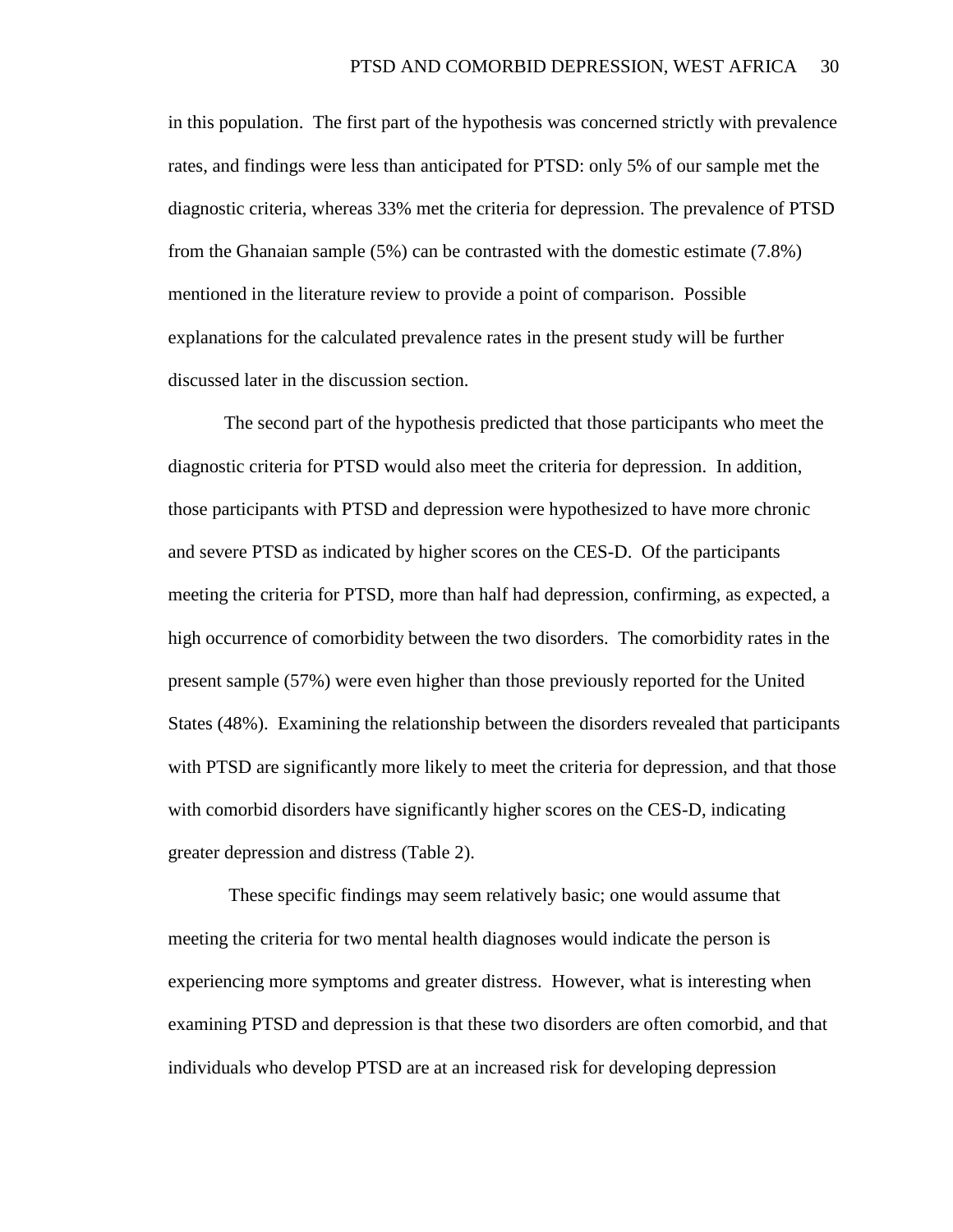(Kessler, 1994; Blazer, Kessler, McGonagle, Swartz, 1994; Kessler, Sonnega, Bromet, Hughes, & Nelson, 1995; Breslau, Davis, Peterson, & Schultz, 2000; Gill, Page, Sharps, & Campbell, 2008). The results of the present study suggest that the pattern of comorbidity between PTSD and depression is also present in the population of Ghanaian Nationals, currently living in Ghana.

When examining the diagnostic criteria for PTSD and depression, it is notable that there are several shared symptoms, such as, restricted range of affect, sleep difficulties, difficulty concentrating, and diminished interest (DSM-IV-TR, 2000). It is expected that PTSD and depression would be comorbid because of shared symptoms (Davidson & Foa, 1991) however it is important to differentiate that they are each distinct and independent constructs. Although the relationship between PTSD and depression has been relatively well-documented in Western Samples (Kessler, 1994; Kessler, Sonnega, Bromet, Hughes, & Nelson, 1995; Gill, Page, Sharps, & Campbell, 2008) the results of this study suggest that a similar pattern exists in non-Western populations, such as Ghana. Although the results suggest similarities, it is essential to remember that caution should be exercised when attempting to make generalizations across cultures.

Later in the discussion section, the topic of generalizing across cultures will be further explored in relation to the use of specific measures. For the purposes of this study, it was necessary to examine the relationship between PTSD and depression because research conducted in a specific culture cannot always "travel" or "transfer" to another culture. A prime example is that the large body of Western research cannot always be generalized to other populations, such as West Africa. The findings from the present study do suggest some similarities, which is very important because it could mean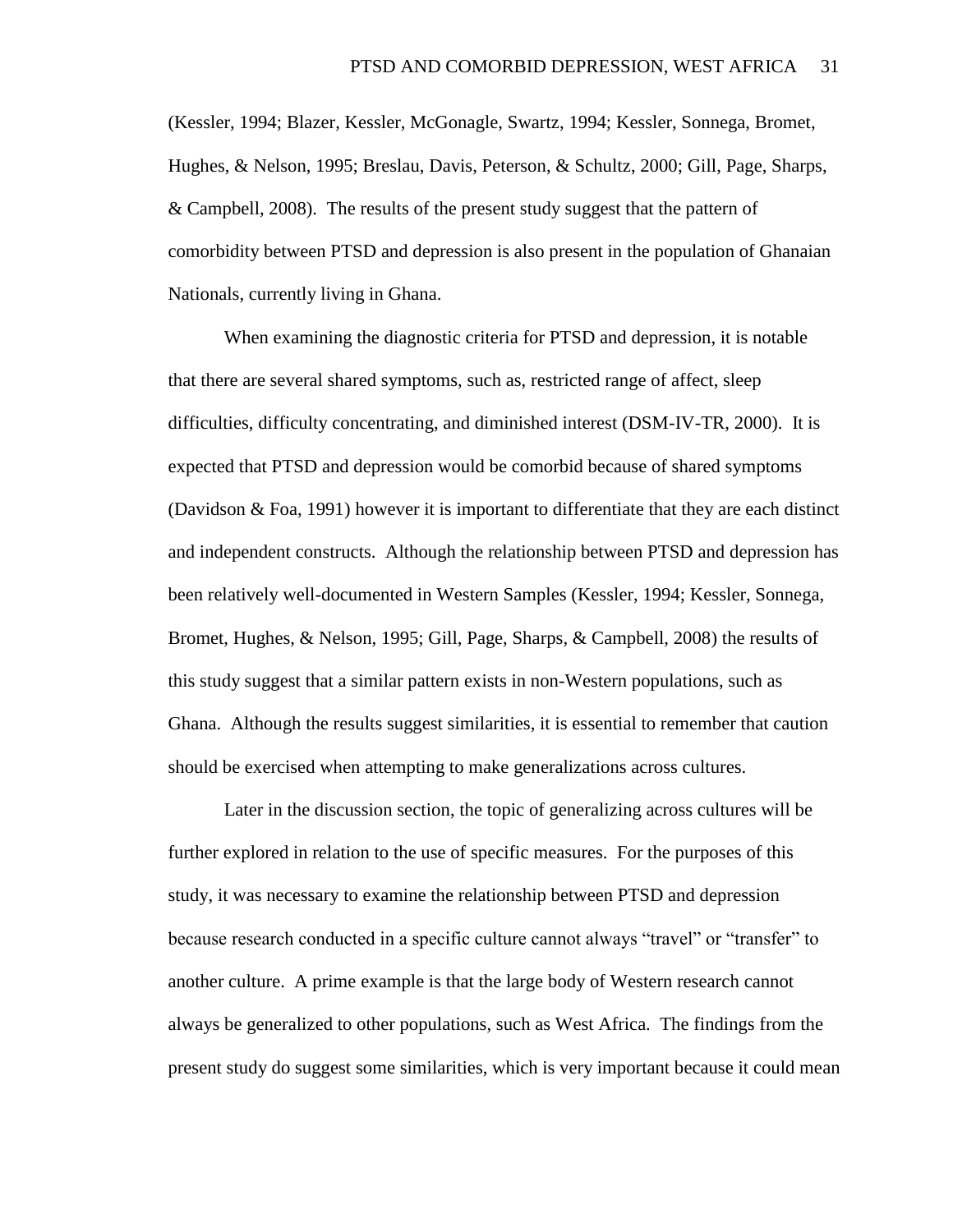that it is not necessary to develop an entirely new set of measures, thus speeding up the ability to respond to mental health needs of the Ghanaian population.

The most unexpected result of this study was the low rate prevalence rate of PTSD. There are two main explanations that could account for this finding. The first explanation is that the Ghanaian sample surveyed was experiencing traumatic events, but did not develop PTSD. Data from this study indicated that many Ghanaians experienced a trauma sufficient to elicit PTSD. According to the DSM-IV-TR (2000), the first diagnostic criterion that must be met for PTSD is that the individual "experienced, witnessed, or was confronted with an event, or events that involved actual or threatened death or serious injury, or a threat to the physical integrity of self or others" and that the individuals response "involved intense fear, helplessness, or horror." There were several examples of traumas reported during our study that could meet the DSM-IV criteria. To help classify the traumas, all events reported were divided into categories based on the PDF Scale (Foa, 1996). For a complete list of the traumatic events reported, see Table 5 of the appendix.

The most commonly reported trauma was involvement in a motor vehicle accident. Some other examples included witnessing someone being killed, being attacked, robbed, or assaulted. There were 72 participants who reported at least one trauma, which is roughly 52% of the sample. The total number of traumatic events reported was given (72) because although not all would qualify for the DSM-IV definition, it is impossible to determine which would qualify because it is based on the individual's perception and response to the event. As mentioned previously, only seven participants met the diagnostic criteria for PTSD, a mere 5% prevalence rate.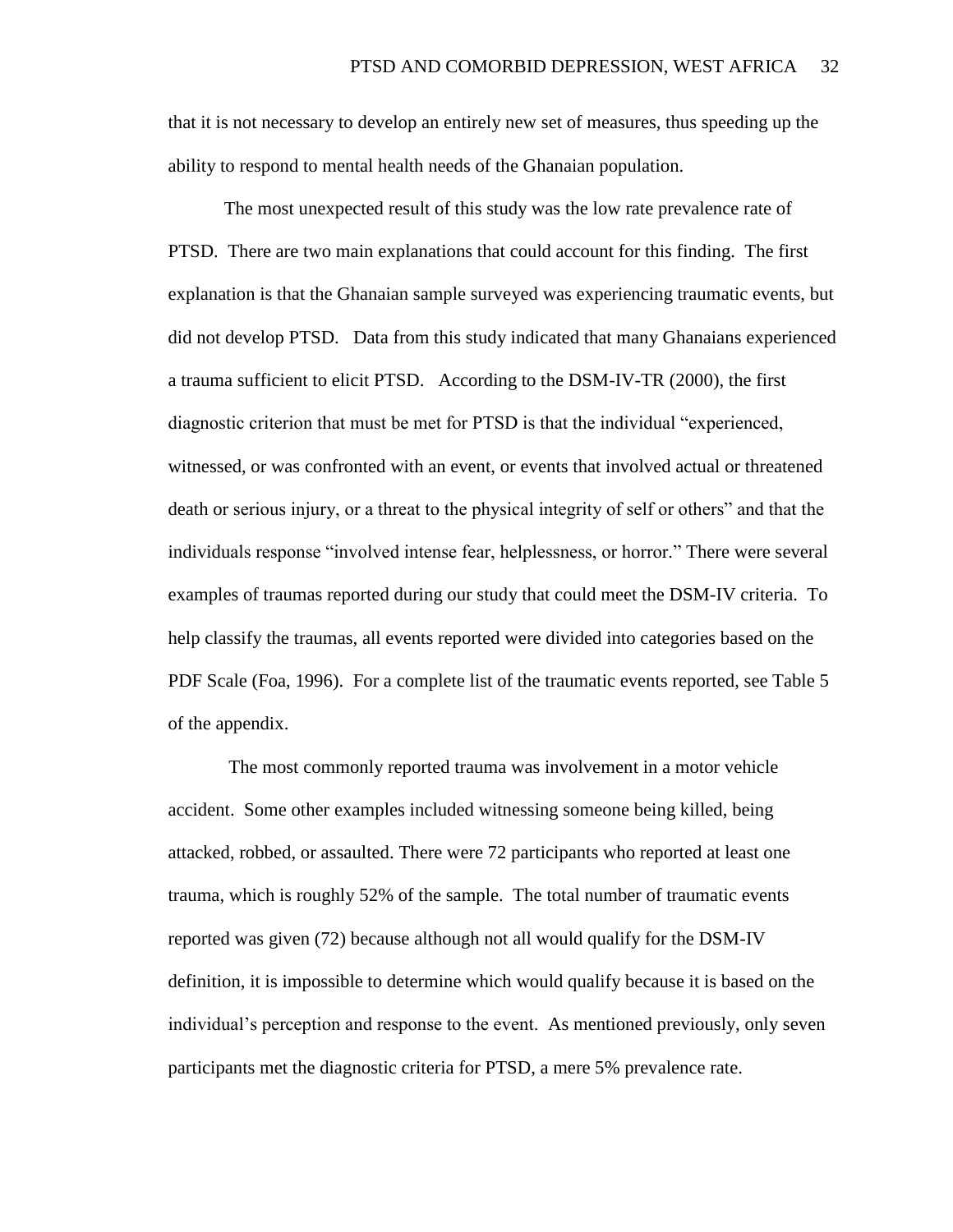It is evident that the Ghanaians are experiencing trauma that could qualify for the first diagnostic criterion, however they are still not endorsing enough of the remaining symptoms of PTSD (re-experiencing, avoidance of stimuli associated with the trauma, increased arousal, and impairment in functioning) to elicit a diagnosis of PTSD. The data suggests that around 24% of participants reported re-experiencing symptoms (e.g. flashbacks and intrusive dreams), 12% acknowledged avoidance of stimuli associated with the trauma or related cognitive symptoms (e.g. avoiding people or places associated with the trauma), 8% indicated experiencing increased arousal (e.g. hypervigilance), and 5% reported impairment in functioning. In addition, 6% of participants reported that their symptoms had persisted at least one month. All of the percentages were calculated by taking the number of participants who met the requirement for each of the six diagnostic criteria and dividing each individual criterion total by the total number of participants  $(n=140)$ .

It has been mentioned that not all people who experience a trauma will develop PTSD, however with the high rates of trauma being reported in the Ghanaian sample, it seems that the prevalence rate of PTSD should be higher than only 5%.

The obvious explanation for the low prevalence rate of PTSD is that the disorder is occurring in the Ghanaian sample at higher rates than determined, but that this study did not correctly assess for PTSD. This implies that PTSD in the Ghanaian population could be represented by a different set of symptoms. As mentioned in the introduction section, few epidemiological studies assessing trauma or PTSD in general populations have been conducted in third world or developing countries (De Girolamo & McFarlane, 1996). Due to the sparse amount of research concerning PTSD and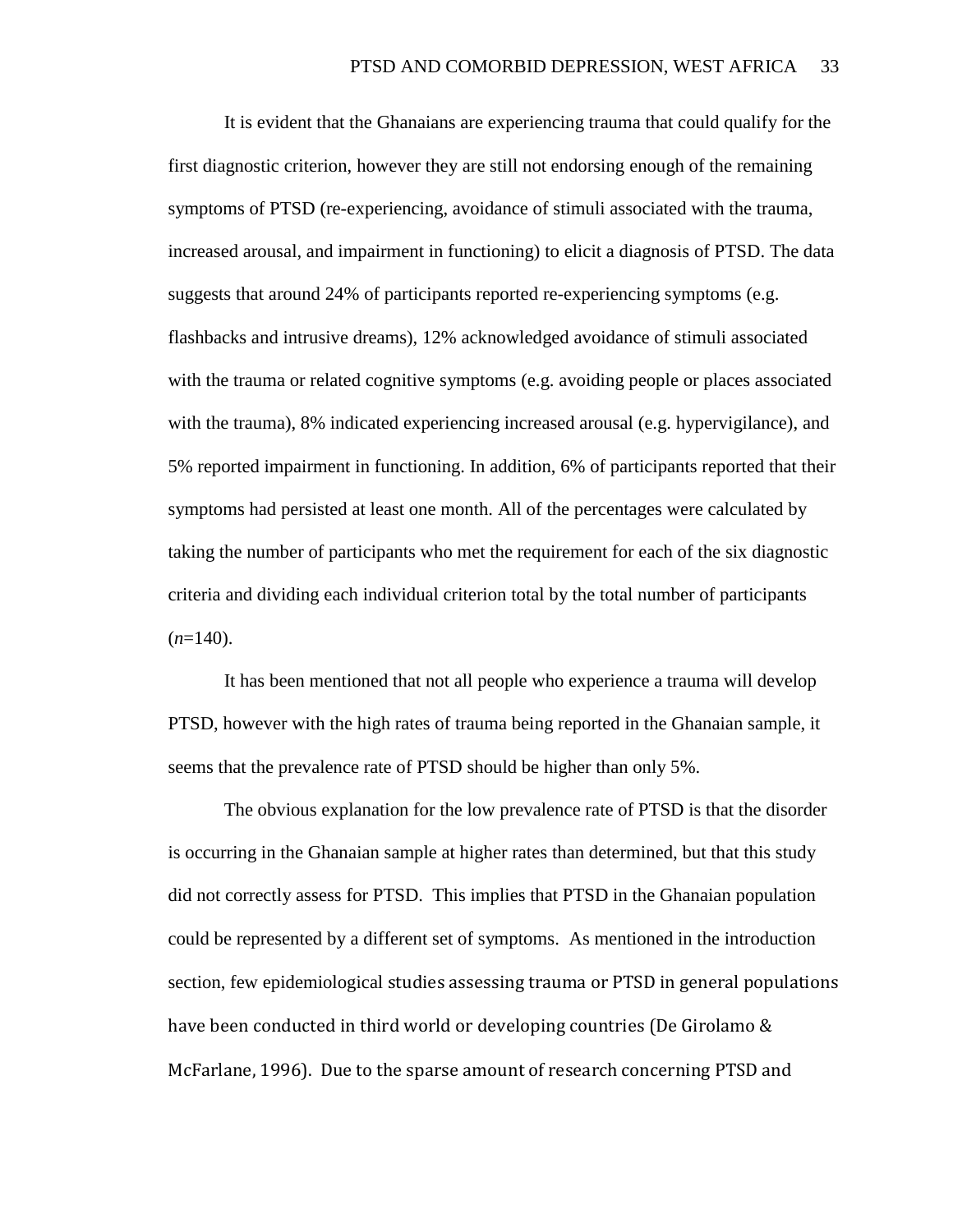depression in non-Western samples, it is possible that the construct of PTSD manifests itself differently in other cultures. Essentially, the construct of PTSD as it exists in Western Cultures could be based on symptoms and criteria that are not applicable to non-Western populations.

In order to determine that this explanation is viable, it must first be determined that the measures used were reliable and valid. When examining the data collected for the CES-D, it was noted that a single item was found to be potentially problematic. This item was, "Everything I did was an effort." The results revealed that many participants were endorsing high scores for this item, even if they were not receiving an overall diagnosis of depression. Follow-up discussions among interviewers helped elucidate the issue. Several interviewers reported receiving similar responses to this item, with the main theme being that life was difficult, and most daily activities required a great deal of effort. This is an example of cultural context being imperative for discerning what an item is actually assessing. Many of the Ghanaians that were interviewed lived in towns or villages where the resources for daily needs were not readily accessible. For those Ghanaians living without running water, the most basic functions (showering, using the restroom, finding clean water to drink, cooking) become a much more arduous and timeconsuming task. The responses received to this item are better understood when placed in the cultural context because it becomes clear that it did not align with the Western intention for the item to assess for emotional effort or fatigue. This issue will be further explored later in the discussion section.

As mentioned in the results, a scale reliability analysis was conducted on the CES-D, which indicated that the measure has good internal consistency ( $\alpha$ =.819) and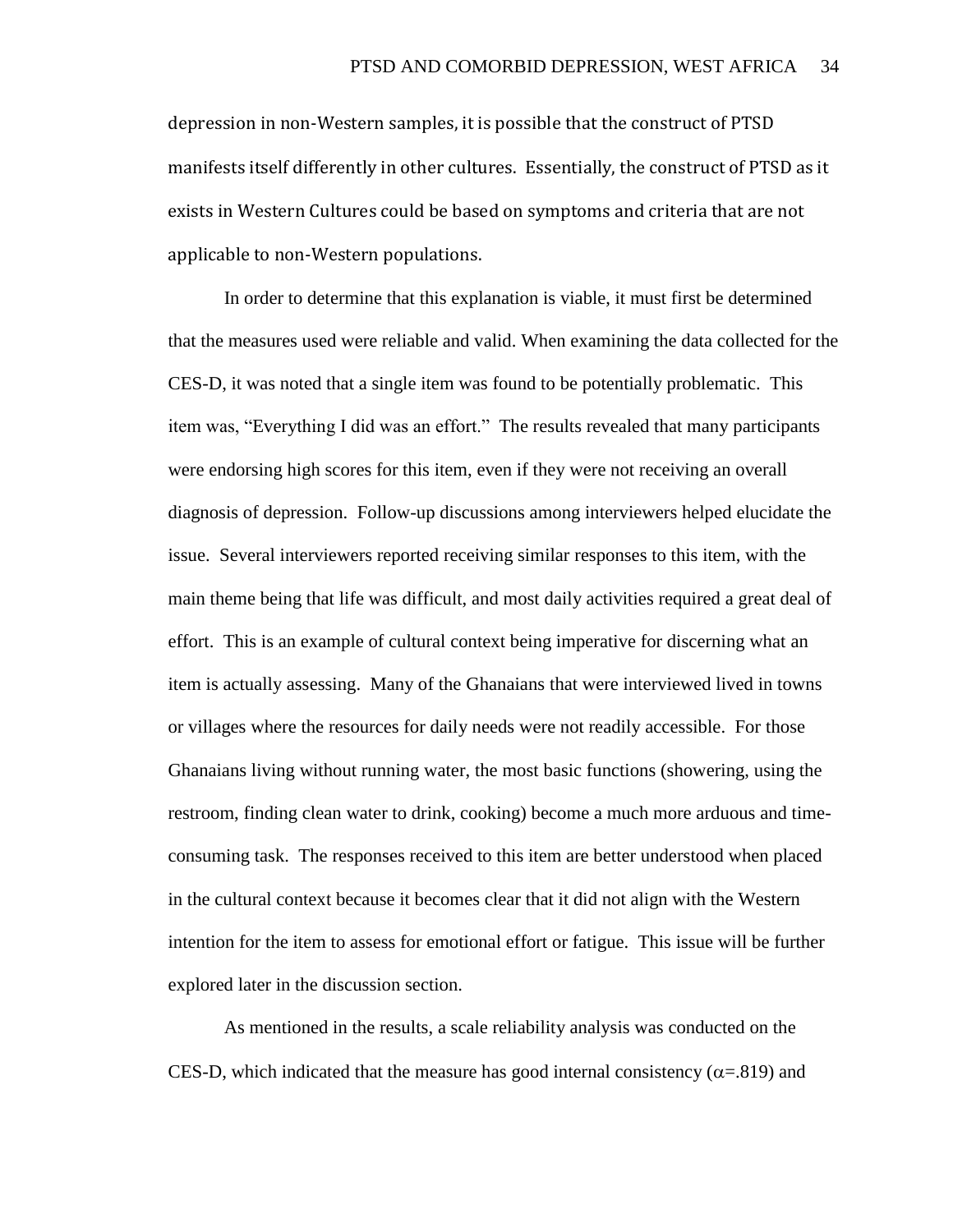therefore is assessing a single construct. An additional item analysis was also conducted to assess for problematic items. The results revealed that removing items (including ―Everything I did was an effort‖) would not change the overall prevalence rates of PTSD and depression, or raise the internal consistency of the CES-D. Based on these results, all items were retained.

Since the CES-D proved to be reliable, the question becomes whether measurement invariance is present, and to what extent. Measurement invariance is "the equivalence of a measured construct in two or more groups…it assures that the same constructs are being assessed in each group"(Chen, 2008). There are many factors that can contribute to measurement invariance. Several are worth mentioning as they could assist in understanding the possible causes of measurement invariance in the present study.

One possibility is that constructs can be unidimensional in one culture, but not in another, indicating that constructs can vary in differentiation (Chen, 2008). For example, the construct of PTSD is represented in the United States as a single construct with several dimensions (re-experiencing, avoidance behaviors, numbing, hyper-arousal) based on categories of symptoms as defined by the diagnostic criteria in the DSM-IV-TR. The construct of PTSD could be differentiated differently in Ghanaian culture causing the factors to not be equivalent between the two groups.

Another possibility is that the definitions and meanings of items on the measures used do not fully extend to other cultures. Problems arise when "the meanings researchers" attach to items are not shared by respondents" (Rogler, 1999). Cross-cultural research must always be aware of this possibility, because it can often lead to invalid data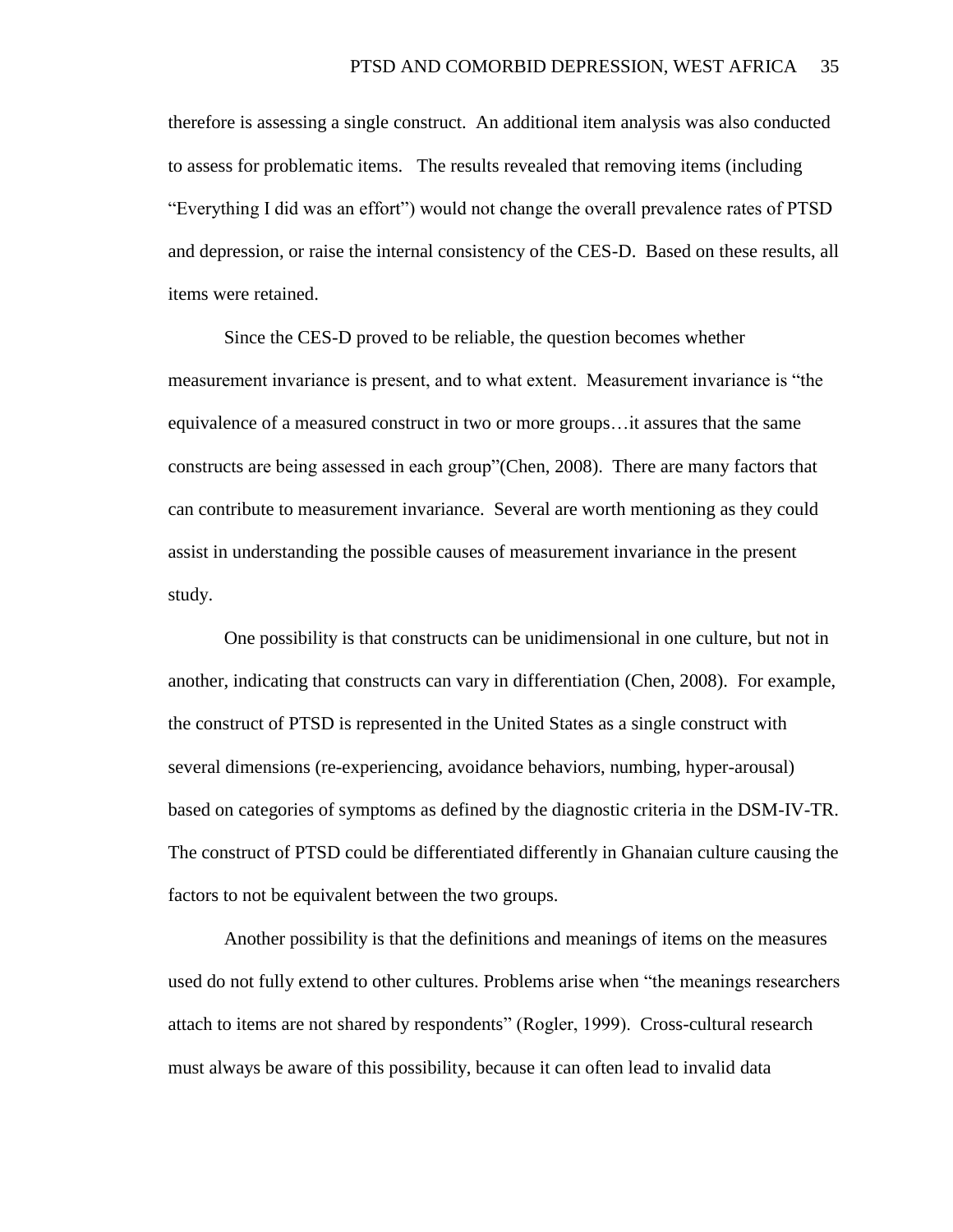(Kortmann, 1990; Beals et al., 1997). In the present study, validity was a concern because although English is the official language of Ghana, there are cultural idioms which can be lost in translation. Past studies have provided proof of this occurrence, one such article by Rogler (1999) uses an item on the CES-D, as the example. The item, ―How often did you feel that you could not shake off the blues even with help from your family and friends?" is problematic, as Rogler indicates, because of the idiom of "shaking" off the blues.‖ In addition, there is also the possibility that a specific item may translate well, but that it does not fit in the cultural context.

Similarly, a 1997 article by Beals, Piasecki, Nelson, Jones, Keane, Dauphinais, Shirt, Sack, & Manson, described a prevalence study of mental health disorders in Indian adolescents using the Diagnostic Interview Schedule for Children (DIS). One problematic item was "Do you often worry a lot about having clean clothes?" This item on the DIS was intended to assess for obsessive thoughts, however it did not take into account that in the communities where participants lived, running water was not readily available, and thus finding water to launder clothes was a constant concern. Even though participants were able to comprehend what was being asked of them, the phrases may actually assess something different in their culture. As previously mentioned, this could have occurred in the present study with the high endorsement of the CES-D item, "Everything I did was an effort."

A final possibility is that social desirability response bias (SDB) may have been a factor because all information was obtained from participants via self-report measures that were read aloud by an investigator. Social desirability response bias can result in individuals reporting in an overly-positive manner or omitting information that they deem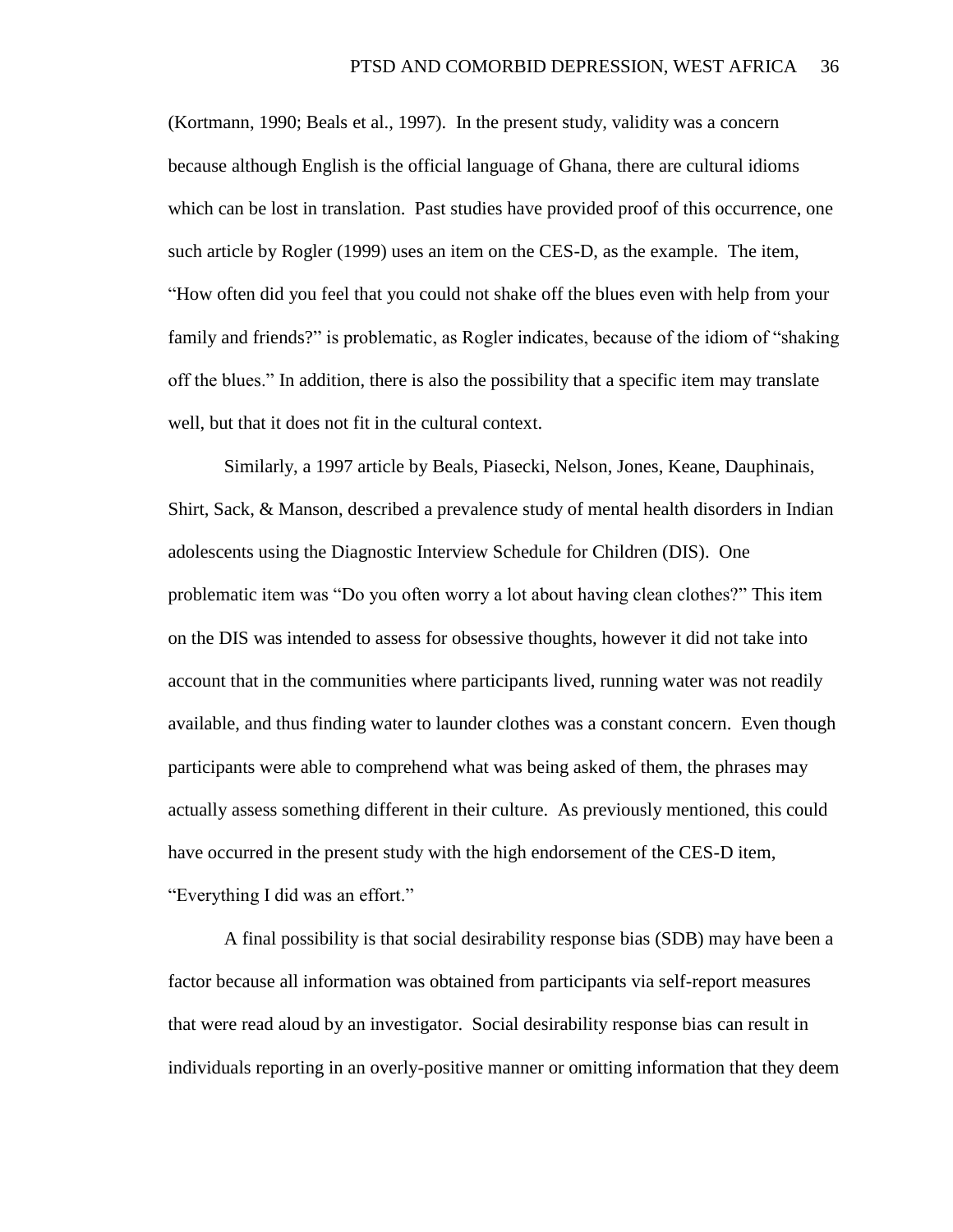is not "normal" or "socially acceptable" (Crowne & Marlowe, 1960). SDB can influence ―the relationships observed among variables…thereby affect[ing] the reliability and validity of both experimental and survey research findings (Thornton & Gupta, 2004). SDB can be problematic enough in everyday settings when participants are asked to provide personal information, which means the possibility of response bias could easily have increased in the present study when the personal information is being asked, face to face, by an investigator.

The results of this study may have questioned the prevalence rates of PTSD in Ghana, however they did confirm the relationship present between PTSD and comorbid depression. What is most interesting is the implications for the explanation of such results. Although the first part of the hypothesis was disproven, it yielded an important opportunity to explore the cultural aspects of arriving at a mental health diagnosis. If the possibility that PTSD was not accurately assessed for is ruled out, then the implication is that there are other factors involved, which are mediating the relationship between experiencing traumatic events and the subsequent development of PTSD. It is possible that several mediating factors may exist. One such explanation is that the high trauma rates and low PTSD prevalence rates could be indicative of resiliency in Ghanaian culture.

#### *Resiliency in the Ghanaian Sample*

There are several attributes of Ghanaian culture that could increase resiliency against developing PTSD or depression following a traumatic event. One possible source of resiliency is the increased potential for social support. Perceived social support can serve as a buffer against the development of PTSD and depression (Schumm, Briggs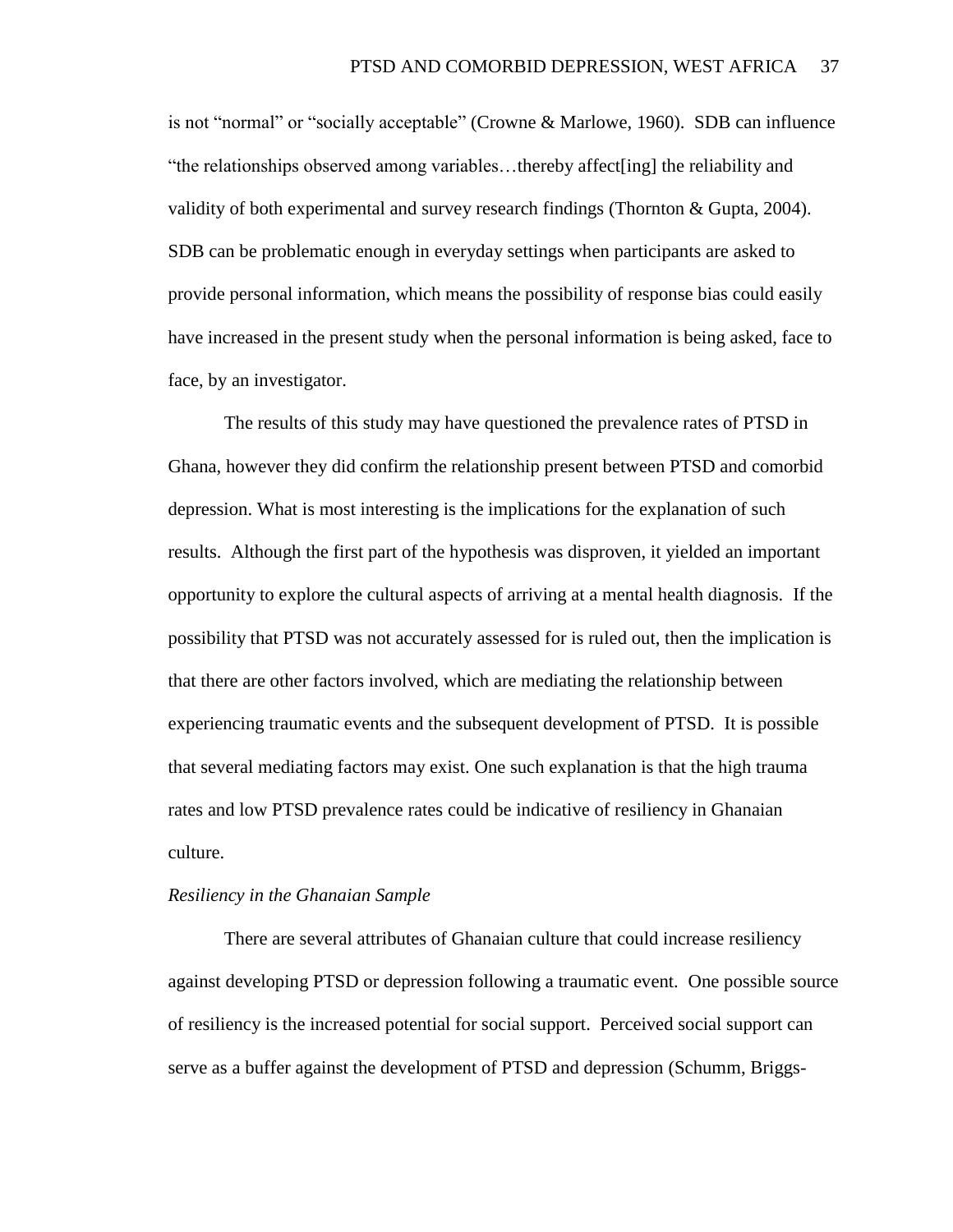Phillips, & Hobfoll, 2006) as well as increase reported quality of life (Bras et al., 2010). Furthermore, positive social support has been found to be negatively related to PTSD symptom severity (Andrews, Brewin, & Rose, 2003). Although social support is based on individual perception, it is possible that certain types of communities and living situations foster higher perceived support. Ghana has a high potential for social support because of strong cohesion among communities and families. Ghanaian households are often comprised of nuclear and extended family members living together in a single house or a "compound" of several small dwellings sharing communal areas and facilities (Eshun, 2003). This form of living arrangement provides the potential for consistent social support, a key factor that is negatively related to the development and severity of PTSD and depression.

Another key component of Ghanaian culture that may be relevant for the development of PTSD is religiosity. There are three main religious denominations in Ghana: Christian, Muslim, and Traditional/Tribal. A study comparing Ghanaian college students with their United States counterparts found that Ghanaians reported being significantly more religious (Eshun, 2003). Religion has been found to decrease the onset of physical and mental illness as well as help with adjustment to a physical or mental health diagnosis (George, Larson, Koenig, & McCullough, 2000). There is one predominant theory about the interaction effect between religiosity and the development of PTSD which postulates that religious beliefs help facilitate the integration of sensory and cognitive memories relating to traumatic events. Findings from clinical studies (Ehlers & Clark, 2000) as well as neuro-imaging tasks (Van der Kolk, Burbridge, & Suzuki, 1997) have revealed that individuals with PTSD have difficulty understanding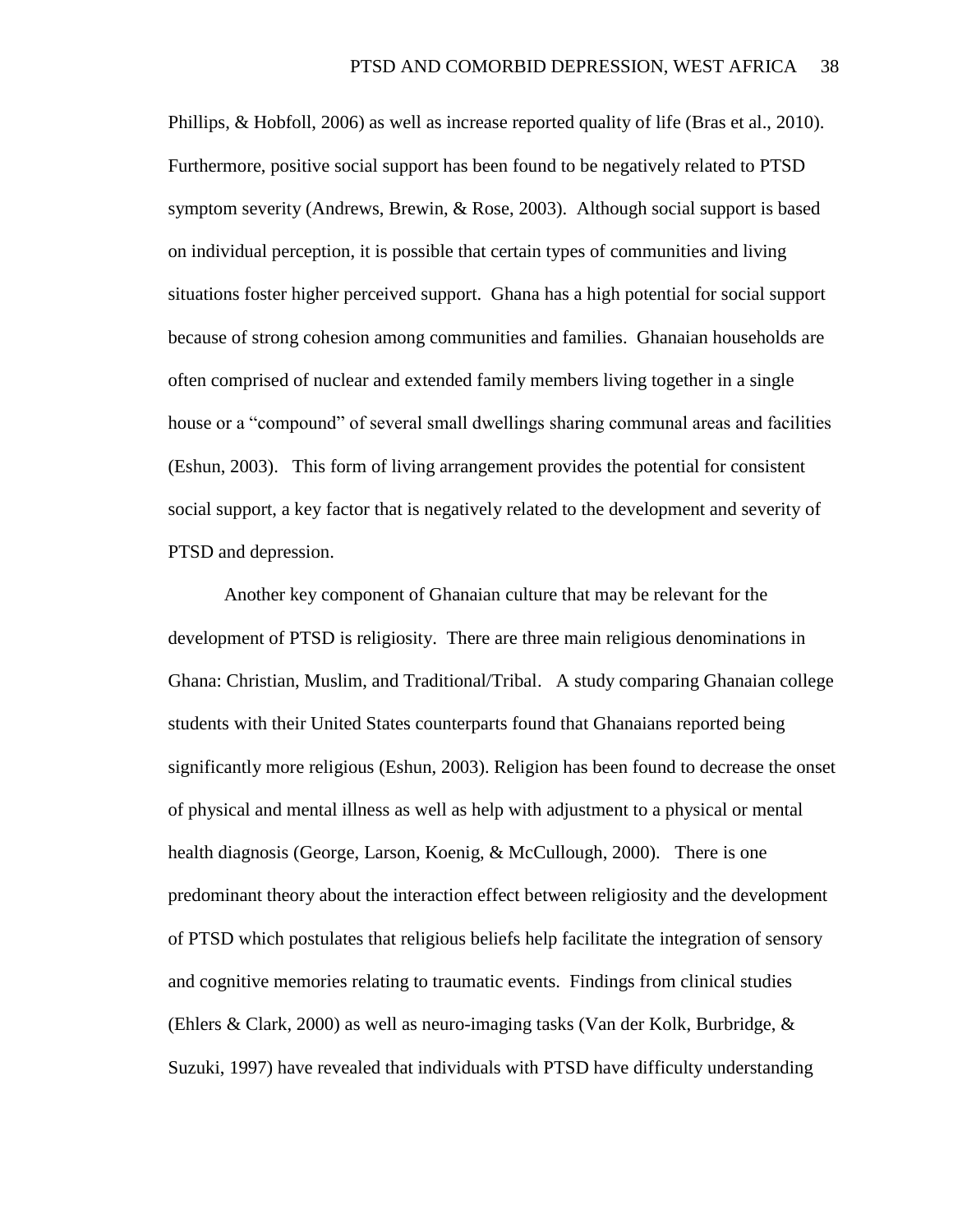and forming a cohesive narrative of the trauma they experienced. Individuals who are religious often use their spirituality as a means to explore questions and meanings in life, and thus religion can serve as a positive framework for integrating cognitive and sensory data related to traumatic experiences (Peres, Moreira-Almeida, Nasello, & Koenig, 2007). Another important piece of religion is that if often corresponds with having an external locus of control (LOC). Individuals with a strong sense of religion (regardless of denomination) are more likely to attribute events in their life to the involvement of a higher power, providing a sense of meaning to a trauma. In Ghanaian culture, the idea of trusting in the plan of a higher power may provide comfort following traumatic events, and helps individuals process and make sense of negative occurrences, while giving them hope for the future.

An additional cultural factor is that Ghana is a collectivist society, as opposed to most Western societies that are often individualistic. A collectivist society is one in which there is a focus on shared responsibility and collaboration, where the well being of the needs and goals of the group as a whole is more important than a single individual. Ghanaians see themselves as part of a large society that is comprised of small communities. A sense of collaboration and community is essential to Ghanaian society because social networking and social interactions are often used to define identity, gain support, and accumulate resources (Hanson, 2005).

Even in some of the more modern and urbanized areas of Ghana, a barter economy still exists, which causes individuals to see themselves as interconnected. While conducting field research in Ghana, it was evident that although tangible currency is preferable, it is not always necessary. As foreigners, currency was typically exchanged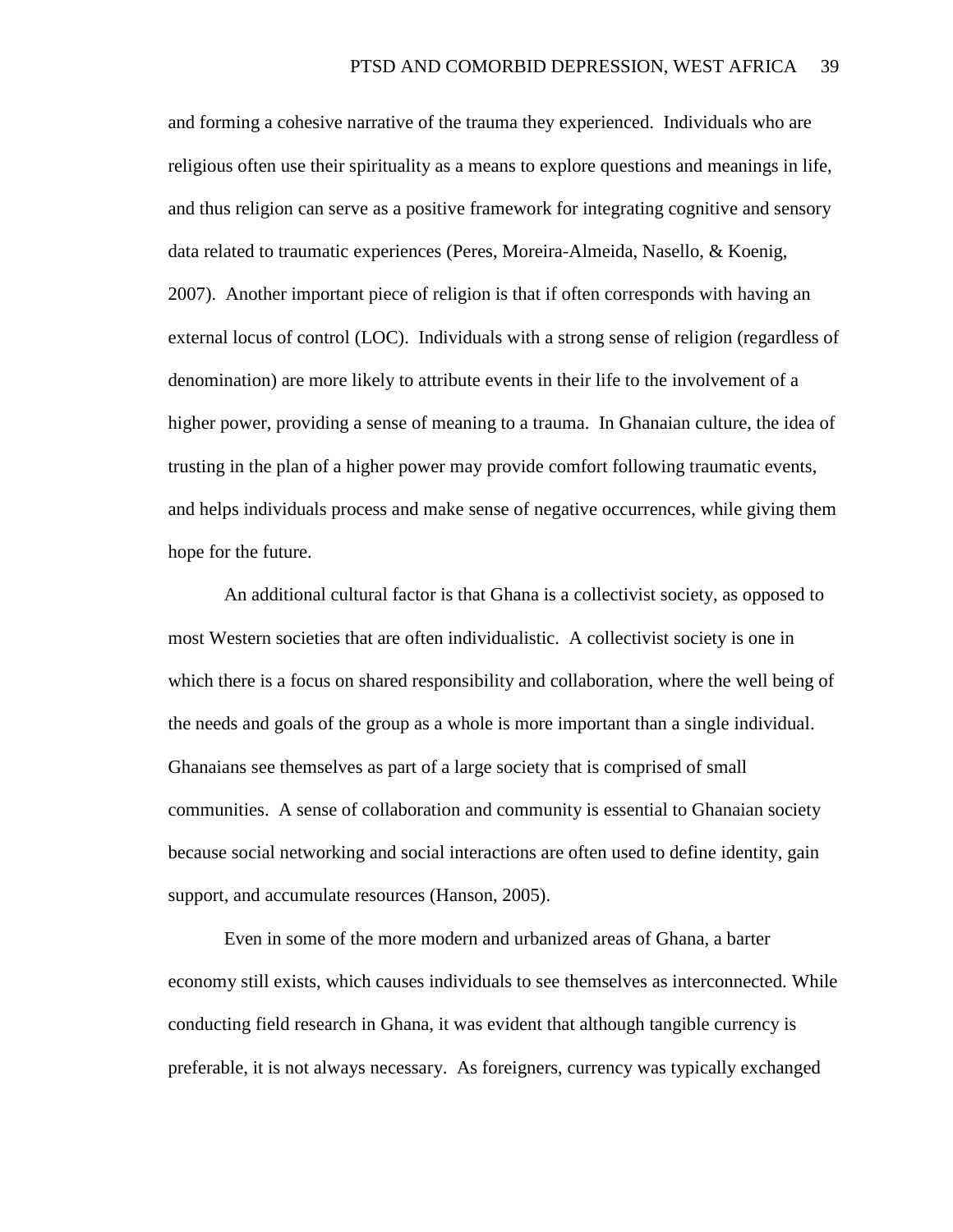for goods, however there were opportunities where prices were based on trading personal items.

In some of the medium sized towns such as Kasoa and Kumasi, it was observed that individuals specialize in specific trades (farming, basket weaving, jewelry making, wood carving). Although these trades do provide an income, that direct monetary amount is not sufficient for survival. Many Ghanaians grow their own foods, or can barter their specific product or trade in exchange for the food or product of another individual. It was witnessed on several occasions that Ghanaians would share or trade food with one another, often exchanging one type of product for another.

This perspective can increase resiliency because each individual sees themselves as a larger piece of the puzzle, with a distinct role and importance to the larger group. A sense of purpose and acceptance as well as feelings of belonging can contribute to the reduction of PTSD symptoms (Nuttman-Shwartz & Dekel, 2009). When examining several components of Ghanaian culture, it helps explain how it is possible that traumatic events are occurring frequently, and yet individuals are not developing PTSD. Evidence of this occurrence is demonstrated by the fact that 72 participants reported experiencing a traumatic event, however as mentioned previously, only seven participants met the diagnostic criteria for PTSD. Therefore, only 10% of the participants who experienced a trauma developed PTSD. This finding may indicate that cultural factors (such as resiliency) are mediating the relationship between traumatic events and the development of PTSD.

The two main factors in this study appear to be the aspects of Ghanaian culture which might create a resiliency toward mental health disorders as well as the possible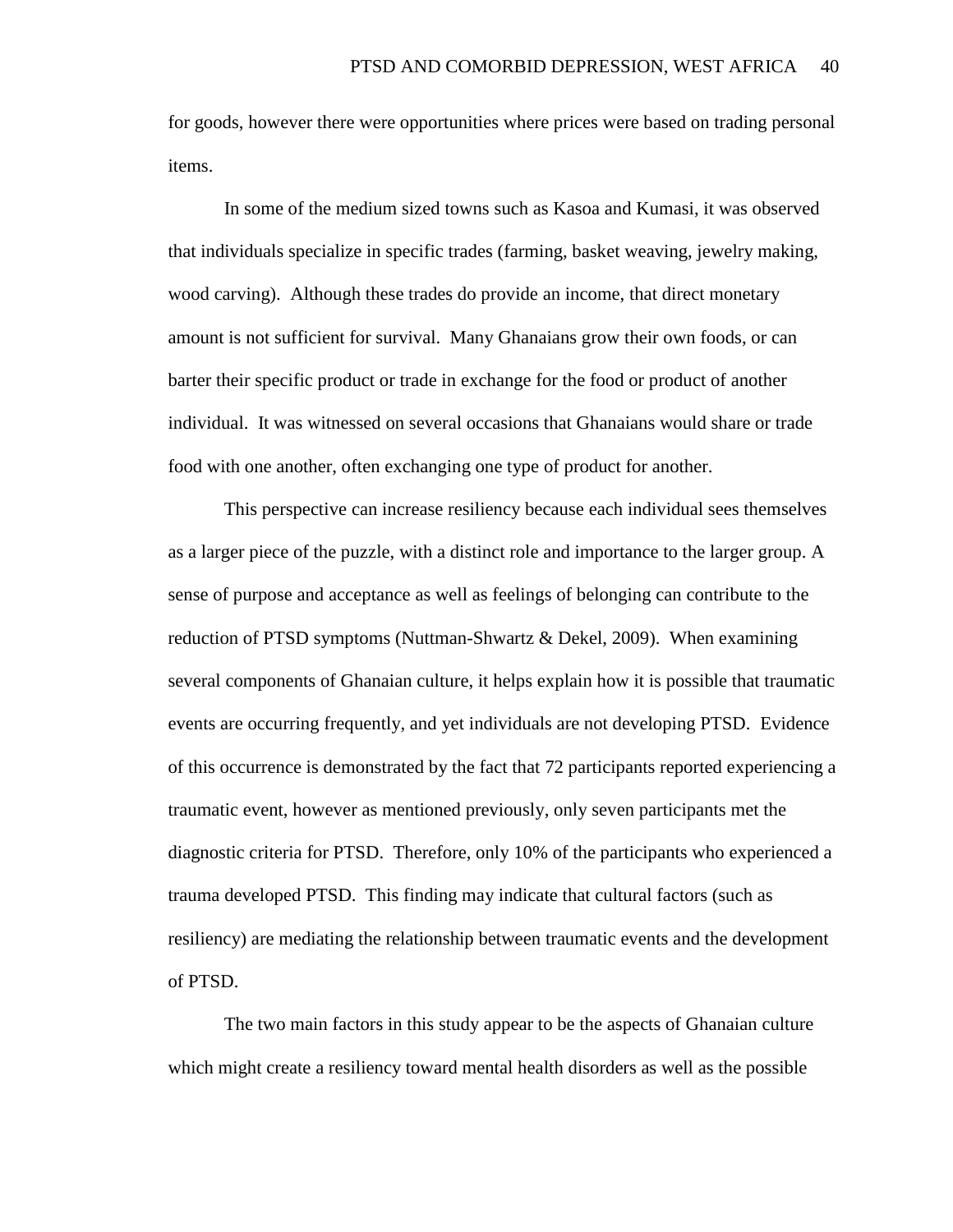presentation of symptoms that differ from a Western sample. The present study was an example of how field research often presents a unique combination of strengths and limitations.

## *Strengths*

The present study offered a valuable opportunity to conduct research in a West African setting. Based on the location of the study as well as the methodological design, several strengths were evident. A main strength of the study is that the measures were administered through interview format. English is the official language of Ghana, however many Ghanaians are much more skilled with speaking English than with reading or writing. The literacy rate in Ghana is estimated to be 65.8% (World Health Organization, 2008). The interview format allowed for participants to ask questions or have an item repeated for them. During interviews, it becomes evident that oral communication is the most effective form of interaction for this population. A poignant example is that at the end of the interview process, participants were compensated, and asked to sign a receipt, and many of these participants did not have a set signature, some were uncomfortable holding a pen, and a few indicated that they did not know how to write or sign their own name. Although there were still some comprehension difficulties involved in communication, the data would have been seriously compromised had the measures been administered in a written format.

Another benefit to the interview format is that it allowed for a significant amount of interaction between interviewers and participants. The two-fold hypothesis of this study was concerned strictly with prevalence rates, comorbidity, severity, and chronicity of PTSD and depression, however much more information was gained than just these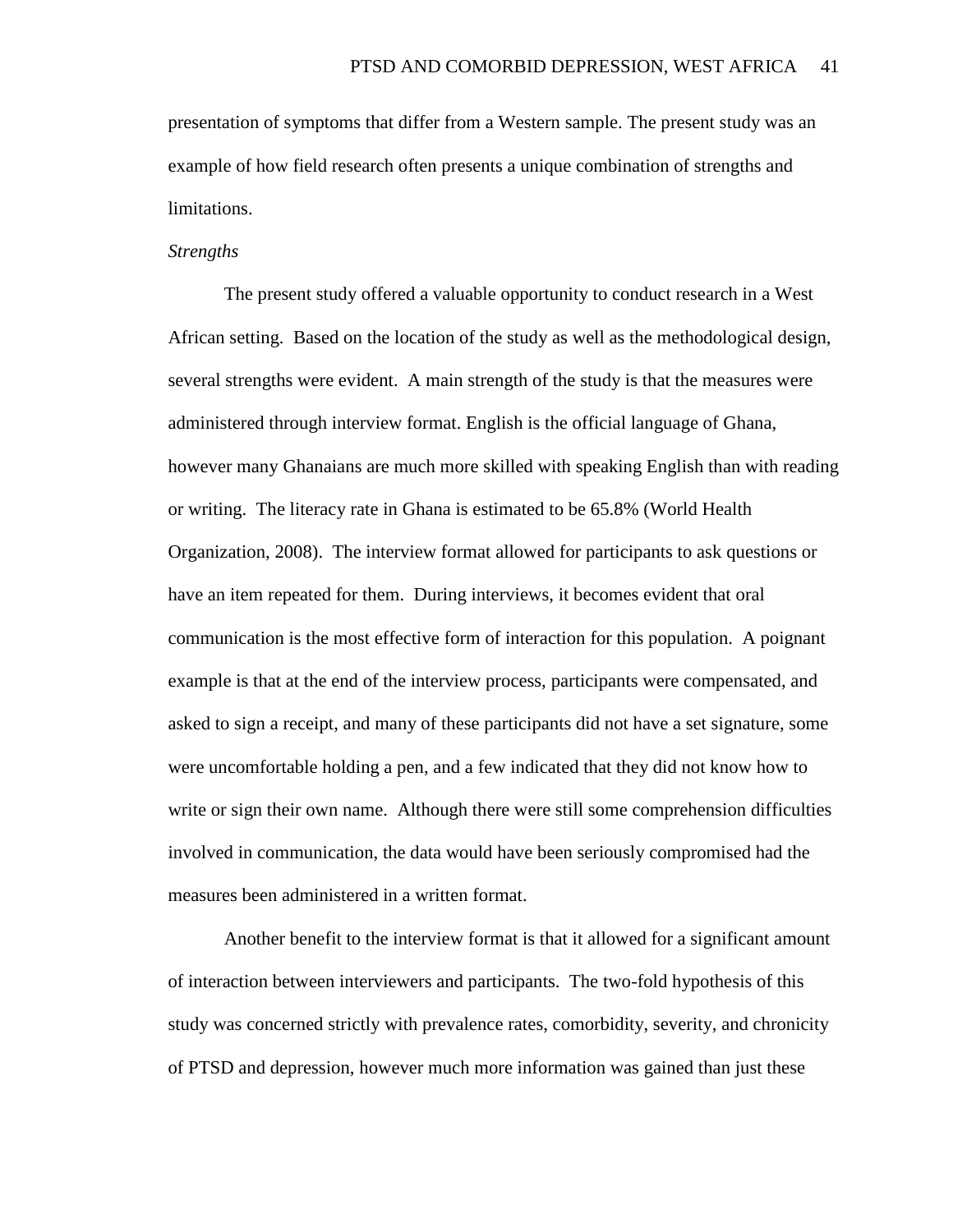quantitative responses. The interview format facilitated interaction among interviewers and participants and often opened dialogues that extended beyond the interview process. Although additional information was not necessary for confirming or disproving the hypothesis, it was invaluable in terms of the understanding Ghanaian culture and their understanding of PTSD and depression.

The interview format helped to create a good balance of structure and flexibility. Structure was present because standardized measures were used along with a specific research protocol for collecting data. The flexibility was provided by being able to interview participants in a location of their choosing, as well as allowing for others to be present at the request of the participant. As mentioned in the methods, participants were recruited through door-to-door solicitation as well as recruiting from public locations, such as a marketplace. After participants agreed to participate in the interview, they were given the choice to find a nearby location to conduct the interview. Locations varied, but were often inside a participant's store, at a table at a restaurant or marketplace, or simply a quiet spot in a public place. Allowing the participants to be interviewed in a familiar setting helped make the situation more comfortable and also allowed for others to be present.

An interesting thing occurred with several of the interviews, where participants would ask if it was okay for a friend or family member to stay with them throughout the interview. Another common occurrence was that participants did not seem concerned about being interviewed in a confidential setting, but rather preferred to remain in crowded areas. It appeared that many participants were comfortable discussing the interview questions in front of others, and even upon occasion asked for their friends or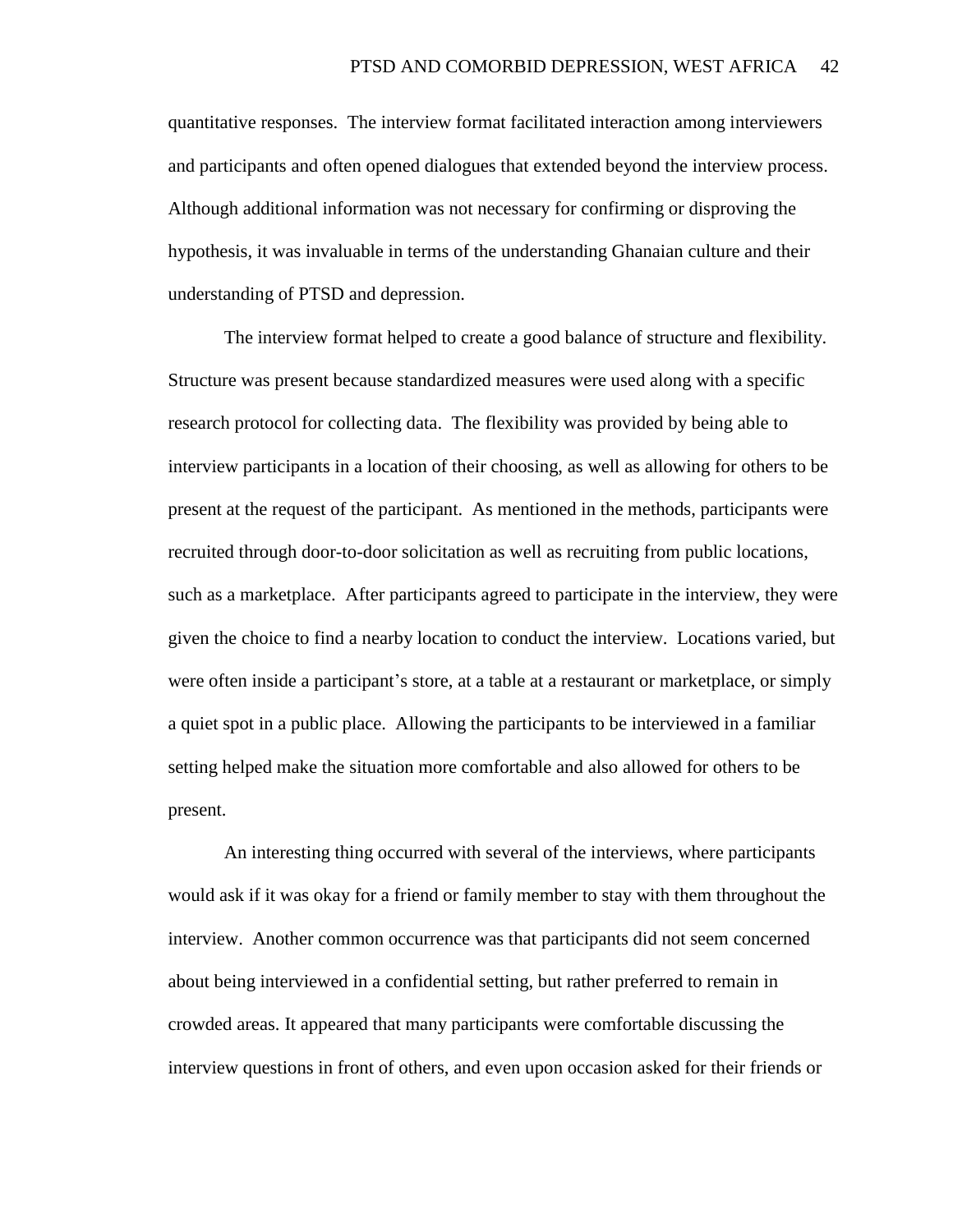family members to help them answer questions, or give their opinion about how accurate the participant's response was. Although this type of interview protocol may not be common in Western cultures, it seemed to be the ideal format for this population. As mentioned previously, Ghana is a collectivist society with a strong sense of collaboration and community. For these reasons, it was beneficial to allow participants to be interviewed while friends and family members were present. Participants were able to create an interview environment that was comfortable and facilitated their ability to answer interview questions with greater ease. The important distinction is that participants were able to choose the location of the interview as well as who would be present.

Another strength of this study was the opportunity for researchers to collect valuable cultural observations while immersing themselves in Ghanaian culture. The format of this study was experimental, and not field research, however there was an element of field observation involved. Researchers spent three weeks in Ghana collecting data as well as participating in a variety of cultural activities. During this time, the researchers travelled around the country to visit the five main regions of Ghana. This allowed researchers to gain a great deal of understanding about Ghana as a nation, while also observing the intricacies of different life styles and cultural variations of Ghanaians based on their region of inhabitance.

Essentially, the experience of actually living in Ghana provided researchers with a cultural context for the data that was obtained. It has been mentioned that the results of this study are best understood when examined as a product of Ghanaian culture. This level of understanding cannot be achieved by anything short of actual tangible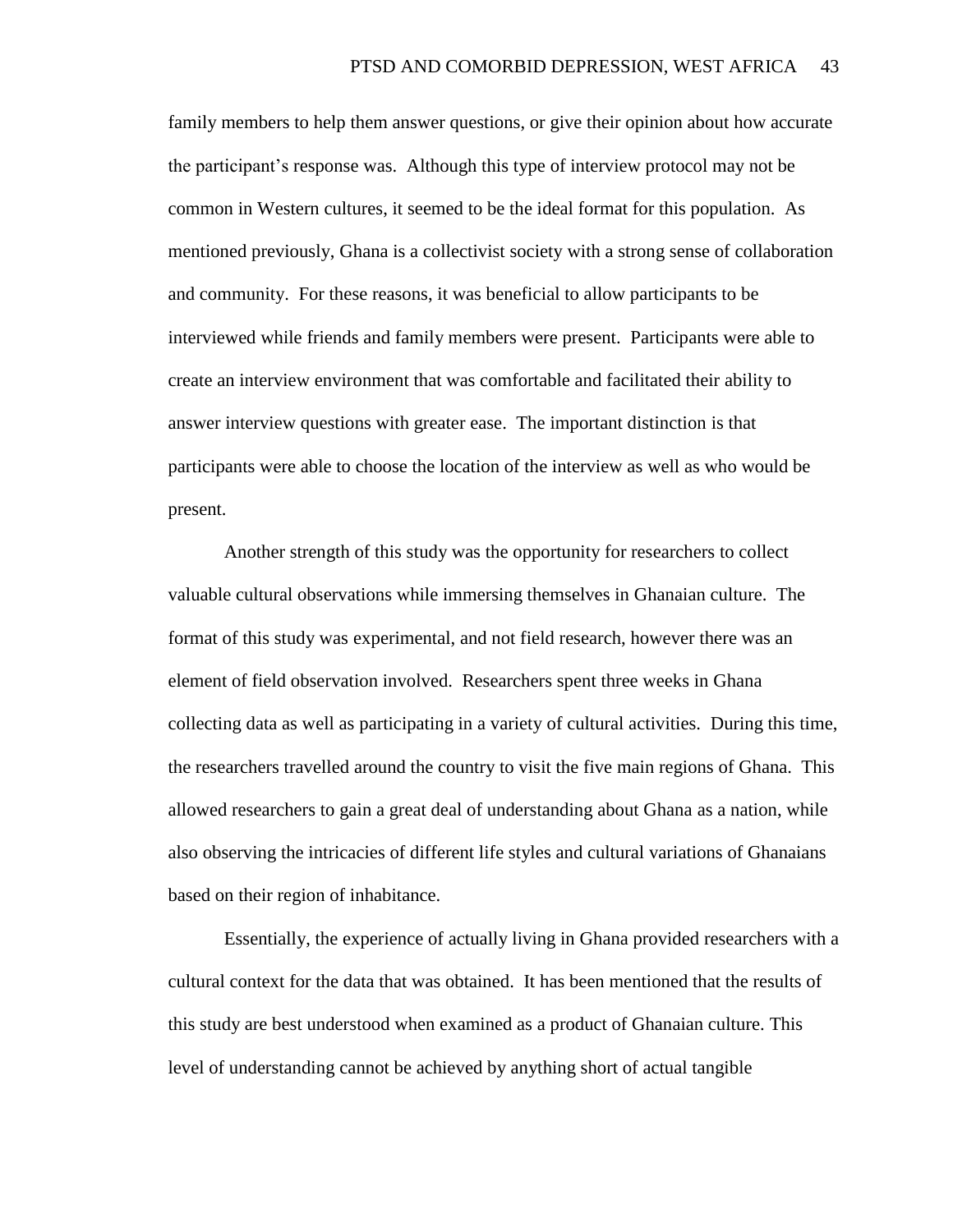experience. The raw data from the interviews still remains unchanged, but the perception and understanding of certain results were possible due to the knowledge and first-hand experience of actually spending time in Ghana and interacting with Ghanaians multiple times each day.

#### *Limitations*

There are specific limitations that should be addressed to better understand the results of this study. As mentioned, the prevalence rates of PTSD were lower than anticipated, and the previous section explored possible explanations.

The most basic area of concern is miscommunication between interviewers and participants. English is the official language of Ghana, and there was also a translator on hand who was familiar with several of the regional dialects. Although this seems sufficient, some language barriers were still encountered. Even though participants were all interviewed in their language of choice (English, or a local dialect, most commonly Twi) there was some difficulty in communication. Participants occasionally had difficulty understanding the actual meaning of certain questions, or found it difficult to articulate their answers. When the translator was used, it seemed possible that some of the specific wording or responses as well as cultural nuances were lost in translation.

A second limitation is some of the aspects associated with utilizing the SCID-I. The measure was selected because it is easy to understand and is designed as an interview. The drawback to using the SCID-I is that it yields strictly categorical data, PTSD: yes or no. Although the question format allows for some variation in answers (some participants explained their answers or provided examples of symptoms), the data is not meant to determine the extent or severity of symptoms. When testing the second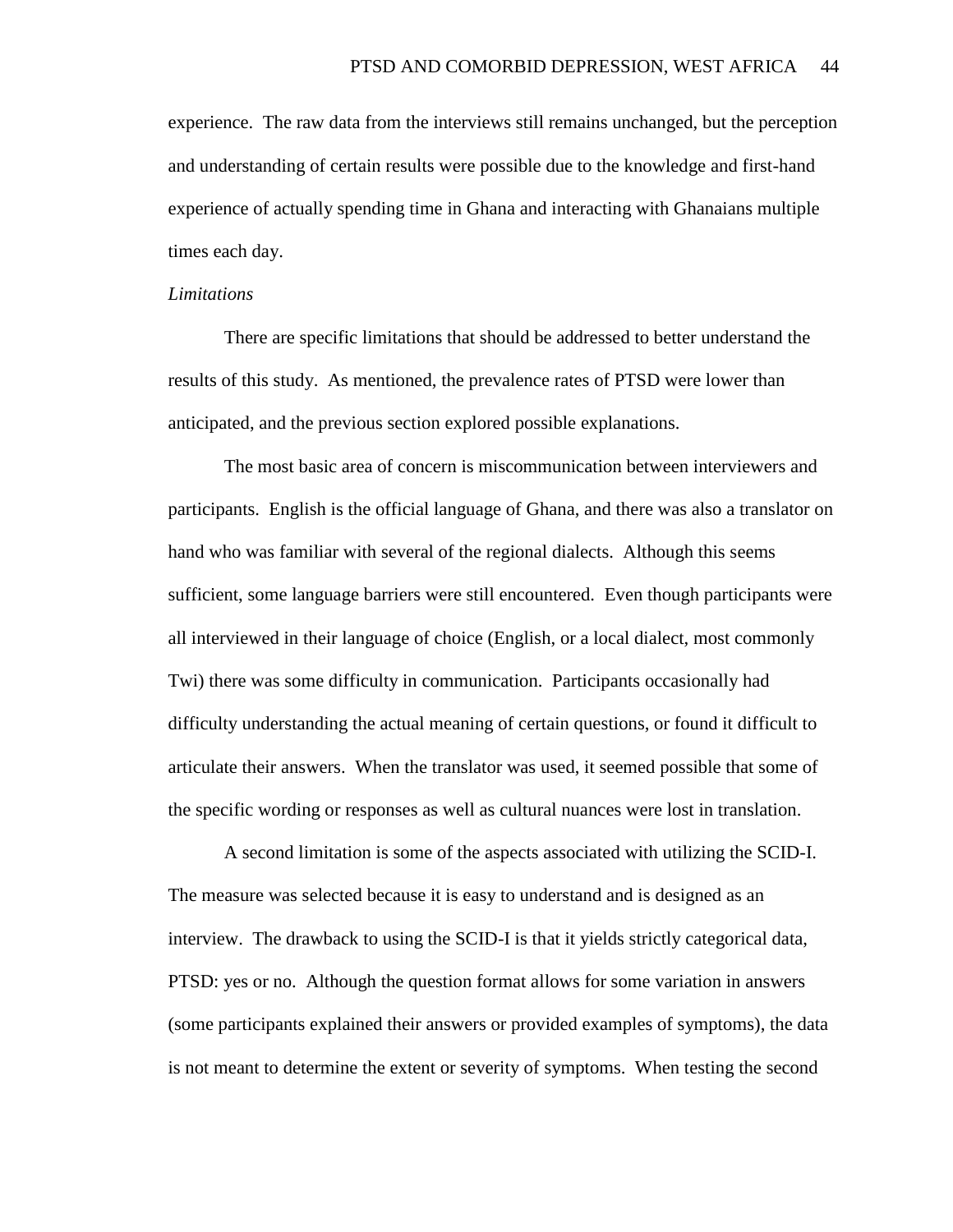part of the hypothesis, it was difficult to determine if those with comorbid PTSD/depression actually had higher severity of PTSD. For the purposes of this study, this part of the hypothesis was assessed by using the scores on the CES-D as an indicator of severity/distress. The CES-D measures depression as a continuous variable, which allowed for statistical analysis. In addition, it was not possible to calculate reliability analyses on the SCID-I using the Ghanaian data obtained because the measure is categorical.

A third possible limitation is that there were twelve different researchers that conducted interviews and collected data. All researchers underwent a five-day training the week prior to departure for Ghana; however, it is still possible that differences in researchers' clinical judgment, even possibly personality and appearance, could affect the data that was collected. Each of the researchers was given a number  $(1-12)$  that was written on the top of the interview forms so that it could be assessed if there were significant differences in the data collected based on the specific researcher conducting the interviews. For this study, data was used from the first 10 researchers. The data from the remaining two researchers was not intentionally discarded, but was unavailable at the time of analysis. As mentioned in the results section, no significant differences were found between the different researchers and the rates of PTSD or depression reported from the interviews. These results indicate that the differences in researchers' clinical judgment was not a meaningful confound in this study.

A final limitation is that this study did not assess for measurement invariance, which is a key factor in determining whether or not the measures could transfer from the United States to West Africa and retain their psychometrics. In particular, it is especially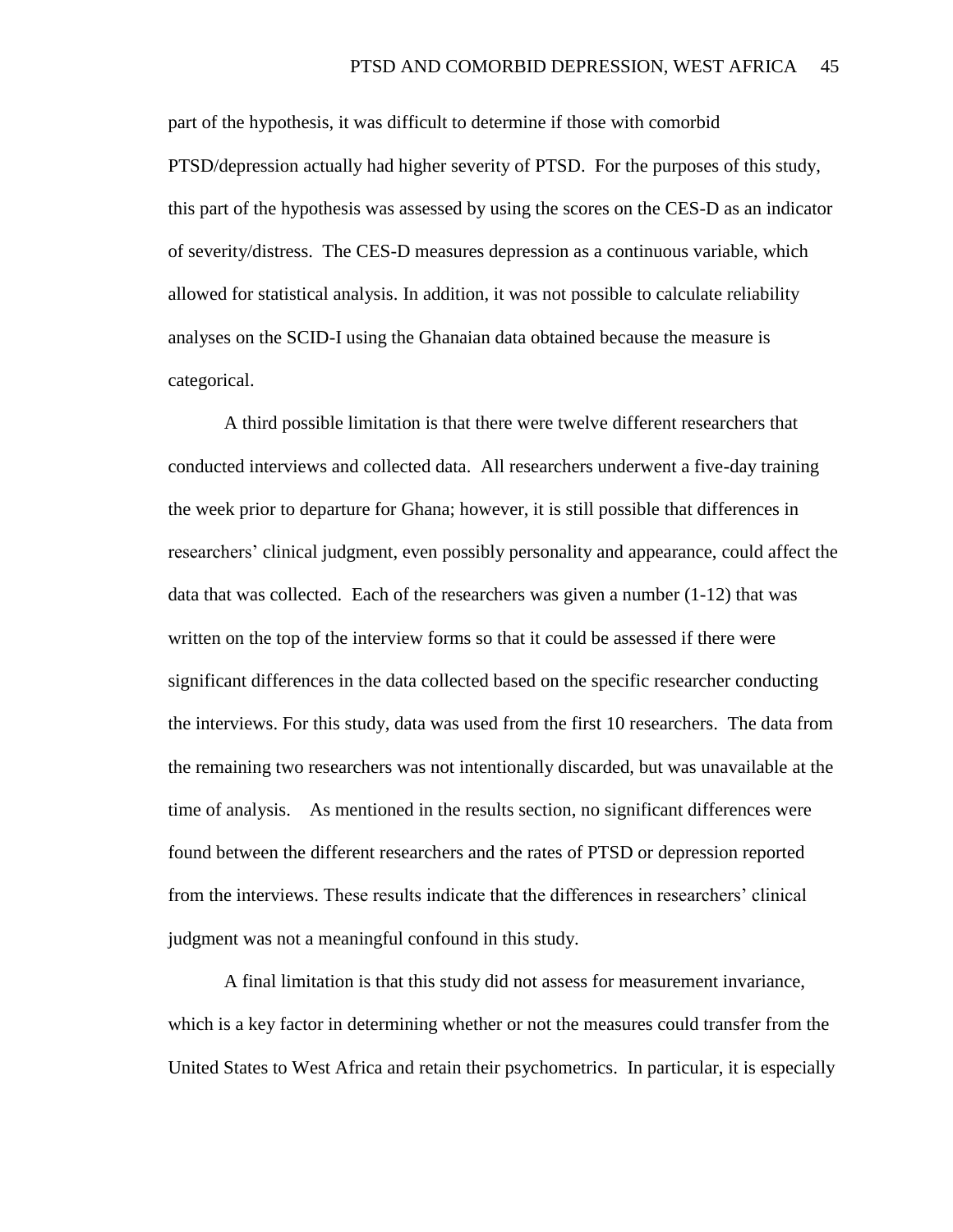important to ensure content validity, which can be defined as "the degree to which items" of a measure reflect a representative sample of all possible facets of the theoretical characteristics which are supposed to be represented by the instrument." (Scandura, 1993) In most cross-cultural research, measurement invariance is assumed instead of being assessed, which can lead to "spurious cultural differences that are in fact artifacts of measurements, or…true cultural differences that have been masked by measurement artifacts.‖ (Chen, 2008) In this study, the prevalence rates as well as comorbidity comparisons could be inaccurate if measurement equivalence does not exist.

The measures that were used have good psychometrics, and have the advantage of being used in previous studies with non-Western sample. However, the fact remains that both the SCID-I and the CES-D are Western derived measures that were standardized using Western samples and are based on the Western constructs of PTSD and depression respectively.

## *Future Directions*

As the field of cross-cultural research continues to grow, it is important to ensure that measurement equivalence is never forgotten in the selection of measures, or the interpretation of results. Future research would be well directed at continued study of the relationship between PTSD and comorbid depression in non-Western samples, with a focus on evaluating and selecting measures with measurement equivalence.

As mentioned, this study did not evaluate for measurement invariance. A followup study could be conducted to determine the level of measurement invariance present for both the SCID-I and the CES-D between Western and non-western samples. If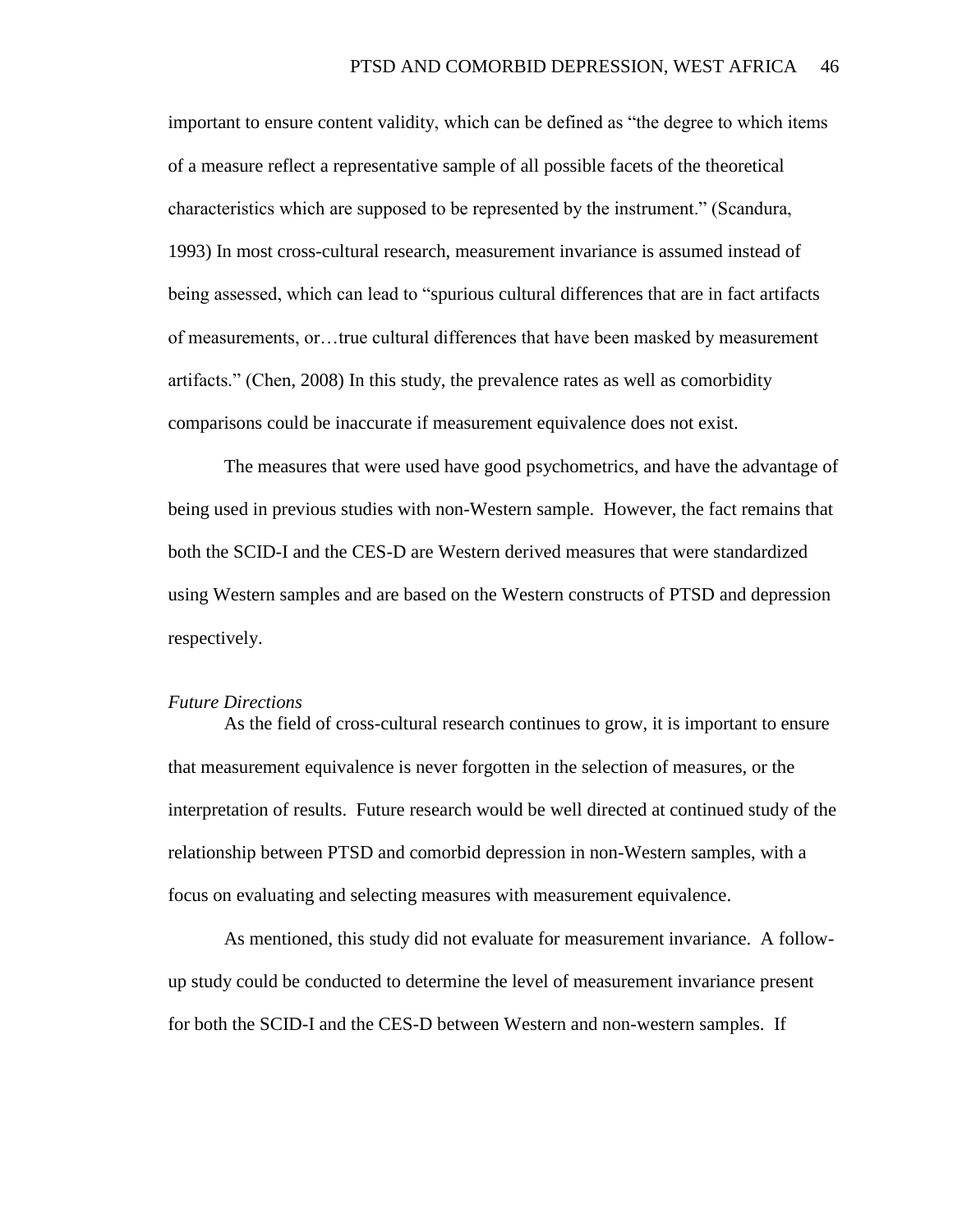further analysis can determine that there is in fact measurement equivalence, then future studies of prevalence rates can be concluded to be accurate.

The results of this study indicate that prevalence rates of PTSD are very low in Ghana, however the several possibilities were discussed for why this may not be an accurate conclusion. If researchers continue to use Western-standardized measures, it is important to keep in mind that "if a test travels, so must the conventions on which it is based. Otherwise, cross-cultural misunderstanding results and validity is compromised" (Greenfield, 1997). The present study provided an example of this theory in action demonstrating the need for developing new measures of identifying PTSD and depression that are culturally appropriate for West Africa.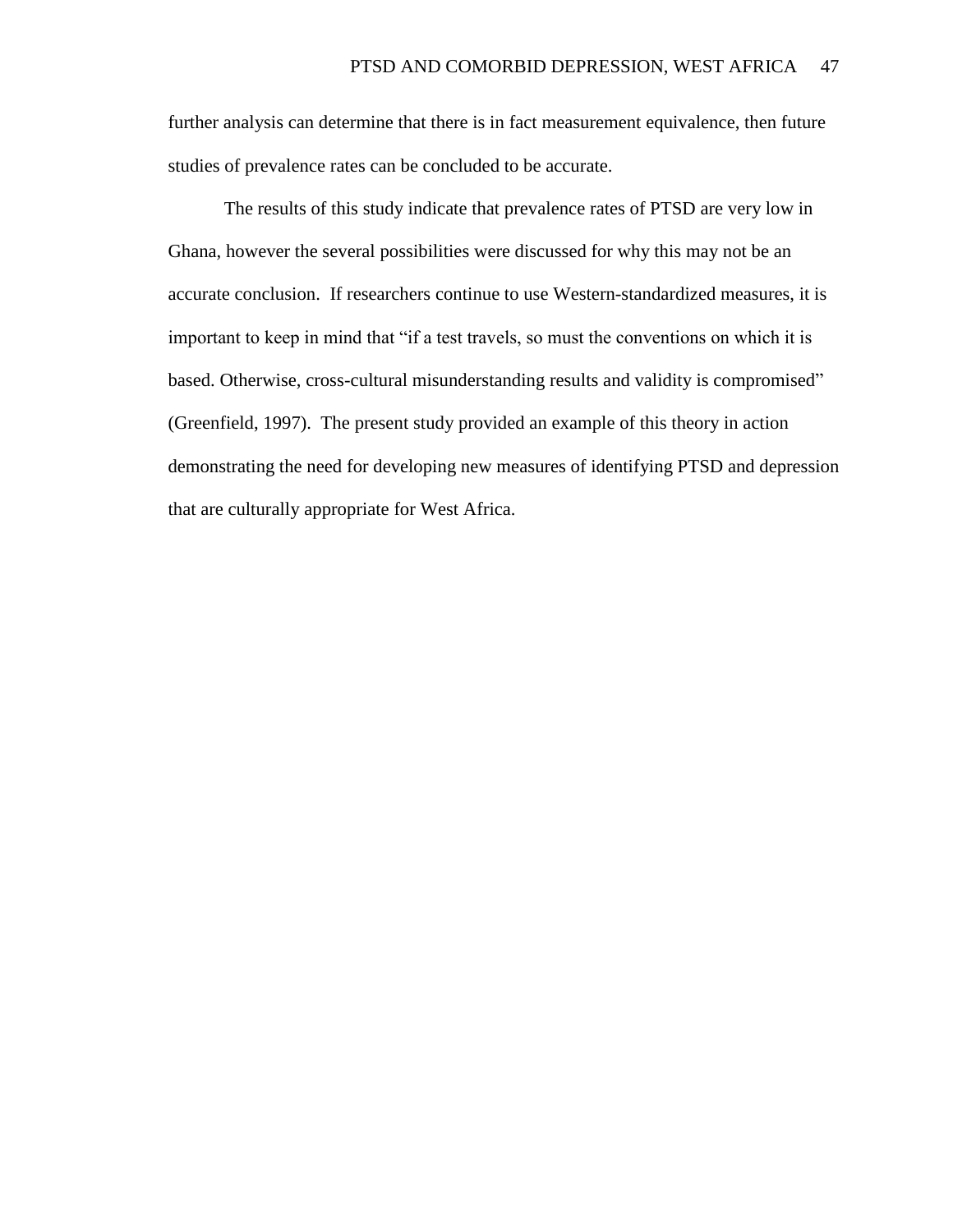#### References

- American Psychiatric Association. (2000). *Diagnostic and statistics manual of mental*   $disorders$  ( $4<sup>th</sup>$  ed., text revision). Washington, DC.
- Andrews, B., Brewin, C. R., & Rose, S. (2003). Gender, social support, and PTSD in victims of violent crime. *Journal of Traumatic Stress, 16*(4), 421.
- Ballenger, J., Davidson, J., Lecrubier, Y., Nutt, D., Foa, E., Kessler, R., et al. (2000). Consensus statement on posttraumatic stress disorder from the international consensus group on depression and anxiety. Journal of Clinical Psychiatry, 61, 60-66.
- Barlow, D. H. (Ed.). (2008). *Clinical Handbook of Psychological Disorders (4th Ed.).*  New York, NY: Guilford Press.
- Beals, J., Piasecki, J., Nelson, S., Jones, M., Keane, E., Dauphinais, P., Shirt, R. R., Sack, W.H., & Manson, S.M. (1997). Psychiatric disorder among American Indian adolescents: Prevalence in Northern Plains youth. *Journal of the American Academy of Child and Adolescent Psychiatry, 36*, 1252-1259.
- Beck, A. T., Ward, C .H., Mendelson, M., Erbaugh, J. (1961). An inventory for measuring depression. *Archives of General Psychiatry, 5,* 561-571*.*
- Blazer, D. G., Kessler, R. C., McGonagle, K. A., Swartz, M. S. (1994). The prevalence and distribution of major depression in a national community sample: The National Comorbidity Survey. *American Journal of Psychiatry, 151* (7), 979-986.
- Boutin-Foster, C. (2008). An item-level analysis of the Center for Epidemiologic Studies Depression Scale (CES-D) by race and ethnicity in patients with coronary artery disease. *International Journal of Geriatric Psychiatry, 23*(10), 1034-1039.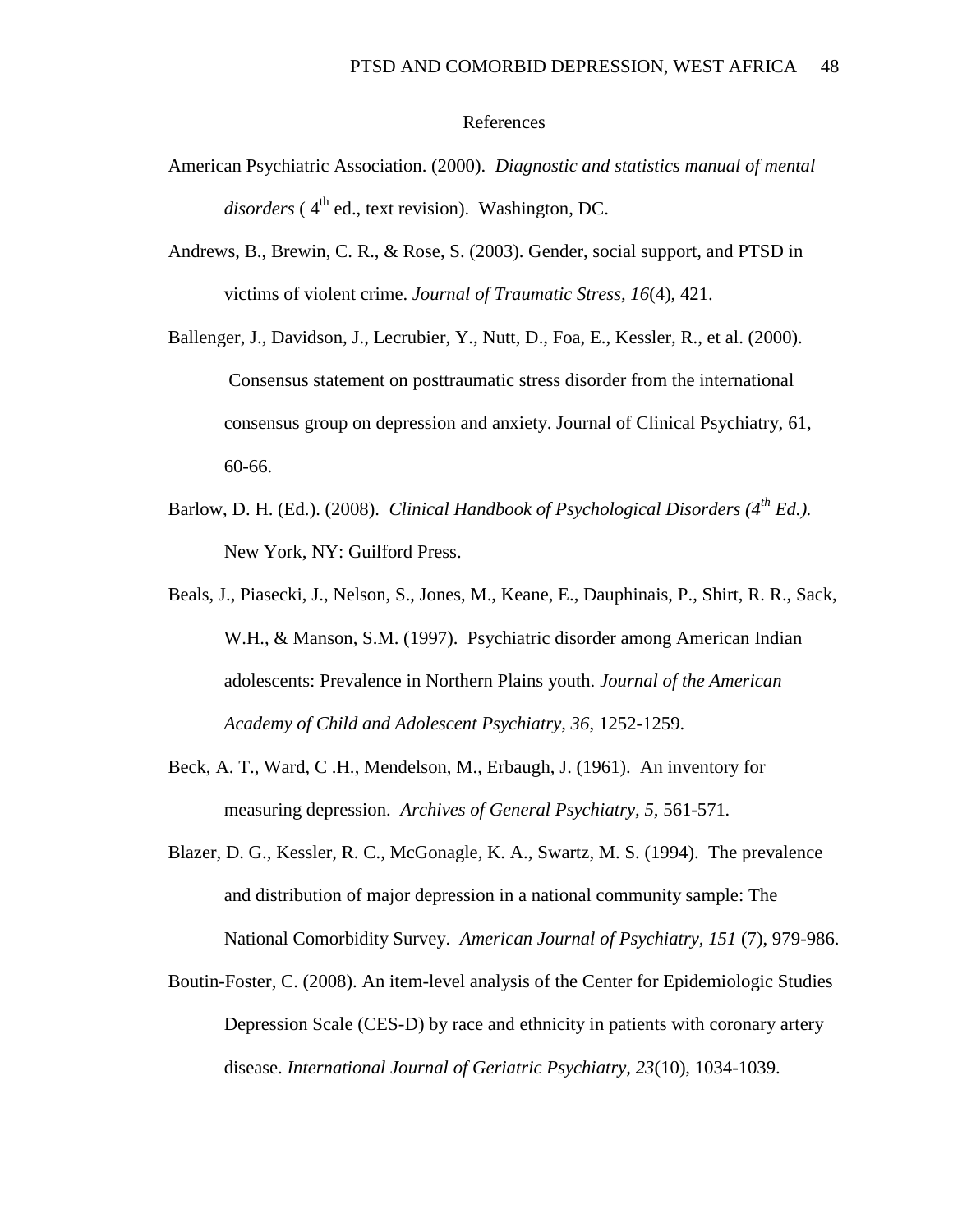- Breslau, N. (2002). Epidemiologic Studies of Trauma, Posttraumatic Stress Disorder, and Other Psychiatric Disorders. *Canadian Journal of Psychiatry, 47*(10), 923.
- Breslau, N., & Anthony, J. C. (2007). Gender differences in the sensitivity to posttraumatic stress disorder: An epidemiological study of urban young adults. *Journal of Abnormal Psychology, 116* (3), 607-611.
- Breslau, N., Davis, G. C., Peterson, E. L., & Schultz, L. R. (2000). A second look at comorbidity in victims of trauma: The posttraumatic stress disorder-major depression connection. *Biological Psychiatry, 48*, 902-909.
- Bras, M. M., Gregurek, R. R., Milunovic, V. V., Boban, M. M., Jasaragic, M. M., & Laco, M. M. (2010). PW01-197 - Social support in patients with chronic combat related PTSD in Croatia. *European Psychiatry, 25*, 1625.
- Bush, B., Novack, T., Schneider, J., & Madan, A. (2004). Depression following traumatic brain injury: The validity of the CES-D as a brief screening device. *Journal of Clinical Psychology in Medical Settings, 11* (3), 195-201.
- Chen, F.F. (2008). What happens if we compare chopsticks with forks? The impact of making inappropriate comparisons in cross-cultural research. *Journal of Personality and Social Psychology, 95* (5), 1005-1018.
- Chen, Y., Chen, M., Chou, F., Sun, F., Chen, P., Tsai, K., et al. (2007). The relationship between quality of life and posttraumatic stress disorder or major depression for firefighters in Kaohsiung, Taiwan. *Quality of Life Research, 16* (8), 1289- 1297.
- Clark, C., Mahoney, J., Clark, D., & Eriksen, L. (2002). Screening for depression in a hepatitis C population: The reliability and validity of the Center for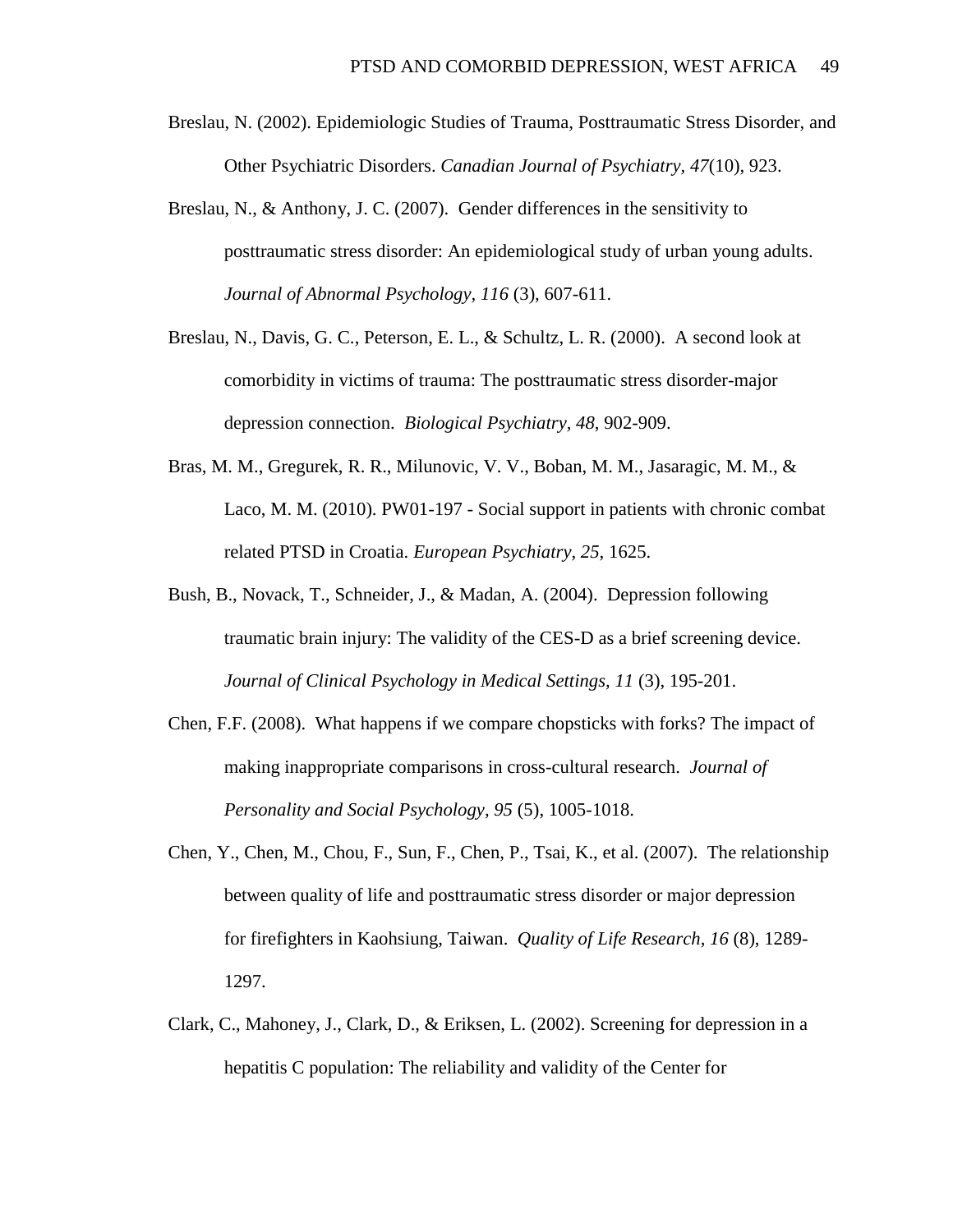Epidemiological Studies Depression Scale (CES-D). *Journal of Advanced Nursing, 40* (3), 361-369.

- Crowne, D. P., & Marlowe, D. (1960). A new scale of social desirability independent of psychopathology. *Journal of Consulting Psychology, 24*(4), 349-354.
- Davidson, J.R. & Foa, E.B. (1991). Diagnostic issues in Posttraumatic Stress Disorder: Considerations for the DSM-IV. *Journal of Abnormal Psychology, 50*, 266-274.

De Girolamo, G., & McFarlane, A. (1996). The epidemiology of PTSD: A comprehensive review of the international literature. In A. Marsella, M. Friedman, E. Gerrity, & R. Surfield (Eds.), *Ethnocultural aspects of posttraumatic stress disorder: Issues, research, and clinical applications*, 33-86. Washington, DC: American Psychological Association.

- Ehlers, A., & Clark, D.M. (2000). A cognitive model of posttraumatic stress disorder. *Behavioral Research and Therapy, 38,* 319-345.
- Eshun, S. (2003). Sociocultural determinants of suicidal ideation: A comparison between American and Ghanaian college samples. *Suicide & Life-Threatening Behavior, 33* (2), 165-171.
- Foa, E. (1996). *Posttraumatic Diagnostic Scale Manual*. Minneapolis, MN: National Computer Systems.
- Gill, J., Page, G., Sharps, P., & Campbell, J. (2008). Experiences of traumatic events and associations with PTSD and depression development in urban health care-seeking women. *Journal of Urban Health, 85* (5), 693-706.
- Greenfield, P. M. (1997). You can't take it with you; Why ability assessments don't cross cultures. *American Psychologist, 52* (10), 1115-1124.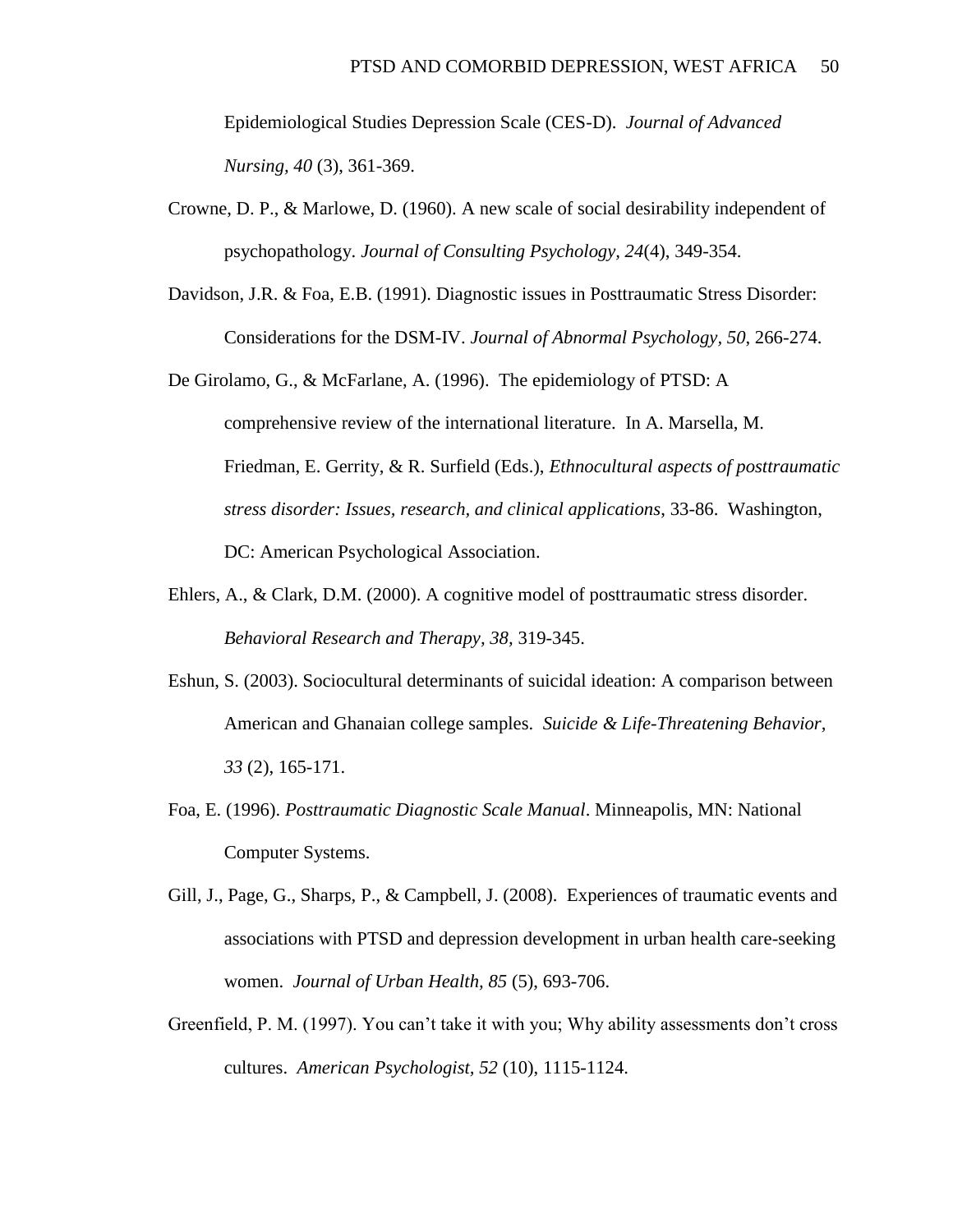- George, L. K., Larson, D. B., Koenig, H. G., & McCullough, M. E. (2000). Spirituality and health: What we know, what we need to know. *Journal of Social and Clinical Psychology, 19* (1), 102-116.
- Fawzi, M. C. S., Pham, T., Lin, L., Nguyen, T. V., Ngo, D., Murphy, E., & Mollica, R. F. (1997). The validity of posttraumatic stress disorder among Vietnamese refugees. *Journal of Traumatic Stress*, *10*, 101–108.
- First, M. B., Spitzer, R. L, Gibbon, M., and Williams, J. B.W. (2002). *Structured Clinical Interview for DSM-IV-TR Axis I Disorders, Research Version, Non-patient Edition. (SCID-I/P.)* New York: Biometrics Research Institute.
- Foa E., Cashman L., Jaycox L., & Perry, K. (1997). The validation of a self-report measure of posttraumatic stress disorder: The Posttraumatic Diagnostic Scale. *Psychological Assessment*, 9 (4), 445-451.
- Foa, E. F., & Tolin, D. F. (2000) Comparison of the PTSD Symptom Scale-Interview Version and the Clinician-Administered PTSD Scale. *Journal of Traumatic Stress*,13(2), 181-191.
- Fountoulakis, K., Bech, P., Panagiotidis, P., Siamouli, M., Kantartzis, S., Papadopoulou, A., et al. (2007). Comparison of depressive indices: Reliability, validity, relationship to anxiety and personality and the role of age and life events. *Journal of Affective Disorders, 97* (1-3), 187-195.
- Hanson, K. T. (2005). Landscapes of survival and escape: Social networking and urban livelihoods in Ghana. *Environment & Planning A, 37* (7), 1291-1310.
- Kessler, R. (1994). The National Comorbidity Survey of the United States, *International Review of Psychiatry, 6* (4), 365.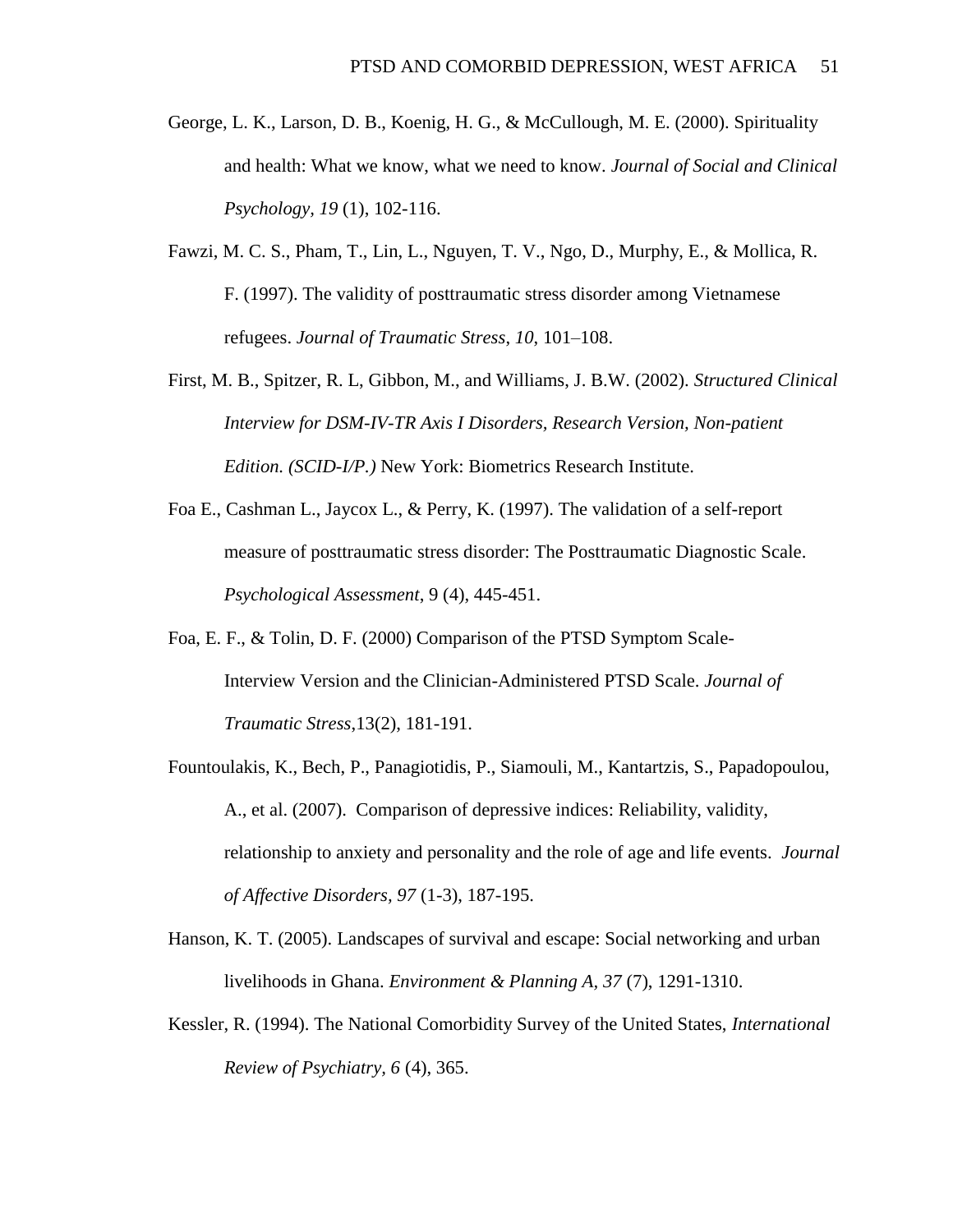- Kessler, R. C., Sonnega, A., Bromet, E., Hughes, M., & Nelson, C. B. (1995). Posttraumatic stress disorder in the National Comorbidity Survey. *Archives of General Psychiatry, 52*, 1048-1060.
- Kortmann, F. (1990). Psychiatric case finding in Ethiopia: Shortcomings of the selfreport questionnaire. *Culture, Medicine, and Psychiatry, 14*, 381-391.
- Kurihara, T., Kato, M., Reverger' R., & Tirta, I.G.R. (2009) Risk Factors for suicide in Bali: A psychological autopsy study. *BMC Public Health*, 9, 327.
- Nixon, R. D., Resick, P. A., & Nishith, P. (2004). An exploration of comorbid depression among female victims of intimate partner violence with posttraumatic stress disorder. *Journal of Affective Disorders, 82* (2), 315-320.
- Nuttman-Shwartz, O., & Dekel, R. (2009). Ways of coping and sense of belonging in the face of a continuous threat. *Journal of Traumatic Stress, 22* (6), 667-670.
- O'Donnell, M. L., Creamer, M., Pattison, P. (2004). Posttraumatic stress disorder and depression following trauma: Understanding comorbidity. *American Journal of Psychiatry, 161*, (8), 1384-1389.
- Oquendo, M., Brent, D. A., Birmaher, B., Greenhill, L., Kolko, D., Stanley, B., et al. (2005). Posttraumatic stress disorder comorbid with major depression: Factors mediating the association with suicidal behavior. Ame*rican Journal of Psychiatry, 162* (23), 560-566.
- Peres, J. P., Moreira-Almeida, A., Nasello, A., & Koenig, H. G. (2007). Spirituality and resilience in trauma victims. *Journal of Religion & Health, 46* (3), 343-350.
- Perreira, K., Deeb-Sossa, N., Harris, K., & Bollen, K. (2005). What are we measuring? An evaluation of the CES-D across race/ethnicity and immigrant generation.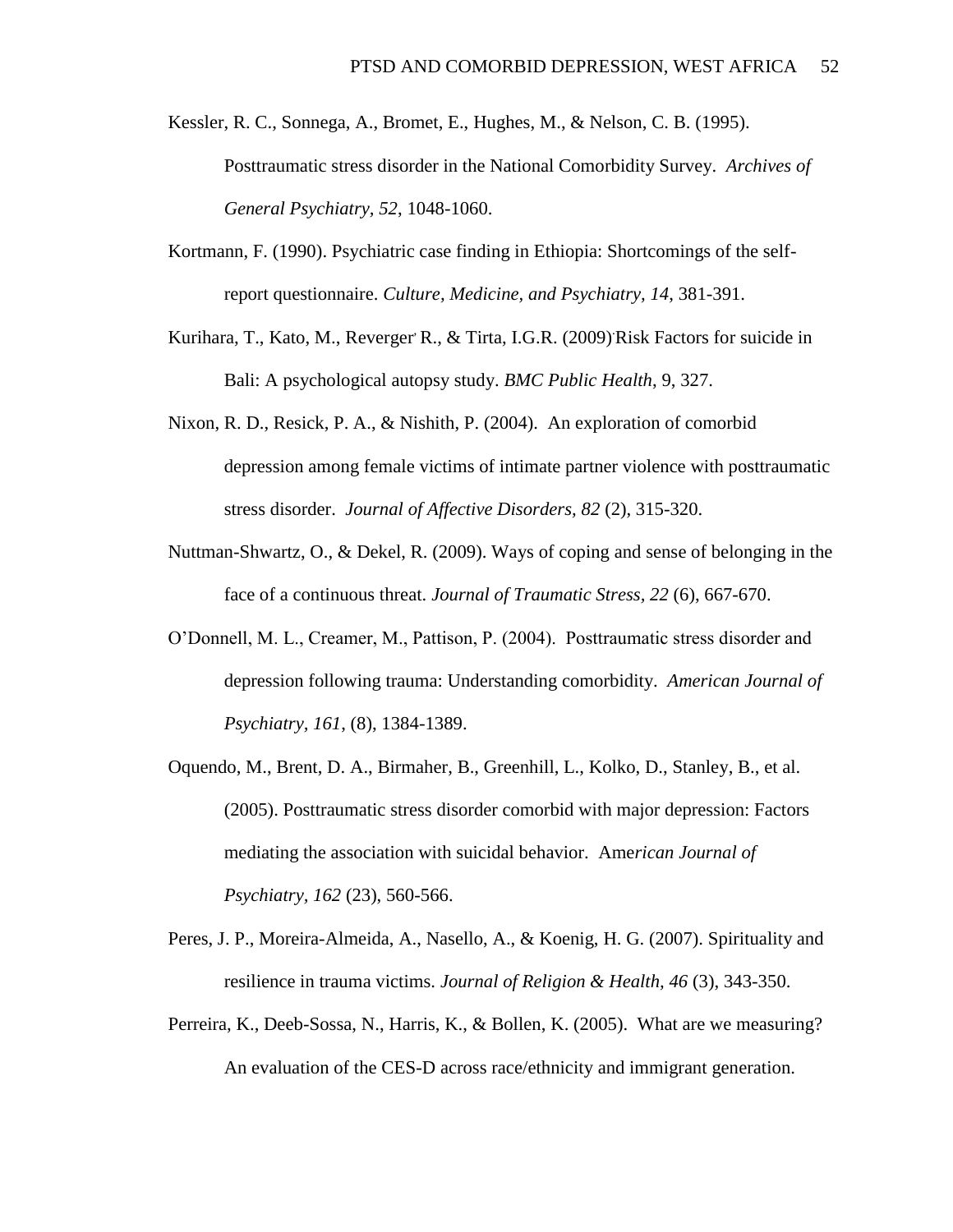*Social Forces, 83* (4), 1567-1601.

- Pupo, M., Jorge, M., Schoedl, A., Bressan, R., Andreoli, S., Mello, M., & Mari, J. (2011). The accuracy of the Clinician-Administered PTSD Scale (CAPS) to identify PTSD cases in victims of urban violence. *Psychiatry Research*, 185(1/2), 157- 160.
- Radloff, L. S. (1977). The CES-D: A self-report depression scale for research in the general population. *Applied Psychological Measurement, 1*, 385-401.
- Roberts, H. (2001). A way forward mental health care in Ghana? *The Lancet, 357*, 1859.
- Rogler, L.H. (1999). Methodological sources of cultural insensitivity in mental health research. *American Psychologist, 54* (6), 424-433.
- Scandura, J.M. (1993). Instrument design. In F.N. Magill (Ed.), *Survey of social science: Psychology series* (263-264). Englewood Cliffs, NJ: Salem Press.
- Schaefer, F., Blazer, D., Carr, K., Connor, K., Burchett, B., Schaefer, C., et al. (2007). Traumatic events and posttraumatic stress in cross-cultural mission assignments. *Journal of Traumatic Stress, 20* (4), 529-539.
- Schumm, J. A., Briggs-Phillips, M., & Hobfoll, S. E. (2006). Cumulative interpersonal traumas and social support as risk and resiliency factors in predicting PTSD and depression among inner-city women. *Journal of Traumatic Stress, 19*(6), 825- 836.
- Silove, D., Steel,, Z., Susljik,I., Frommer, N., Loneragan, C., Brooks, R., le Touze, D., Manicavasagar, V., Ceollo, M., Smith, M., & Harris, E. (2006). Torture, mental health status and the outcomes of refugee applications among recently arrived asylum seekers in Australia. *International Journal of Migration, Health and*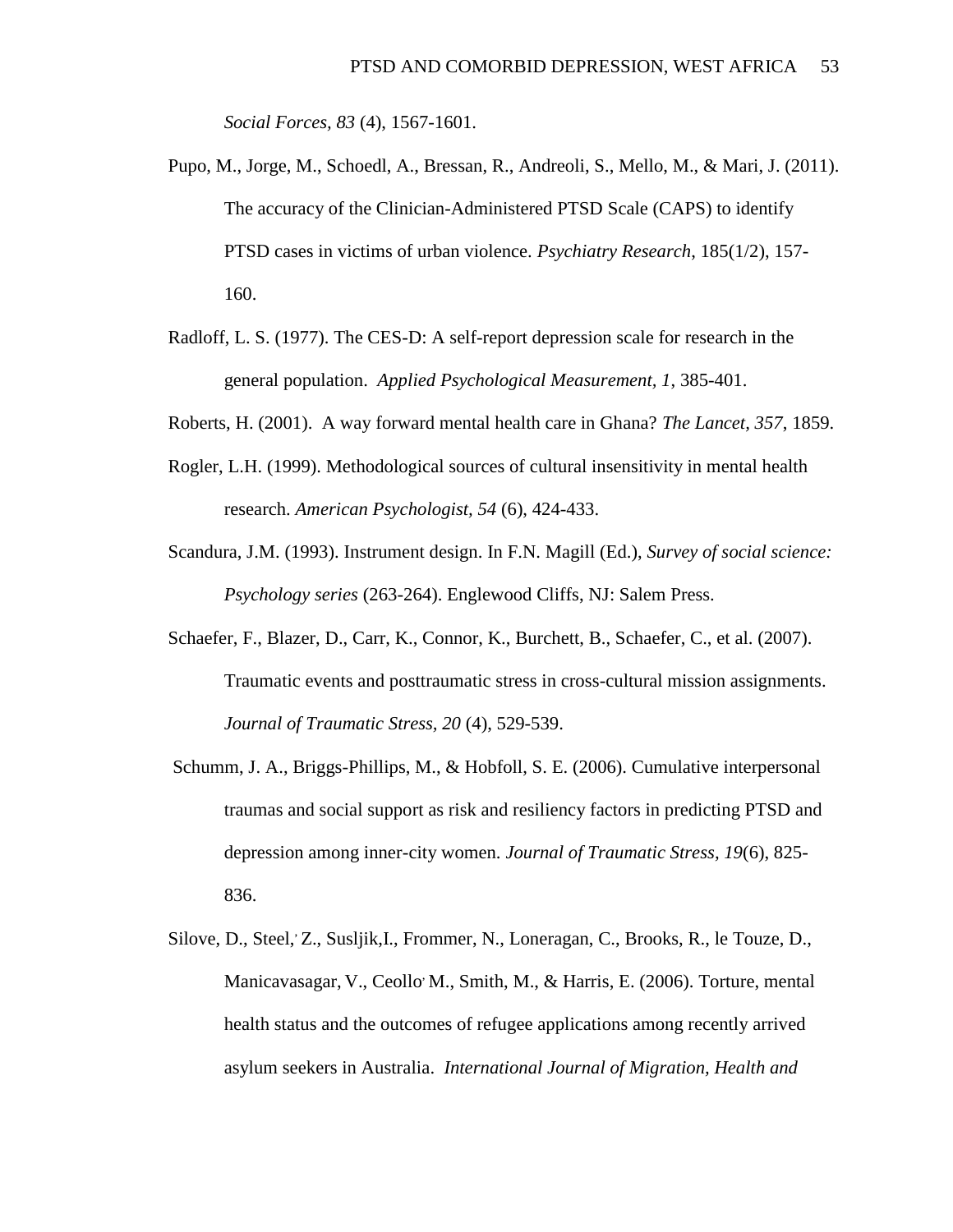*Social Care 2* (1), 4-14.

- Thornton, B., & Gupta, S. (2004). Comparative validation of a partial (versus full) randomized response technique: Attempting to control for social desirability response bias to sensitive questions. *Individual Differences Research, 2* (3), 214- 224.
- Van der Kolk, B.A., Burbridge, J.A., & Suzuki, J. (1997). The psychobiology of traumatic memory; Clinical implications of neuroimaging studies. *Annals of the New York Academy of Sciences,* 821, 93-113.
- Vega, W. A., Rumbaut, R. (1991). Ethnic minorities and mental health. *Annual Review of Sociology, 17*, 351-383.
- Verdier-Taillefer, M., Gourlet, V., Fuhrer, R. & Alperovitch, A. (2001). Psychometric properties of the Center for Epidemiological Studies-Depression scale in multiple sclerosis. Neuroepidemiology, 20, 262-267.
- Yaro, P. (2010). Basic needs, Ghana newsletter. Retrieved from http://www.basicneeds.org/ghana/
- West Africa. World Health Organization. Retrieved March 20, 2007, from <http://www.who.int/hac/about/donorinfo/wafrica.pdf>
- Global Health Observatory, Data Depository (2008). World Health Organization. Retrieved June 1, 2011, from<http://apps.who.int/ghodata>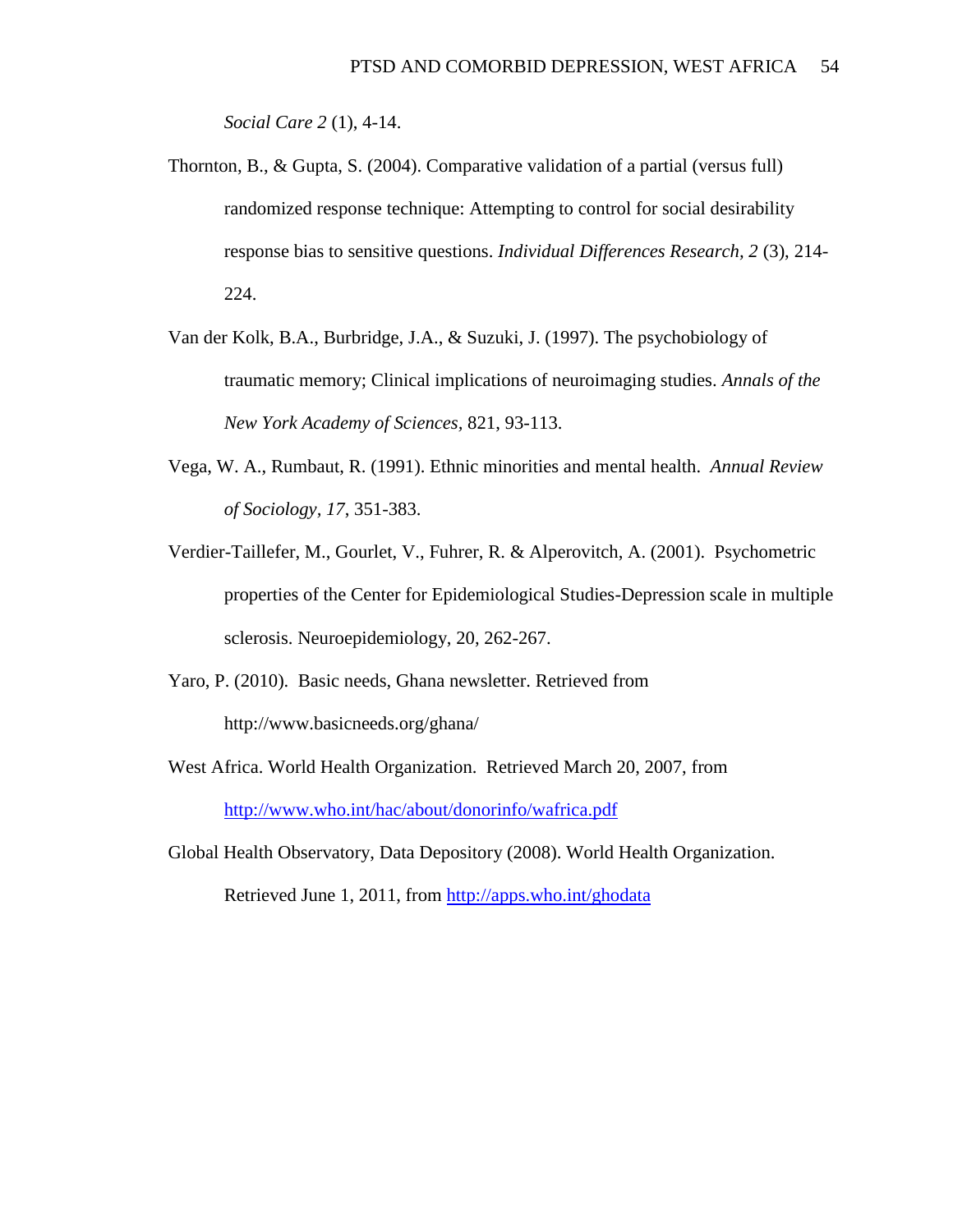# Appendix A: Interviewer Instructions, Informed Consent Form, Measures, De-briefing Statement

#### Introduction Script

Good day. Do you speak English? (If not, get translator and continue). I am \_\_\_\_\_\_\_\_\_\_\_\_\_\_\_\_\_\_ (insert first and last name)—a graduate student in clinical psychology from Ball State University in the United States. We are currently conducting a national mental health screening to assess for emotional disorders that may come from exposure to traumatic events. First, may I ask, would it be possible to speak to the person here who is at least 18 years of age and has a date of birth closest to today's date? (If this is the self, continue with survey; if not, wait until eligible participant arrives and reintroduce self and the study).

Our goal is to assess the emotional outcomes of traumatic experiences among West African people. I would like to ask you some questions about any time of violence or trauma that you might have witnessed in your life. You will receive monetary compensation for participating in our study. If you decide to stop participation at any time during the study, you will still receive full compensation. Although we are specifically interested in trauma, anyone, whether you have experienced trauma or not, may participate in this study. The only requirement is that you be 18 years and older to participate. The interview and survey will take about 30 minutes complete. Would you like to participate in our study? [If no, say "Thank you for your time and good day;" if yes, continue…] If you have any questions, please feel free to ask me before we begin. If you feel uncomfortable answering any questions, you do not have to answer them and

you can choose to stop the interview at any time without penalty. Thank you.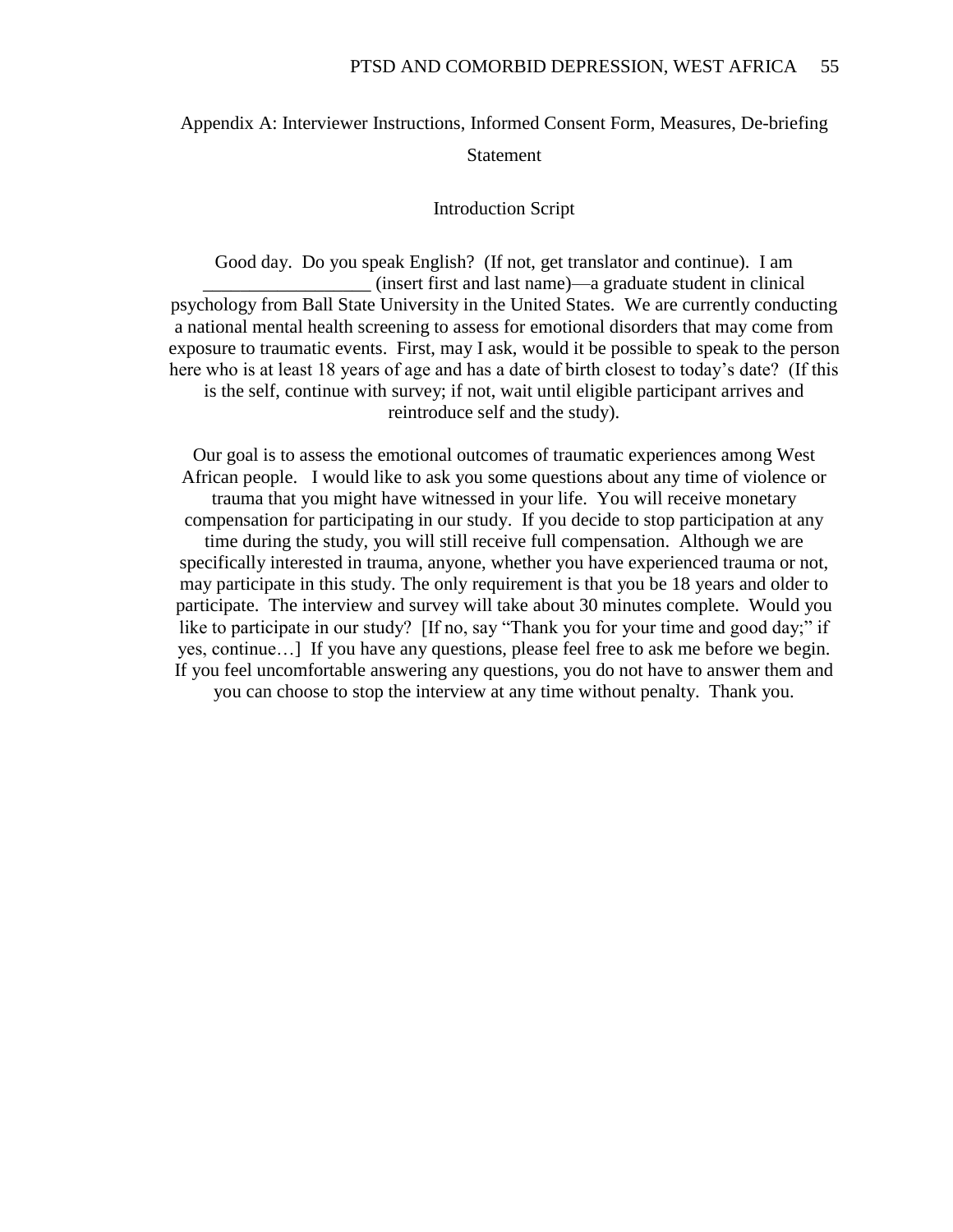### Statement of Informed Consent

#### **Study Title: The West African PTSD Cachement Study**

You are being asked to participate in a confidential research study. Your participation is entirely voluntary. Please ask questions if there is anything that you do not understand.

#### Why is this study being done?

The purpose of this study is to learn more about the relationship between traumatic experiences and their mental health outcomes. We hope to learn whether exposure to certain traumatic events lead to different types of psychological symptoms among West Africans. This knowledge may help scientists and therapists better understand and treat psychological conditions related to a psychological condition called Post Traumatic Stress Disorder.

#### What is involved in this study?

This study involves completing an interview and written survey about your life experiences. The questionnaires address issues of your thoughts, feelings and behaviors. Completing the entire study should take around 30 minutes. All participants are being asked to answer the same questions.

How many people will take part in this study? We will have approximately 500 people (men and women) take part in this study.

How long will I be in the study?

It will take you approximately 30 minutes to complete the interview and questionnaire and you will receive 1 Ghana Cedis for participation regardless of whether you complete the study or not.

What are the risks of participating in the study?

One of the risks of participating in this study is that you may feel some questions are too uncomfortable to answer. Please feel free to skip any questions that you feel are too uncomfortable, and please feel free to stop your participation in the study at any time. You will not be penalized if you decide to stop participating or decline to answer any questions. If you have been traumatized, you may also re-experience symptoms of anxiety or depression. Anyone experiencing feelings of anxiety or stress as a result of participating in this study is encouraged to communicate this to the interviewer so that we may consult with a trained lay counselor who can assess your symptoms. If your psychiatric symptoms are severe, you may be encouraged to seek assessment and treatment for mental health care only at the local hospital (Accra Mental Hospital—Accra, Bomso Clinic—Kumasi, Baron Healthcare Ltd.—Tamale, Comboni Polyclinic—Volta region, or the Justab Clinic—Kasoa) at the expense of the investigator up to \$100 Ghana Cedis. Any costs incurred beyond this will be your responsibility. These facilities can provide mental health screen and medication for severe mental illness, but are limited in the ability to provide counseling services.

What are the benefits of participating in this study? You may not personally benefit from being in this study. However, there are two ways in which it is possible for you to benefit.

First, you will be debriefed at the end of the study on what scientists currently know about traumatic experiences and mental health. You will also be given sources for more information on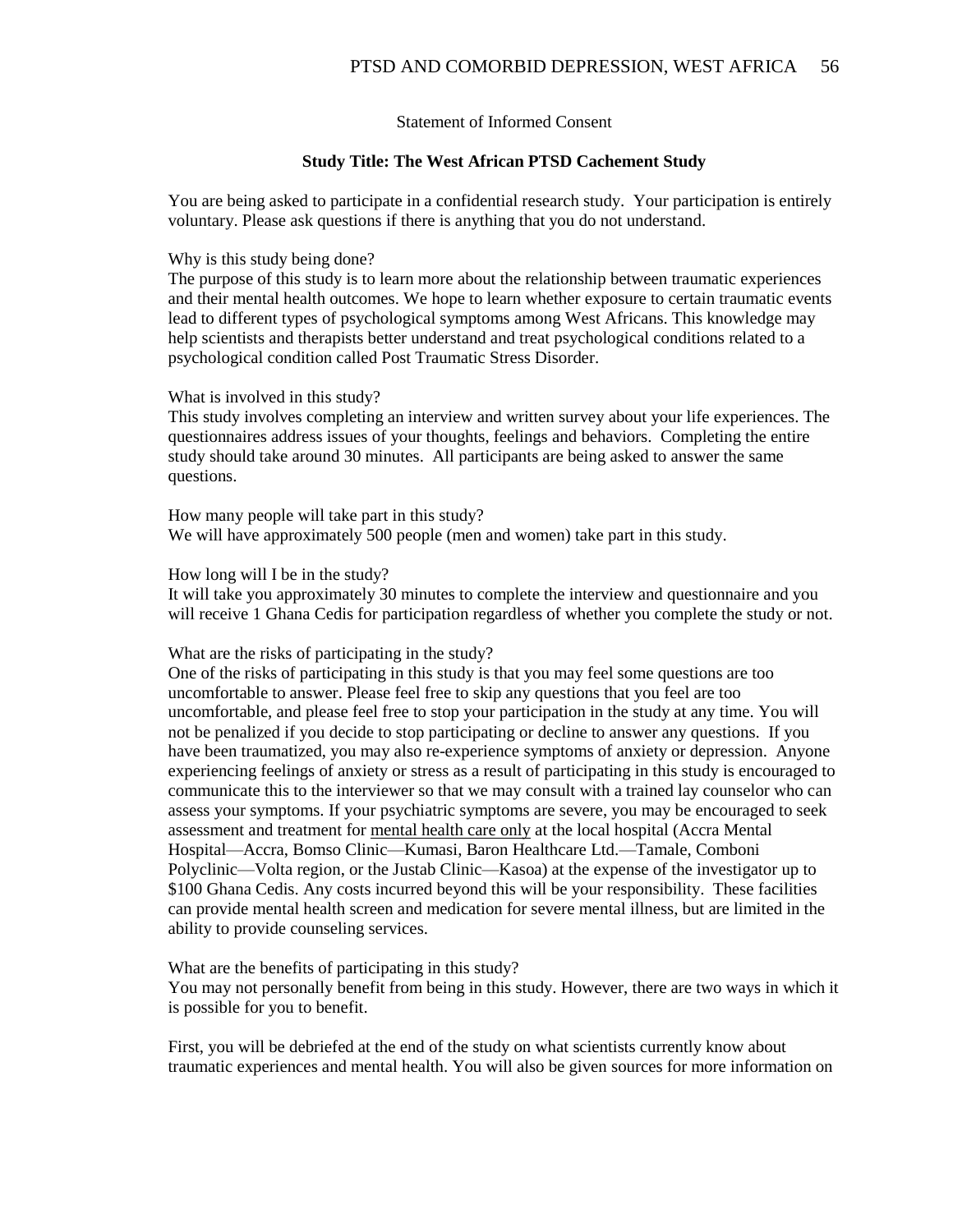the topic of traumatic experiences and their psychological impact. Second, you may develop a better understanding of how your traumatic life experiences are affecting you.

We hope that gathering the information in this study will help West Africans in the future. For example, determining whether certain societies and cultures have different types of traumatic experiences and show different symptoms would be important for the treatment of PTSD. Therapists and counselors also may be able to use information from this study to more efficiently diagnose and treat patients suffering from traumatic events.

#### What other options are there?

You have the option of not taking part in this study. You will not be penalized for your decision to decline participation.

#### What about confidentiality?

Your participation is completely confidential. We do not ask for any identifying information on the survey, and your responses will be stored in an anonymous database. There will be no way for anyone to tell which survey your personally completed. Once the confidential information from all of the surveys has been entered into a computer, all data will be kept in a locked filing cabinet for 5 years, and then will be destroyed.

#### What are the costs?

There are no direct costs associated with your participation; however, if you should decide to seek private treatment for your trauma symptoms as a consequence of your participation, there may be medical expense associated with this decision. If you report or manifest signs of significant distress (specifically suicide/homicide ideation) or significant impairment in mental status functioning (disorientation to date, location, identity, etc.) the P.I. will provide payment for screening and/or treatment of a psychiatric disorder up to \$100 Ghana Cedis regardless of your completion of this study. Any further expenses will be your responsibility.

#### What are my rights?

Taking part in this study is completely voluntary. You may choose not to take part in any or all of this study, and you may cease responding at any time. You will not be penalized for your decision to decline a response to individual questions or to the survey as a whole. Please feel free to ask any questions of the survey administrator before signing the Informed Consent form and beginning the study, and at any time during the study.

Who should I contact with questions or problems concerning the study? Questions about this study or your feelings about this study may be director to the research advisor: Dr. Lucinda Woodward, Ball State University, Assistant Professor, Department of Psychological Science, Muncie, IN 46239 or The Comfort Guest House, Kasoa, Ghana; phone (\_\_\_\_\_\_\_\_\_\_\_\_\_\_\_\_\_\_\_\_\_\_\_\_\_\_\_). You may also email Dr. Woodward at [lewoodward@bsu.edu](mailto:lewoodward@bsu.edu).

For one's rights as a research subject, the following person may be contacted: **Director of Research Compliance, Sponsored Programs Office, Ball State University, Muncie, IN, 47306, 765.285.5034 or [irb@bsu.edu](mailto:irb@bsu.edu).** 

If you should have any concerns or questions regarding your participation in this study, please stop now and speak with the survey administrator or contact the principal investigator, Dr.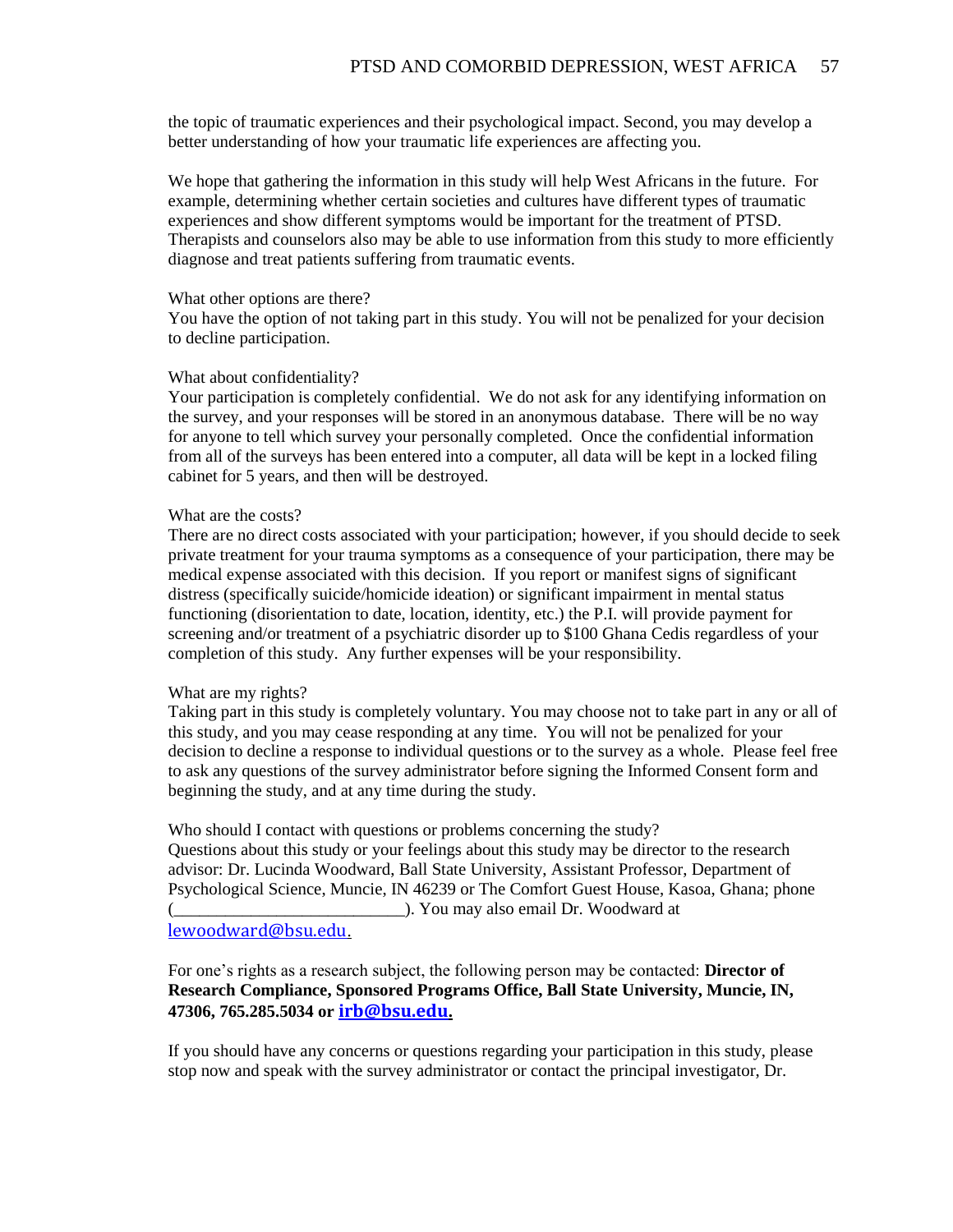Lucinda Woodward, at the above local phone number or **[lewoodward@bsu.edu](mailto:lewoodward@bsu.edu)**, before proceeding further.

I, \_\_\_\_\_\_\_\_\_\_\_\_\_\_\_\_\_\_\_\_\_\_\_\_\_\_\_\_\_\_\_, agree to participate in this research project entitled, The West African PTSD Cachement Study." I have had the study explained to me and my questions have been answered to my satisfaction. I have read the description of this project and give my consent to participate. I understand that I will receive a copy of this informed consent form to keep for future reference.

\_\_\_\_\_\_\_\_\_\_\_\_\_\_\_\_\_\_\_\_\_\_\_\_\_\_\_\_\_\_\_\_\_\_\_\_\_\_ \_\_\_\_\_\_\_\_\_\_\_\_\_\_\_\_\_\_

\_\_\_\_\_\_\_\_\_\_\_\_\_\_\_\_\_\_\_\_\_\_\_\_\_\_\_\_\_\_\_\_\_\_\_\_\_\_ \_\_\_\_\_\_\_\_\_\_\_\_\_\_\_\_\_\_\_

Participant's Signature Date

Principal Investigator's Signature or her representative Date

Lucinda Woodward Assistant Professor Ball State University Muncie, IN 47306 Email: [lewoodward@bsu.edu](mailto:lewoodward@bsu.edu) Phone: (765) 285-1693

Date: June 10, 2009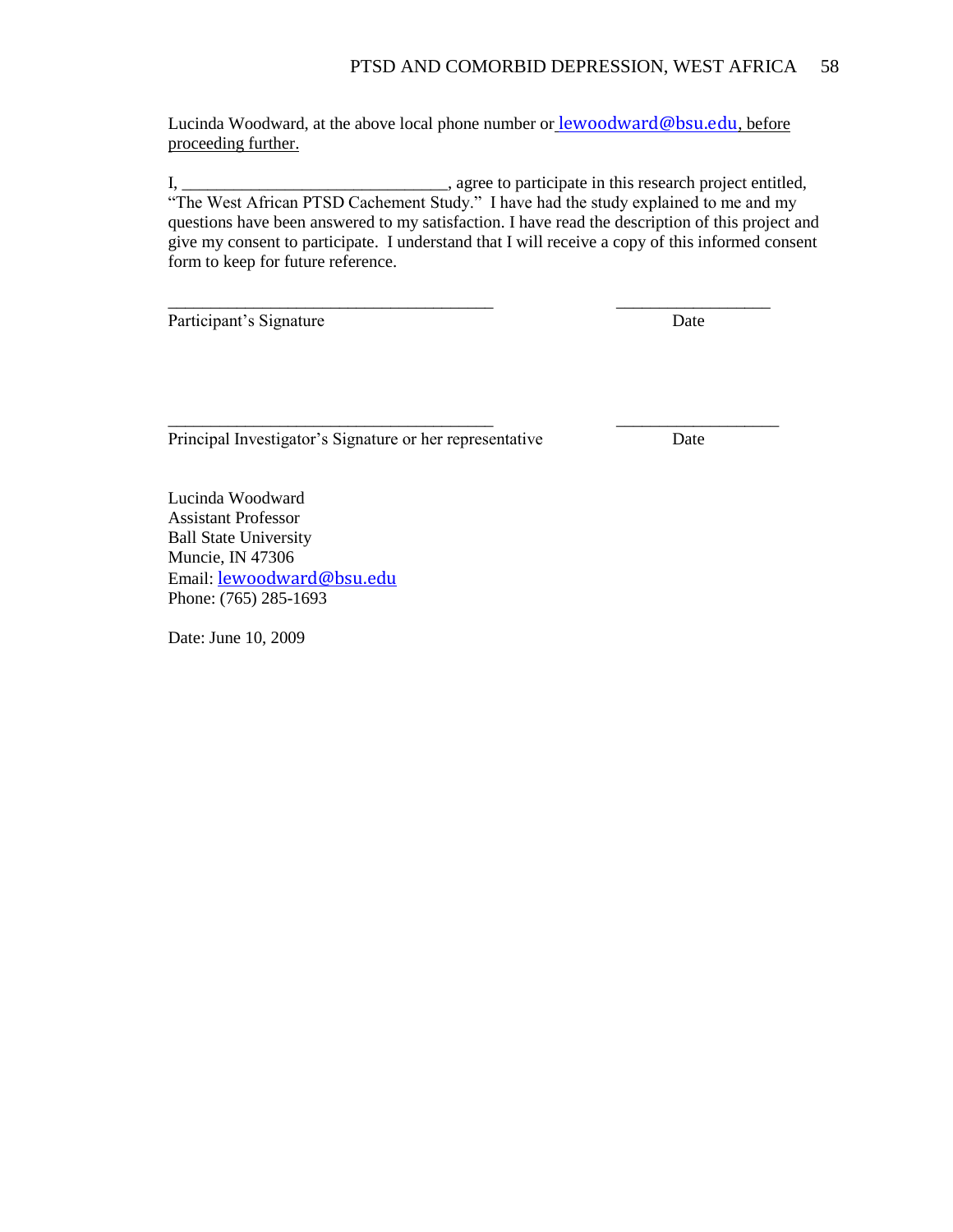## Debriefing Statement

Thank you for completing our interview and survey regarding The West African PTSD Cachement Study. Your participation will help us better understand the relationship between stressful life events and mental health among West Africans. The current study was designed to assess symptoms of traumatic stress (avoidance, intrusion, numbness and hyperarousal) as well as depression in people who have experienced a traumatic event. It is hoped that a better understanding of the relationship between trauma and psychological well-being will help mental health professionals develop more accurate diagnostic criteria and treatment plans for those suffering from traumatic stress disorders.

For more information on PTSD please see the following:

DeRoma, V., Saylor, C., Swickert, R., Sinisi, C., Marable, T.B., Vickery, P. (2003). College studentss PTSD symptoms, coping, and perceived benefits following media exposure to 9/11. Journal of College Student Psychotherapy, 18, 49-64.

Silver, R.C., Poulin, M., Holman, E.A., McIntosh, D.N., Gil-Rivas, V., Pizarro, J. (2005). Exploring the Myths of Coping with a National Trauma: A longitudinal study of responses to the September 11th terrorist attacks. Journal of Aggression, Maltreatment and Trauma, 9, 129-141.

If you should experience any anxiety, distress, or discomfort as a result of having participated in this study, you may speak to the researcher who can refer you to someone who can help you cope with these feelings. You may also speak with a mental health service provider at the local hospital. If you have any further questions or concerns directly related to this study, you may contact the Principal Investigator, Dr. Lucinda Woodward, Ball State University, Dept. of Psychological Science, Muncie, IN 47306, email: [Lewoodward@bsu.edu](mailto:Lewoodward@bsu.edu) *or at our local contact number here in Ghana (insert phone number here).*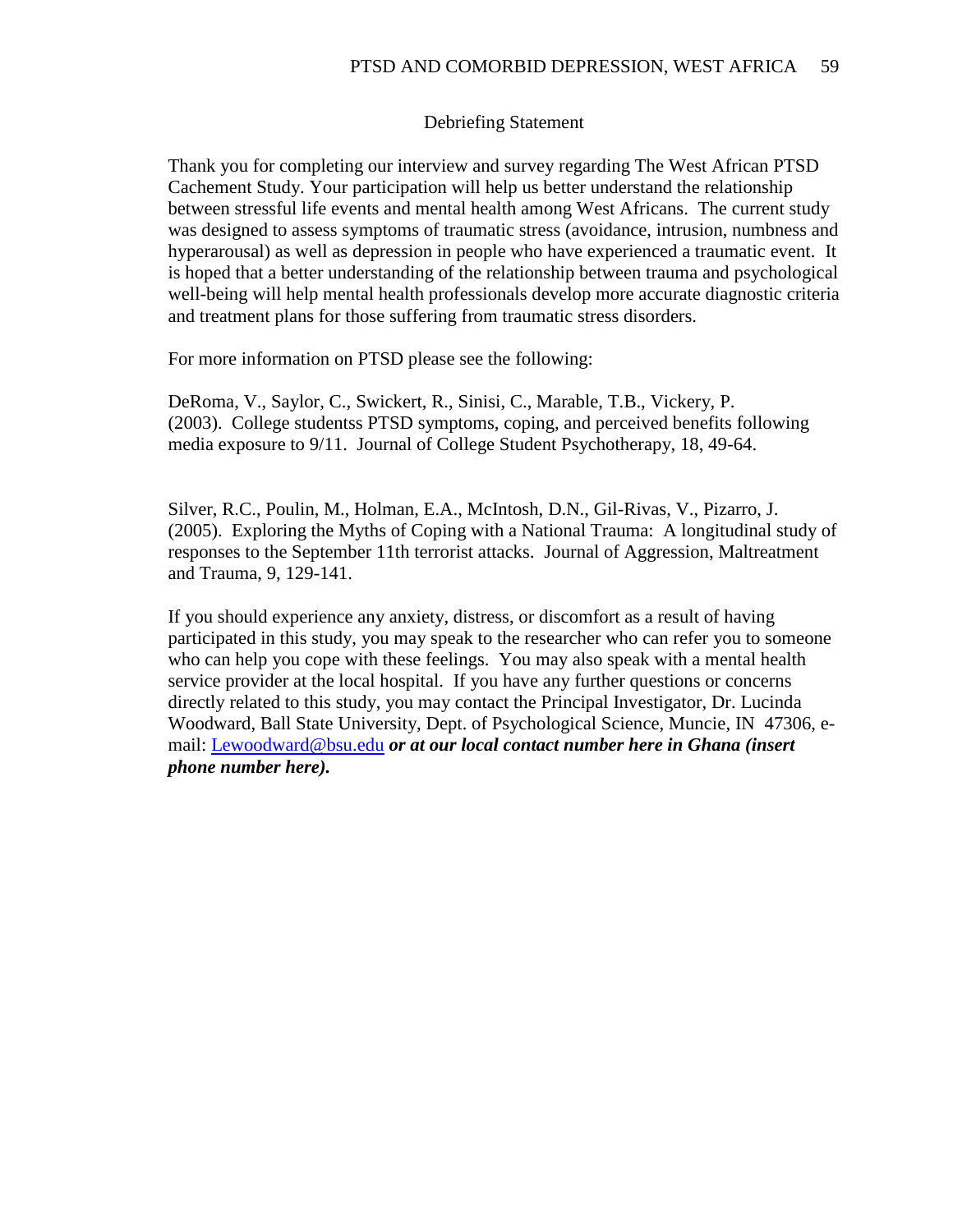| SCID-I/P (W/PsyScr) (for DSM-IV-TR)                                                                                                                                           | (APR 2005)            |                                                                                                                      | Overview i     |
|-------------------------------------------------------------------------------------------------------------------------------------------------------------------------------|-----------------------|----------------------------------------------------------------------------------------------------------------------|----------------|
| <b>OVERVIEW</b>                                                                                                                                                               |                       |                                                                                                                      |                |
| I'm going to be asking you about problems or<br>difficulties you may have had, and I'll be<br>making some notes as we go along. Do you<br>have any questions before we begin? |                       |                                                                                                                      |                |
| <b>DEMOGRAPHIC DATA</b>                                                                                                                                                       |                       |                                                                                                                      | <b>PS123</b>   |
|                                                                                                                                                                               | SEX:                  | 1 male<br>2 female                                                                                                   |                |
| What's your date of birth?                                                                                                                                                    | DOB:                  | AGE<br>mon day year                                                                                                  | PS124<br>PS125 |
| Are you married?                                                                                                                                                              | <b>MARITAL STATUS</b> | 1 married or living with                                                                                             | <b>PS126</b>   |
|                                                                                                                                                                               | (most recent):        | someone as if married<br>2 widowed                                                                                   |                |
| IF NO: Were you ever?                                                                                                                                                         |                       | 3 divorced or annulled                                                                                               |                |
| Any children? (What are their ages?)                                                                                                                                          |                       | 4 separated<br>5 never married                                                                                       |                |
| IF YES: How many?                                                                                                                                                             |                       |                                                                                                                      |                |
| Where do you live                                                                                                                                                             |                       |                                                                                                                      |                |
| Who do you live with?                                                                                                                                                         |                       |                                                                                                                      |                |
| EDUCATION AND WORK HISTORY                                                                                                                                                    | EDUCATION:            | 1 grade 6 or less                                                                                                    | <b>PS127</b>   |
| How far did you get in school?                                                                                                                                                |                       | 2 grade 7 to 12 (without .<br>graduating high school)<br>3 graduated high school or<br>high school equivalent        |                |
|                                                                                                                                                                               |                       | 4 part college<br>5 graduated 2 year college<br>6 graduated 4 year college<br>7 part graduate/professional<br>school |                |
|                                                                                                                                                                               |                       | 8 completed graduate/<br>professional school                                                                         |                |
| IF FAILED TO COMPLETE A<br>PROGRAM IN WHICH THEY WERE<br>ENROLLED: Why didn't you finish?                                                                                     |                       |                                                                                                                      |                |
| What kind of work do you do?<br>(Do you work outside of your home?)                                                                                                           |                       |                                                                                                                      |                |
|                                                                                                                                                                               |                       |                                                                                                                      |                |
|                                                                                                                                                                               |                       |                                                                                                                      |                |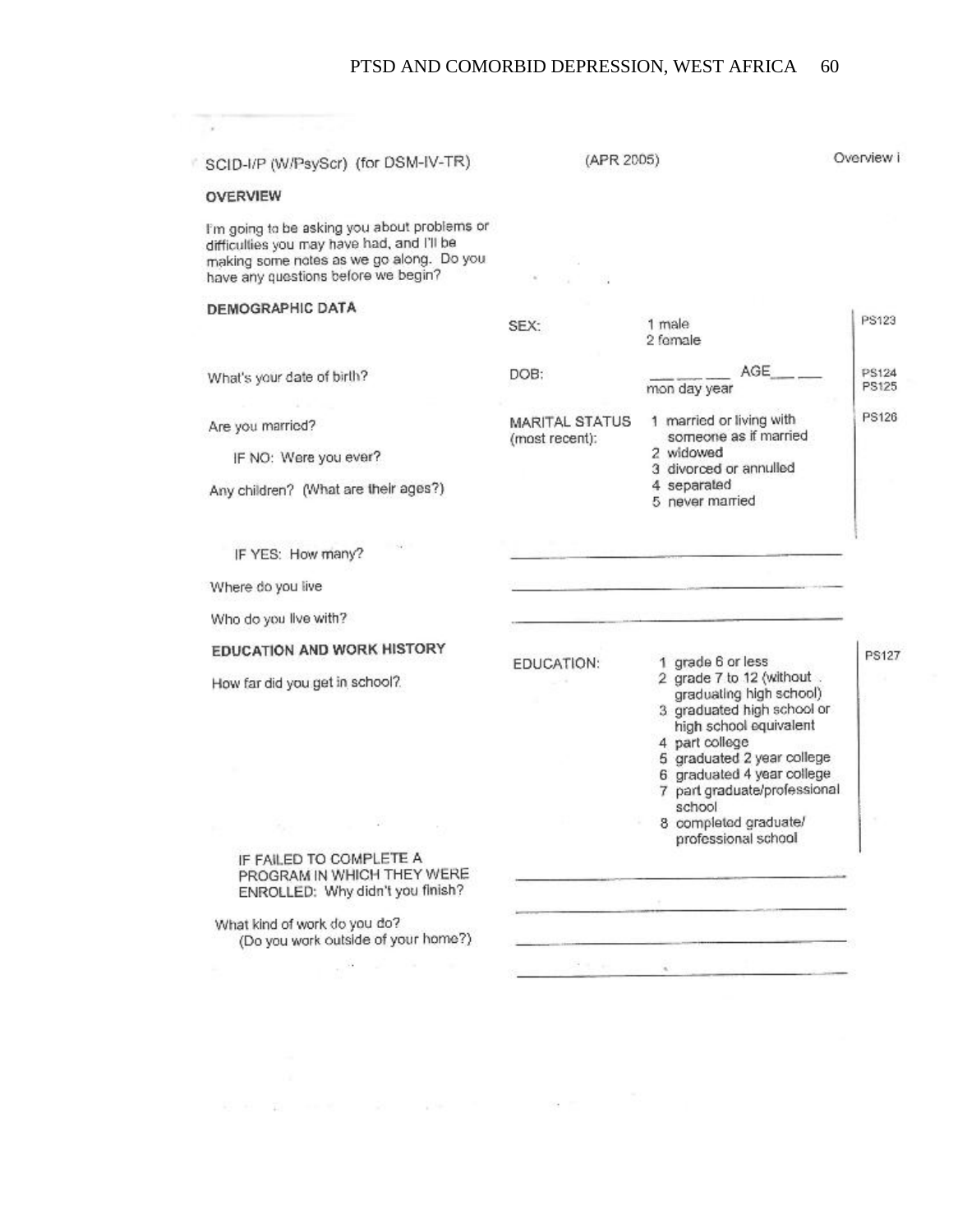# PTSD AND COMORBID DEPRESSION, WEST AFRICA 61

| SCID-I/P (W/PsyScr) (for DSM-IV-TR)                                                                                                                                                                    | (APR 2005)                                                        | Overview iv                                                     |
|--------------------------------------------------------------------------------------------------------------------------------------------------------------------------------------------------------|-------------------------------------------------------------------|-----------------------------------------------------------------|
| <b>TREATMENT HISTORY</b>                                                                                                                                                                               |                                                                   |                                                                 |
| When was the first time you saw someone for<br>emotional or psychiatric problems? (What was<br>that for? What treatment(s) did you get? What<br>medications?                                           |                                                                   |                                                                 |
| What about treatment for drugs or alcohol?                                                                                                                                                             |                                                                   |                                                                 |
|                                                                                                                                                                                                        |                                                                   |                                                                 |
| (THE LIFE CHART ON PAGE vi OF<br>OVERVIEW MAY BE USED TO DOCUMENT A<br>COMPLICATED HISTORY OF<br>PSYCHOPATHOLOGY AND TREATMENT)                                                                        |                                                                   |                                                                 |
| Have you ever been a patient in a psychiatric<br>hospital?<br>IF YES: What was that for? (How<br>many times?)                                                                                          | Number of previous hospitalizations<br>(Do not include transfers) | PS130<br>0<br>1<br>$\overline{\mathbf{2}}$<br>з<br>4<br>$5($ or |
| IF GIVES AN INADEQUATE<br>ANSWER, CHALLENGE GENTLY:<br>e.g. Wasn't there something else?<br>People don't usually go to psychiatric<br>hospitals just because they are<br>(TIRED / NERVOUS / OWN WORDS) | $\alpha = 1$                                                      | more)                                                           |
| Have you ever been in a hospital for treatment of<br>a medical problem?                                                                                                                                |                                                                   |                                                                 |
| IF YES: What was that for?                                                                                                                                                                             |                                                                   |                                                                 |
| OTHER CURRENT PROBLEMS                                                                                                                                                                                 |                                                                   |                                                                 |
| Have you had any other problems in the last<br>month?                                                                                                                                                  |                                                                   |                                                                 |
| What's your mood been like?                                                                                                                                                                            |                                                                   |                                                                 |
| How has your physical health been? (Have you<br>had any medical problems?) (USE THIS<br>INFORMATION TO CODE AXIS III)                                                                                  |                                                                   |                                                                 |

 $\sim 90$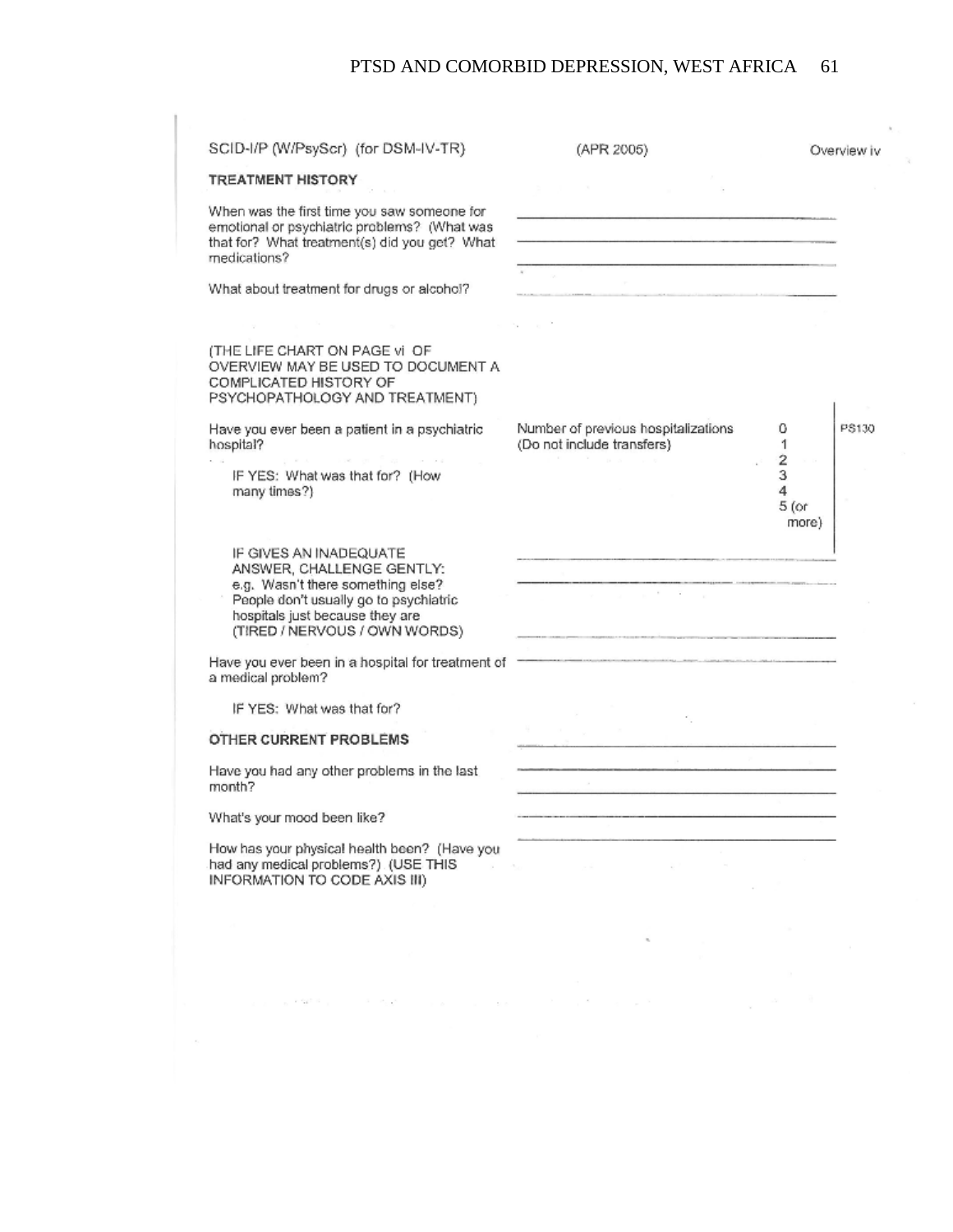## **SCID-I (for DSM-IV-TR)**

## **POSTTRAUMATIC STRESS DISORDER**

Sometimes things happen to people that are extremely upsetting-things like being in a life threatening situation like a major disaster, very serious accident or fire; being physically assaulted or raped; seeing another person killed or dead, or badly hurt, or hearing about something horrible that has happened to someone you are close to. At any time during your life, have any of these kinds of things happened to you?

IF NO SUCH EVENTS, CHECK HERE\_\_\_\_\_\_\_AND STOP.

Traumatic Events List

| <b>Brief Description</b> | Date(Month/Year) | Age                |
|--------------------------|------------------|--------------------|
| F103a                    | F103b            | F103c              |
| F103d                    | F103e            | F103f              |
| F103g                    | F103h            | F103i              |
| F103j                    | F103k            | F1031              |
| F103m                    | F103n            | $\overline{F1030}$ |
| F103p                    | F103q            | $\overline{F103r}$ |
| F103s                    | F103t            | F103u              |

IF ANY EVENTS LISTED: Sometimes these things keep coming back in nightmares, flashbacks, or thoughts that you can't get rid of. Has this ever happened to you?

IF NO: What about being very upset when you were in a situation that reminded you of one of these terrible things?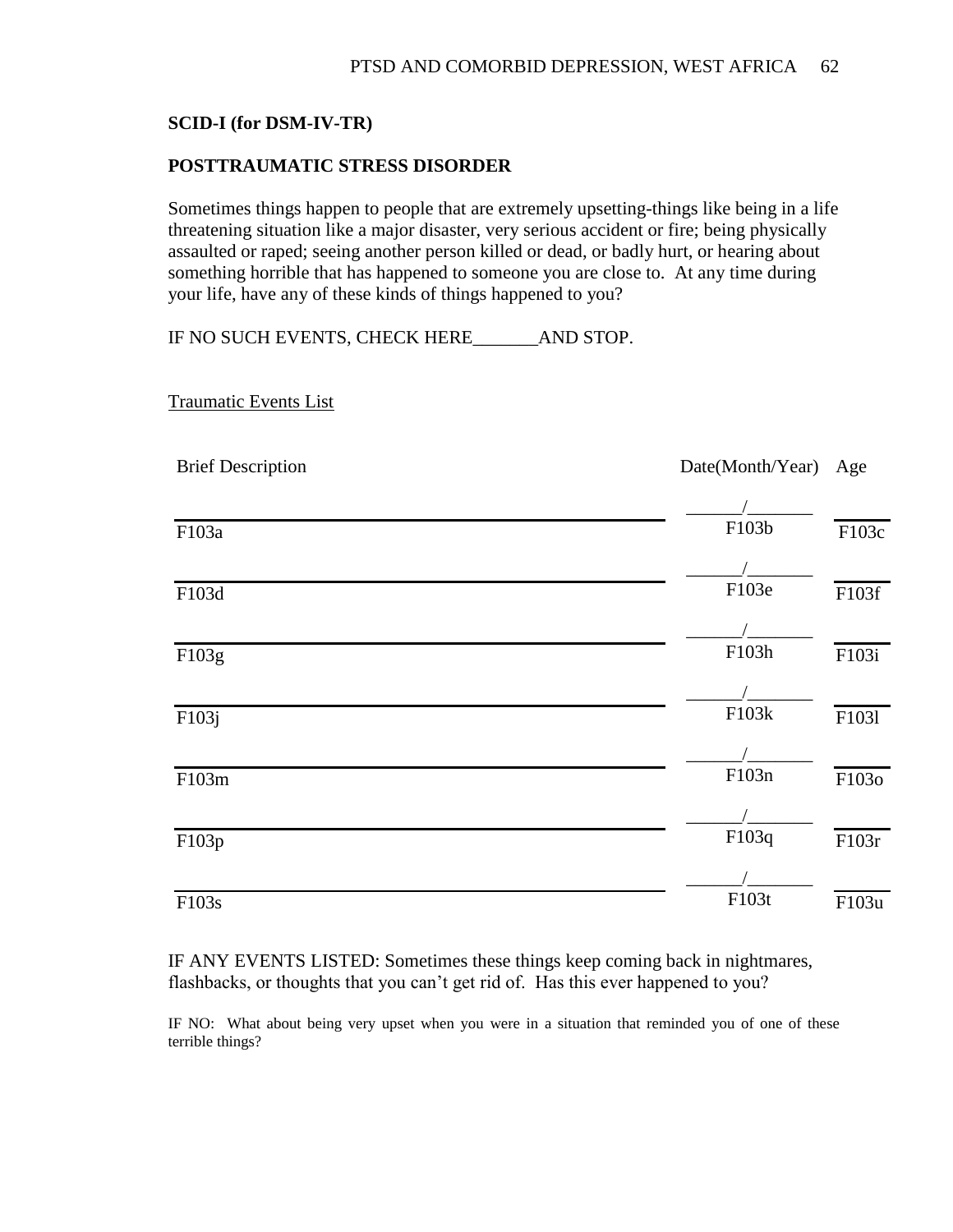IF NO TO BOTH OF ABOVE, CHECK HERE\_\_\_\_\_\_\_\_AND STOP.

| POSTTRAUMATIC STRESS DISORDER CRITERIA                                                                                                                               |                                                                                                                                                                                                                                                               |                          |              |                |   |
|----------------------------------------------------------------------------------------------------------------------------------------------------------------------|---------------------------------------------------------------------------------------------------------------------------------------------------------------------------------------------------------------------------------------------------------------|--------------------------|--------------|----------------|---|
| FOR FOLLOWING QUESTIONS<br><b>FOCUS ON TRAUMATIC</b><br>EVENT(S) MENTIONED IN<br>SCREEING QUESTIONS ABOVE.                                                           | A. The person has been exposed<br>to a traumatic event in which<br>both of the following were<br>present:                                                                                                                                                     |                          |              |                |   |
| IF MORE THAN ONE TRAUMA<br>IS REPORTED: Which of these do<br>you think affected you the most?                                                                        | (1) the person experienced,<br>witnessed, or was confronted<br>with an event or events that<br>involved actual or threatened<br>death or serious injury, or a<br>threat to the physical integrity<br>of self or others                                        | $\gamma$                 | 1<br>Stop    | $\overline{2}$ | 3 |
| IF UNCLEAR: How did you react<br>when (TRAUMA) happened? (Were<br>you very afraid or did you feel<br>helpless or horrified?)                                         | (2) the person's response<br>involved intense fear,<br>helplessness or horror.                                                                                                                                                                                | $\overline{\mathcal{L}}$ | 1<br>Stop    | 2              | 3 |
| Now I'd like to ask a few questions<br>about specific ways that it may have<br>affected you.                                                                         | B. The traumatic event is<br>persistently reexperienced in one<br>(or more) of the following ways:                                                                                                                                                            |                          |              |                |   |
| For Example<br>did you think about<br>(TRAUMA) when you didn't<br>want to or did thoughts about<br>(TRAUMA) come to you<br>suddenly when you didn't want<br>them to? | (1) recurrent and intrusive<br>distressing recollections of the<br>event, including images,<br>thoughts, or perceptions                                                                                                                                       | $\overline{?}$           | $\mathbf{1}$ | 2              | 3 |
| what about having dreams<br>about (TRAUMA)?                                                                                                                          | (2) recurrent distressing<br>dreams of the event                                                                                                                                                                                                              | $\overline{\cdot}$       | $\mathbf{1}$ | $\overline{2}$ | 3 |
| what about finding yourself<br>acting or feeling as if you were<br>back in the situation?                                                                            | (3) acting or feeling as if the<br>traumatic event were recurring<br>(includes a sense of reliving<br>the experience, illusions,<br>hallucinations and dissociative<br>flashback episodes, including<br>those that occur on awakening<br>or when intoxicated) |                          | $\mathbf{1}$ |                | 3 |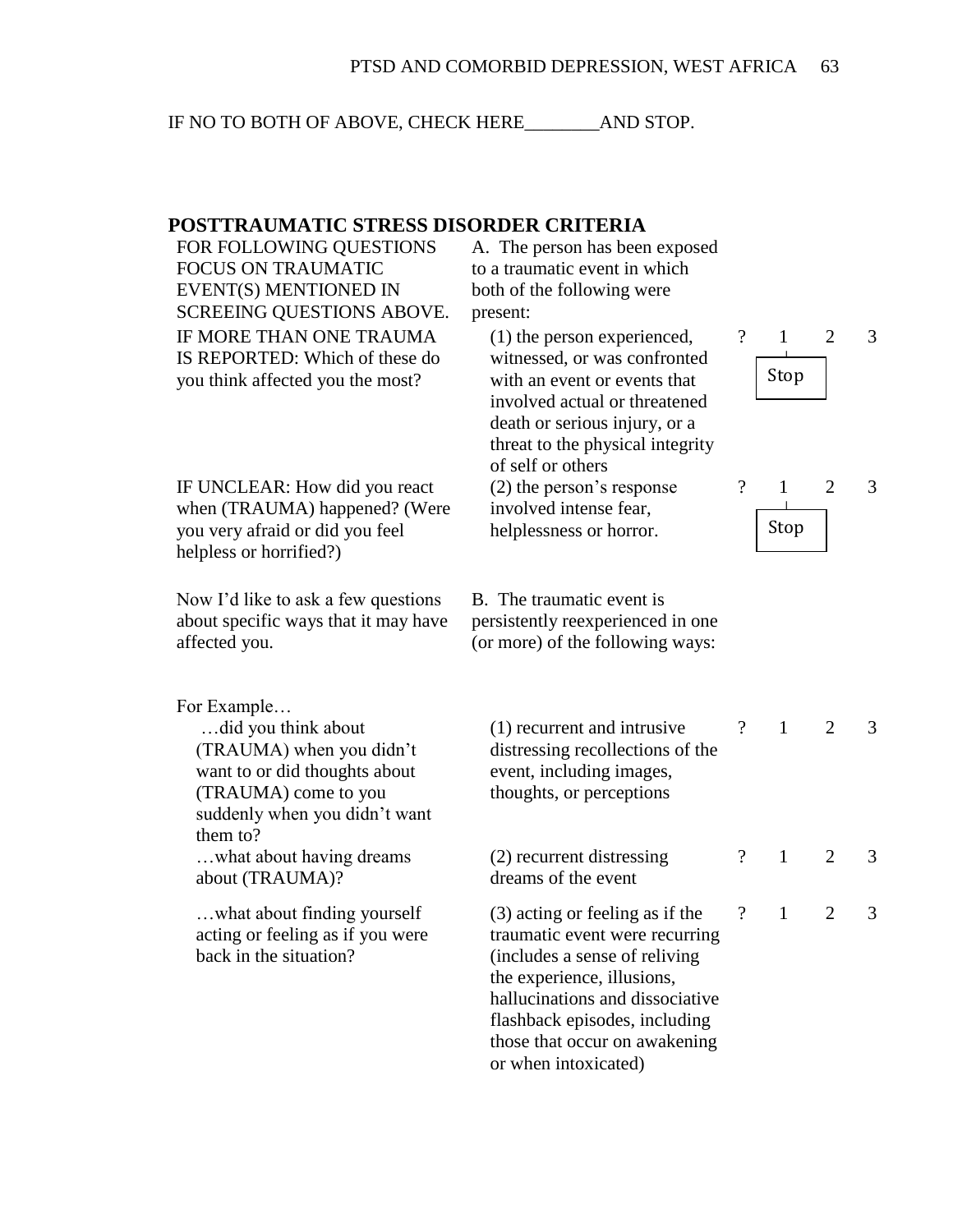# PTSD AND COMORBID DEPRESSION, WEST AFRICA 64

| what about getting very upset<br>when something reminded you of<br>(TRAUMA)?                                                                                                                    | (4) intense psychological<br>distress at exposure to internal<br>or external cues that<br>symbolize or resemble an<br>aspect of the traumatic event                                                   |                | $\overline{?}$ | $\mathbf{1}$   | $\overline{2}$ | 3 |
|-------------------------------------------------------------------------------------------------------------------------------------------------------------------------------------------------|-------------------------------------------------------------------------------------------------------------------------------------------------------------------------------------------------------|----------------|----------------|----------------|----------------|---|
| what about having physical<br>symptoms—like breaking out<br>in a sweat, breaking heavily<br>or irregularly, or your heart<br>pounding or racing, when<br>something reminded you of<br>(TRAUMA)? | (5) physiological reactivity on<br>exposure to internal or external<br>cues that symbolize or resemble<br>an aspect of the traumatic event                                                            | $\overline{?}$ | $\mathbf{1}$   | 2              | 3              |   |
|                                                                                                                                                                                                 | AT LEAST ONE "BE" SX IS<br>CODED "3"                                                                                                                                                                  |                | 1              |                | 3              |   |
|                                                                                                                                                                                                 |                                                                                                                                                                                                       |                | <b>STOP</b>    |                |                |   |
| Since (THE TRAUMA)                                                                                                                                                                              | C. Persistent avoidance of stimuli<br>associated with the trauma and<br>numbing of general<br>responsiveness (not present before<br>the trauma), as indicated by three<br>(or more) of the following: |                |                |                |                |   |
| have you made a special<br>effort to avoid thinking about<br>or talking about what<br>happened?                                                                                                 | (1) efforts to avoid thoughts,<br>feelings, or conversations<br>associated with the trauma                                                                                                            | $\overline{?}$ | $\mathbf{1}$   | 2              | 3              |   |
| have you stayed away from<br>things or people that<br>reminded you of<br>(TRAUMA)?                                                                                                              | (2) efforts to avoid activities,<br>places, or people that arouse<br>recollections of the trauma                                                                                                      | $\gamma$       | $\mathbf{1}$   | $\overline{2}$ | 3              |   |
| have you been unable to<br>remember some important<br>part of what happened?                                                                                                                    | (3) inability to recall an<br>important aspect of the trauma                                                                                                                                          | $\gamma$       | $\mathbf{1}$   | $\overline{2}$ | 3              |   |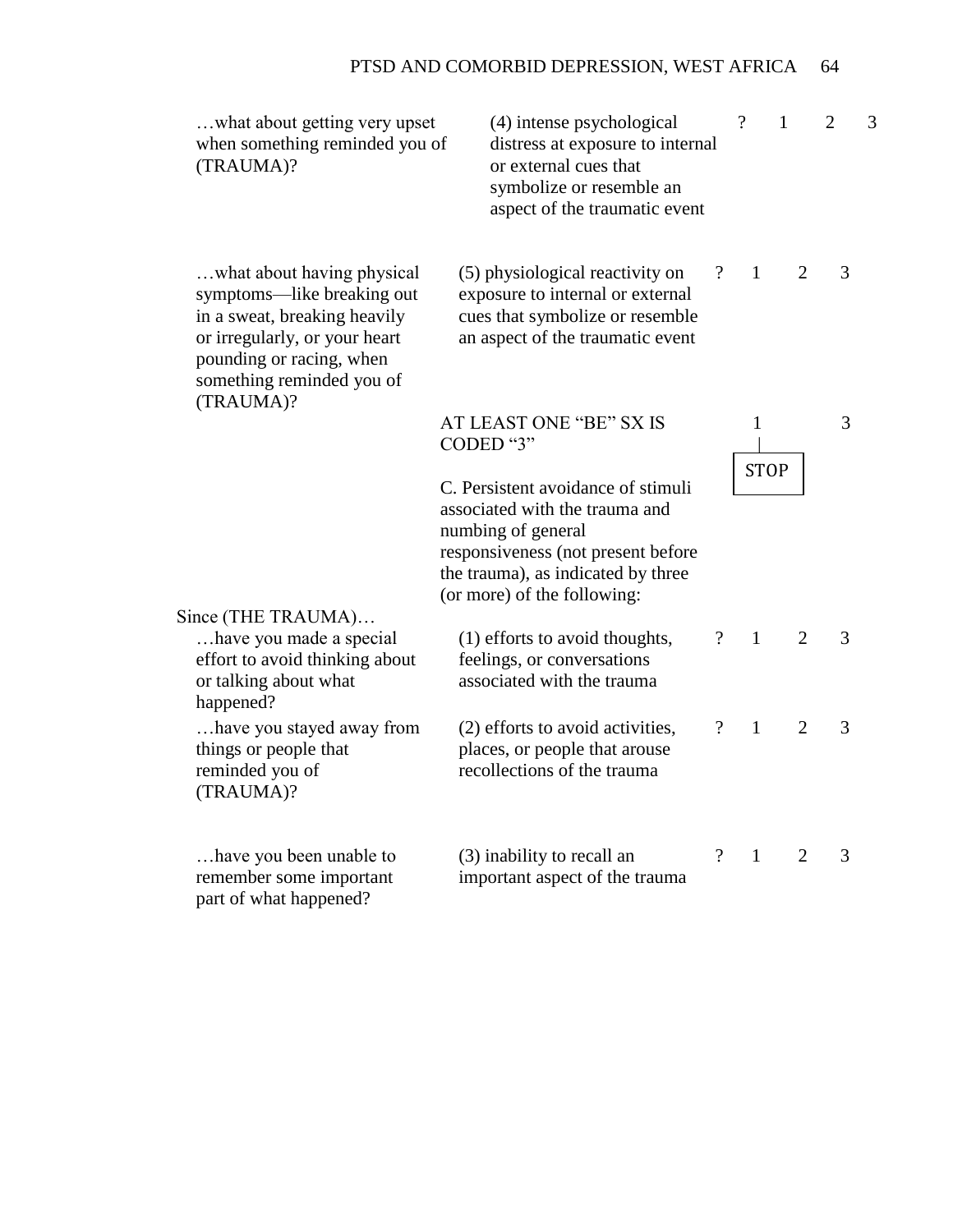# PTSD AND COMORBID DEPRESSION, WEST AFRICA 65

| have you been less<br>interested in doing things that<br>used to be important to you,<br>like seeing friends, reading<br>books or watching TV? | (4) markedly diminished<br>interest or participation in<br>significant activities                                                    | $\overline{?}$           | 1                | 2              | 3 |
|------------------------------------------------------------------------------------------------------------------------------------------------|--------------------------------------------------------------------------------------------------------------------------------------|--------------------------|------------------|----------------|---|
| have you felt distant or cut<br>off from others?                                                                                               | (5) feeling of detachment or<br>estrangement from others                                                                             | $\overline{\mathcal{L}}$ | $\mathbf{1}$     | $\overline{2}$ | 3 |
| have you felt "numb" or<br>like you no longer had strong<br>feelings about anything or<br>loving feelings for anyone?                          | (6) restricted range of affect,<br>(e.g., unable to have loving<br>feelings)                                                         | $\overline{\mathcal{L}}$ | $\mathbf{1}$     | $\overline{2}$ | 3 |
| did you notice a change in<br>the way you think about or<br>plan for the future?                                                               | (7) sense of foreshortened future<br>(e.g., does not expect to have a<br>career, marriage, children, or a<br>normal life span)       | $\overline{\mathcal{L}}$ | $\mathbf{1}$     | 2              | 3 |
|                                                                                                                                                | AT LEAST 3 "C" SXS ARE<br>CODED "3"                                                                                                  |                          | 1<br><b>STOP</b> |                | 3 |
| Since (THE TRAUMA)                                                                                                                             | D. Persistent symptoms of<br>increased arousal (not present<br>before the trauma) as indicated by<br>two (or more) of the following: |                          |                  |                |   |
| have you had trouble.<br>sleeping? (What kind of<br>trouble?)                                                                                  | (1) difficulty falling or staying<br>asleep                                                                                          | $\boldsymbol{?}$         | $\mathbf{1}$     | $\overline{2}$ | 3 |
| have you been unusually<br>irritable? What about<br>outbursts of anger?                                                                        | (2) irritability or outbursts of<br>anger                                                                                            | $\overline{?}$           | $\mathbf{1}$     | 2              | 3 |
| have you had trouble<br>concentrating?                                                                                                         | (3) difficulty concentrating                                                                                                         | $\overline{\mathcal{L}}$ | $\mathbf{1}$     | 2              | 3 |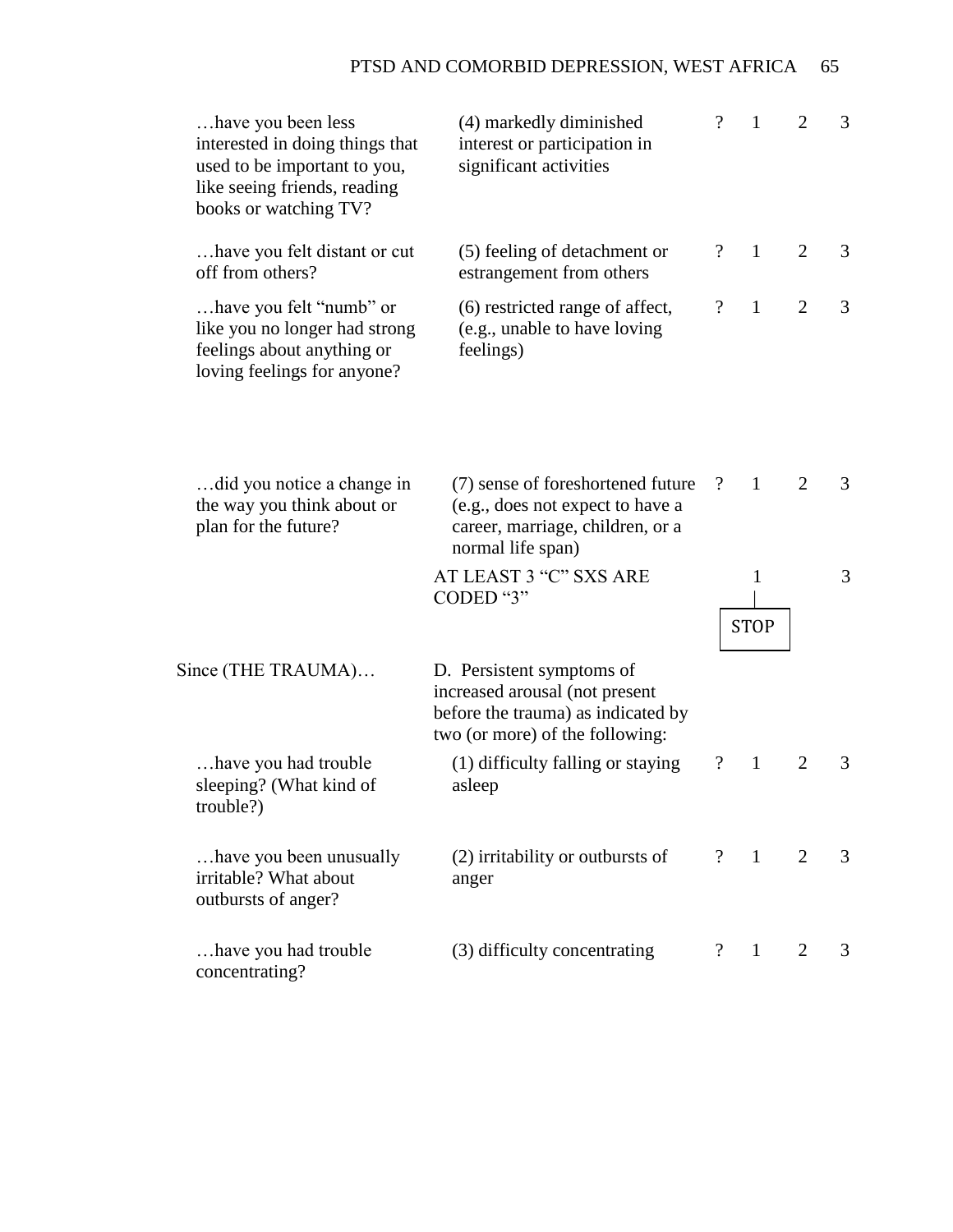| have you been watchful or<br>on guard even though there<br>was no reason to be? | (4) hypervigilance               | ?         |             | $\mathcal{R}$ |
|---------------------------------------------------------------------------------|----------------------------------|-----------|-------------|---------------|
| have you been jumpy or<br>easily startled, like by<br>sudden noises?            | (5) Exaggerated startle response | $\cdot$ ? | $\boxed{1}$ | 3             |
|                                                                                 | AT LEAST TWO "D" SXS ARE         |           |             |               |
|                                                                                 | CODED "3"                        |           |             |               |
|                                                                                 |                                  |           |             |               |
|                                                                                 |                                  |           | STOP        |               |
|                                                                                 |                                  |           |             |               |

| About how long did these | E. Duration of the disturbance           |      |  |
|--------------------------|------------------------------------------|------|--|
| problems—(CITE POSITIVE  | (symptoms in criteria $B, C, and D$ ) is |      |  |
| PTSD SYMPTOMS)—last?     | more than one month                      | STOP |  |
|                          |                                          |      |  |

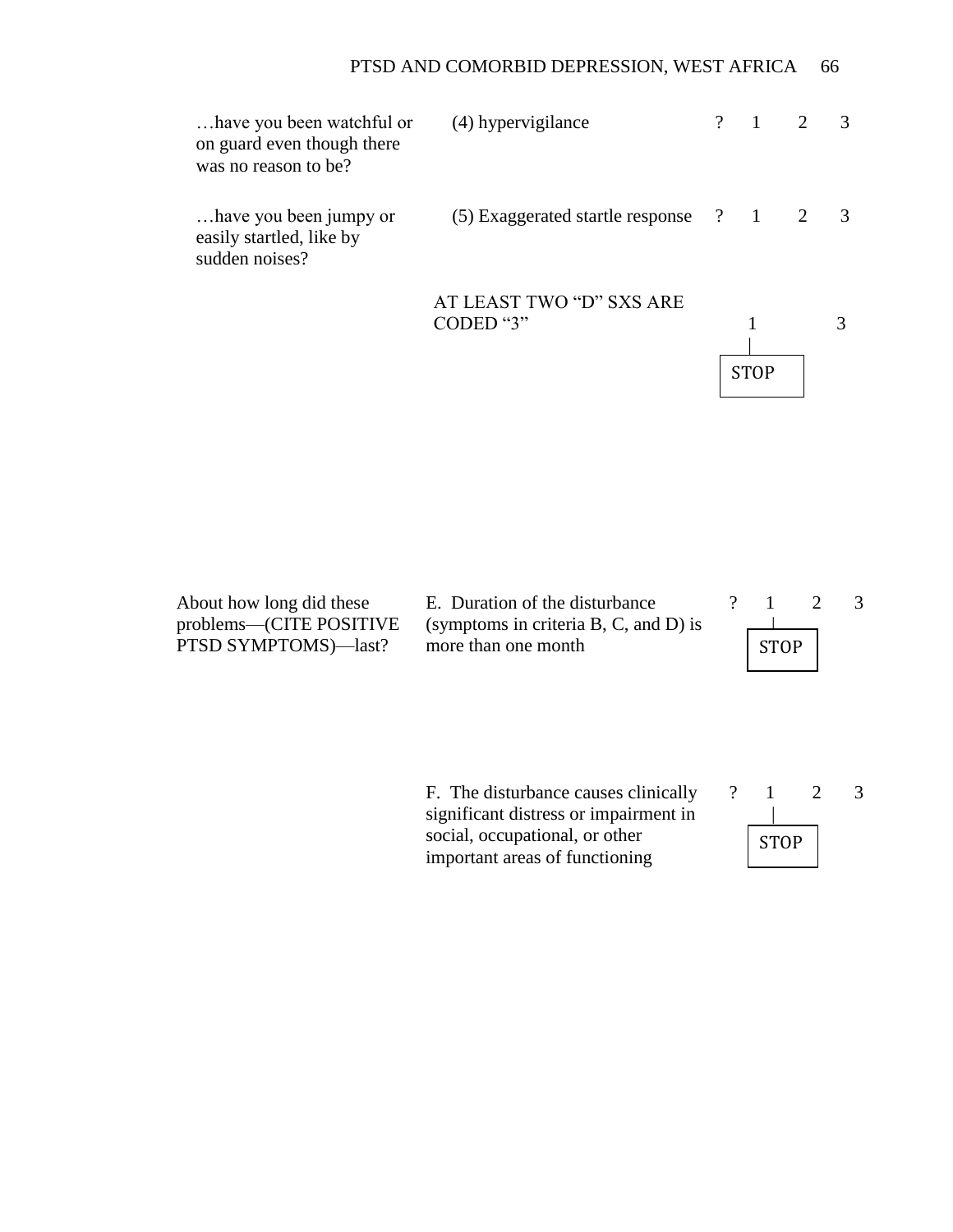POSTTRAUMATIC STRESS DISORDER CRITERIA A,B,C,D,E, AND F ARE CODED "3"

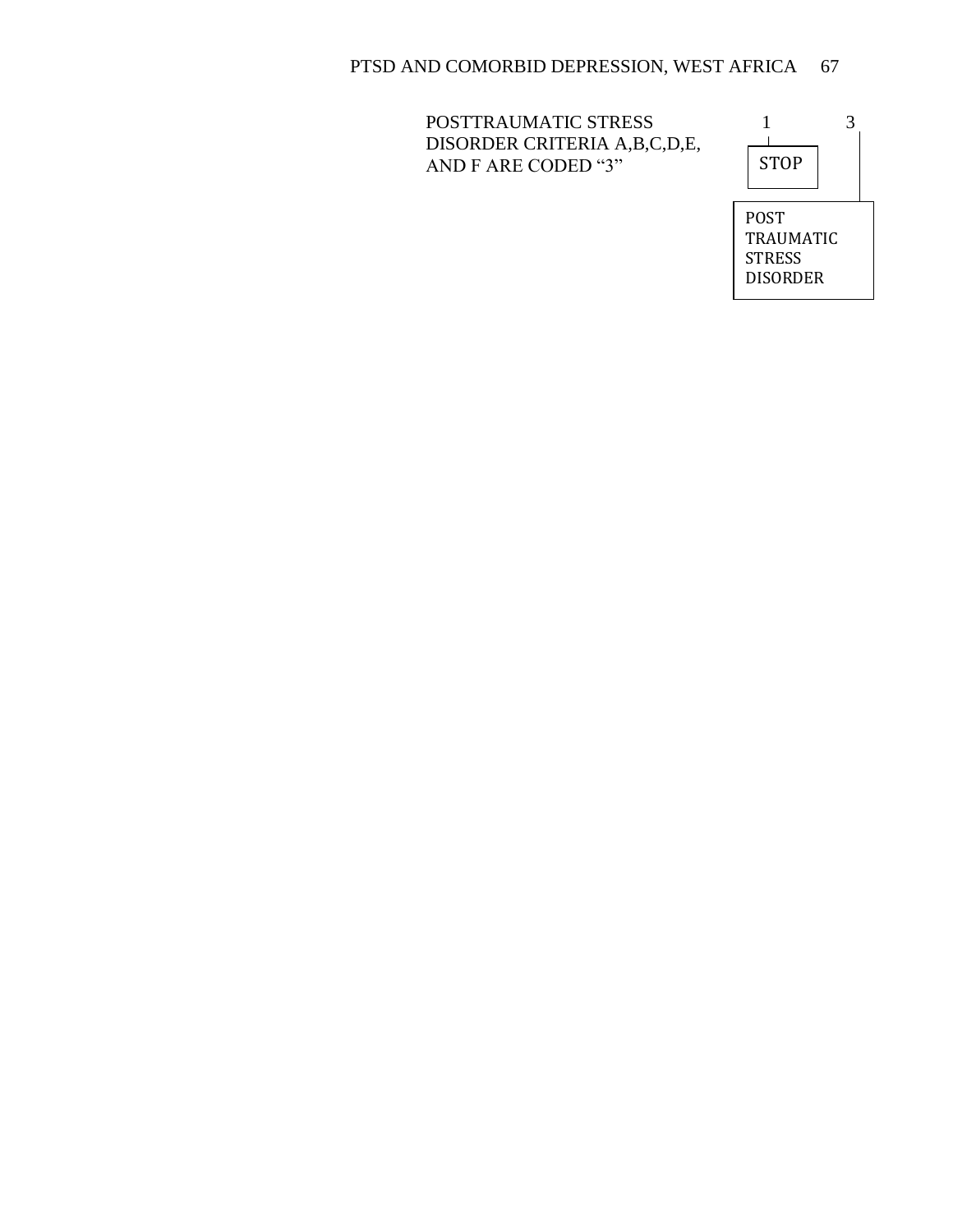### **CES-D**

(1=rarely or none of the time, less than 1 day; 2=some or a little of the time, 1-2 days; 3=occasionally or a moderate amount of time, 3-4 days; 4=most or all of the time, 5-7 days)

- 1 2 3 4
- O O O O During the last week, how often were you bothered by things that don't usually bother you?
- O O O O How often did you not feel like eating; that is, your appetite was poor?
- O O O O How often did you feel that you could not shake off the blues even with help from your family and friends?

Remember, these are about how you felt this past week.

- O O O O How often did you feel that you were just as good as other people?
- O O O O How often did you have trouble keeping your mind on what you were doing?
- O O O O How often did you feel depressed?
- O O O O How often did you feel that everything you did was an effort?

Remember, these are about how you felt this past week.

- O O O O How often did you feel hopeful about the future?
- O O O O How often did you feel your life had been a failure?
- O O O O How often did you feel fearful?
- O O O O How often was your sleep restless?
- O O O O How often did you feel happy?

Remember, these are about how you felt this past week.

- O O O O How often did you talk less than usual?
- O O O O How often did you feel lonely?
- O O O O How often did you feel that other people were unfriendly?
- O O O O How often did you feel that you were enjoying life?
- O O O O How often did you have crying spells?
- O O O O How often did you feel sad?
- O O O O How often did you feel that people disliked you?
- O O O O How often did you feel as if you could not "get going?"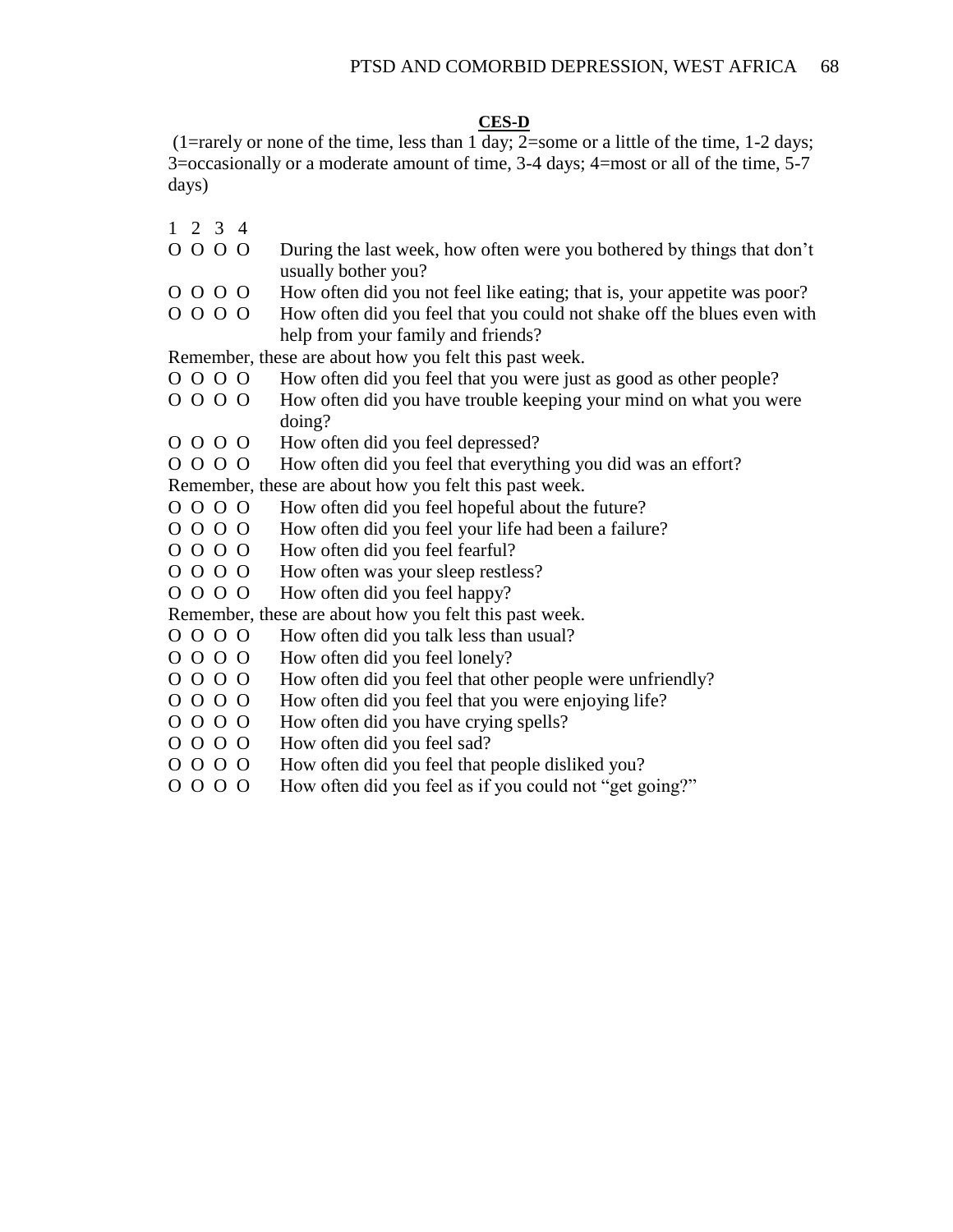# Appendix B: Data Tables

| <b>PTSD</b> | Depression |
|-------------|------------|
|             |            |
| 7           | 45         |
| 133         | 93         |
| 140         | 138        |
| 5%          | 33%        |
|             |            |

## *Table 1.* Prevalence Rates of PTSD and Depression

*Note.* Total number for depression is different than the total for PTSD because there were two participants who took the SCID-I but not the CES-D.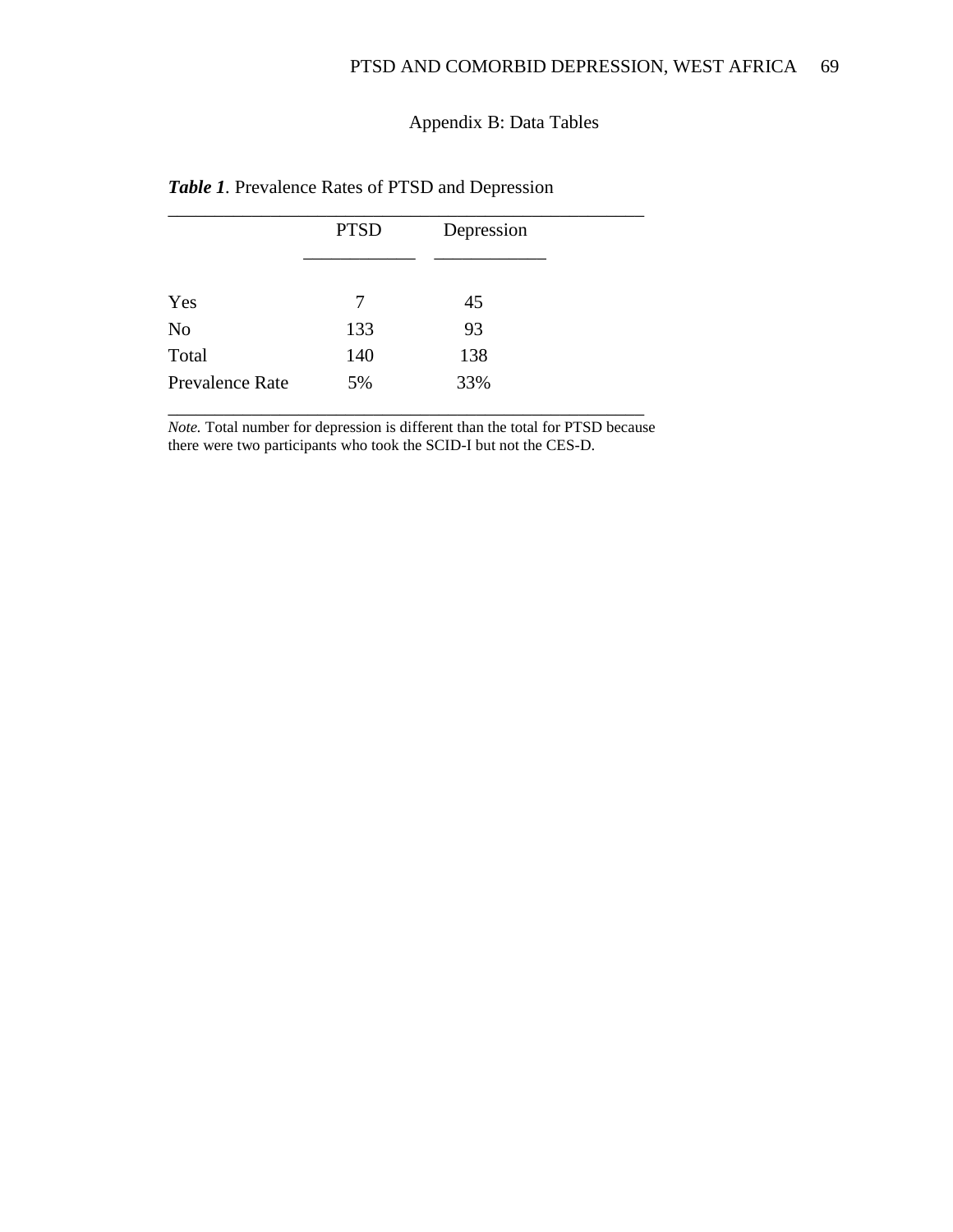|                              |       | <b>PTSD</b> |
|------------------------------|-------|-------------|
|                              | Yes   | No          |
| Number of Participants       |       | 131         |
| <b>Mean Depression Score</b> | 23.86 | 13.84       |
| <b>Standard Deviation</b>    | 10.45 | 9.19        |

*Table 2.* Differences in Depression Scores Based on the Diagnosis of PTSD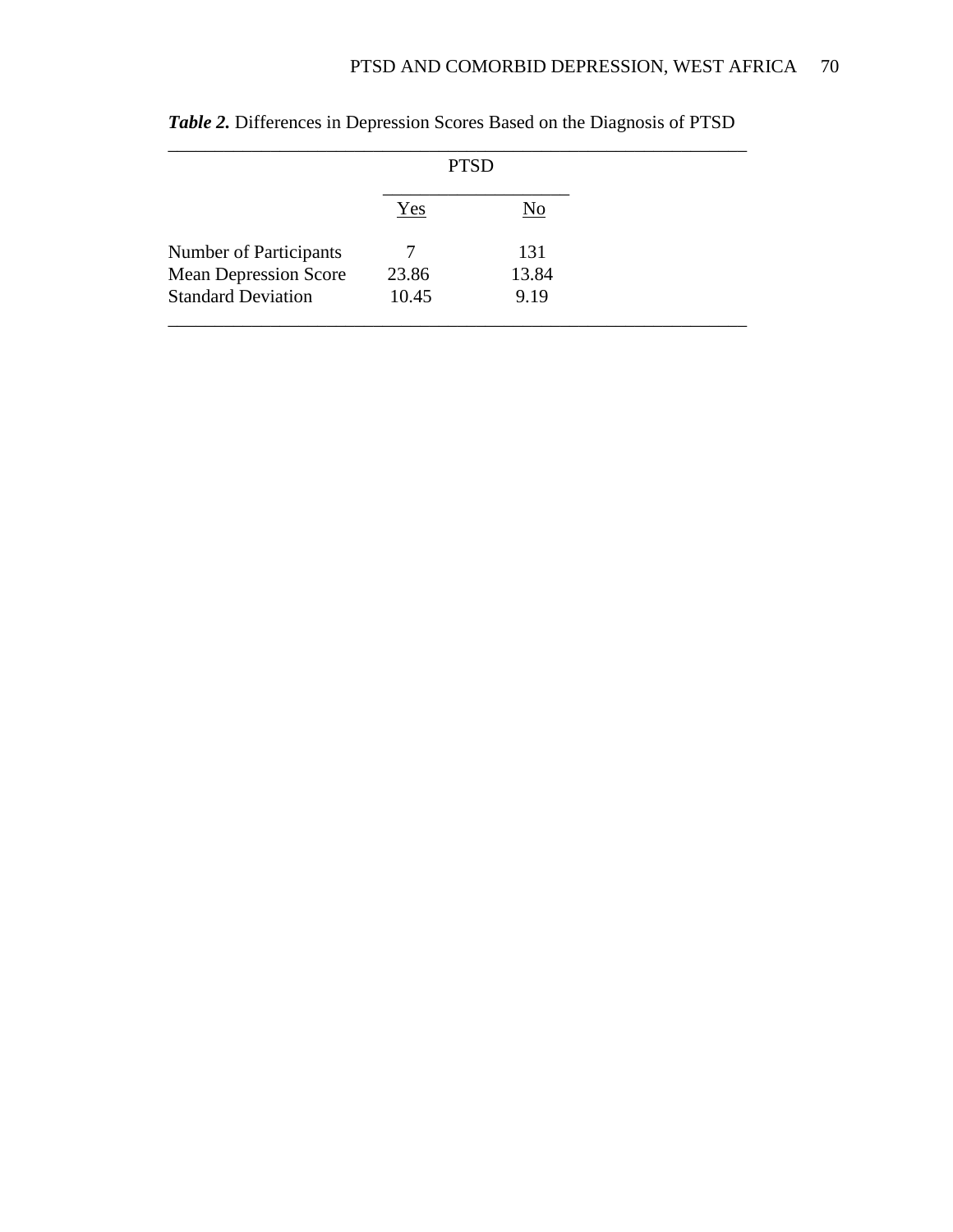| <b>Item Statistics</b>       |       |
|------------------------------|-------|
| <b>Total Number of Items</b> | 20    |
| Mean                         | 1.714 |
| Range                        | .870  |
| Variance                     | .037  |
| Cronbach's Alpha             | .819  |

*Table 3.* Scale Reliability Analysis for the CES-D

*Note.* All items on the CES-D have a possible score of 1-4.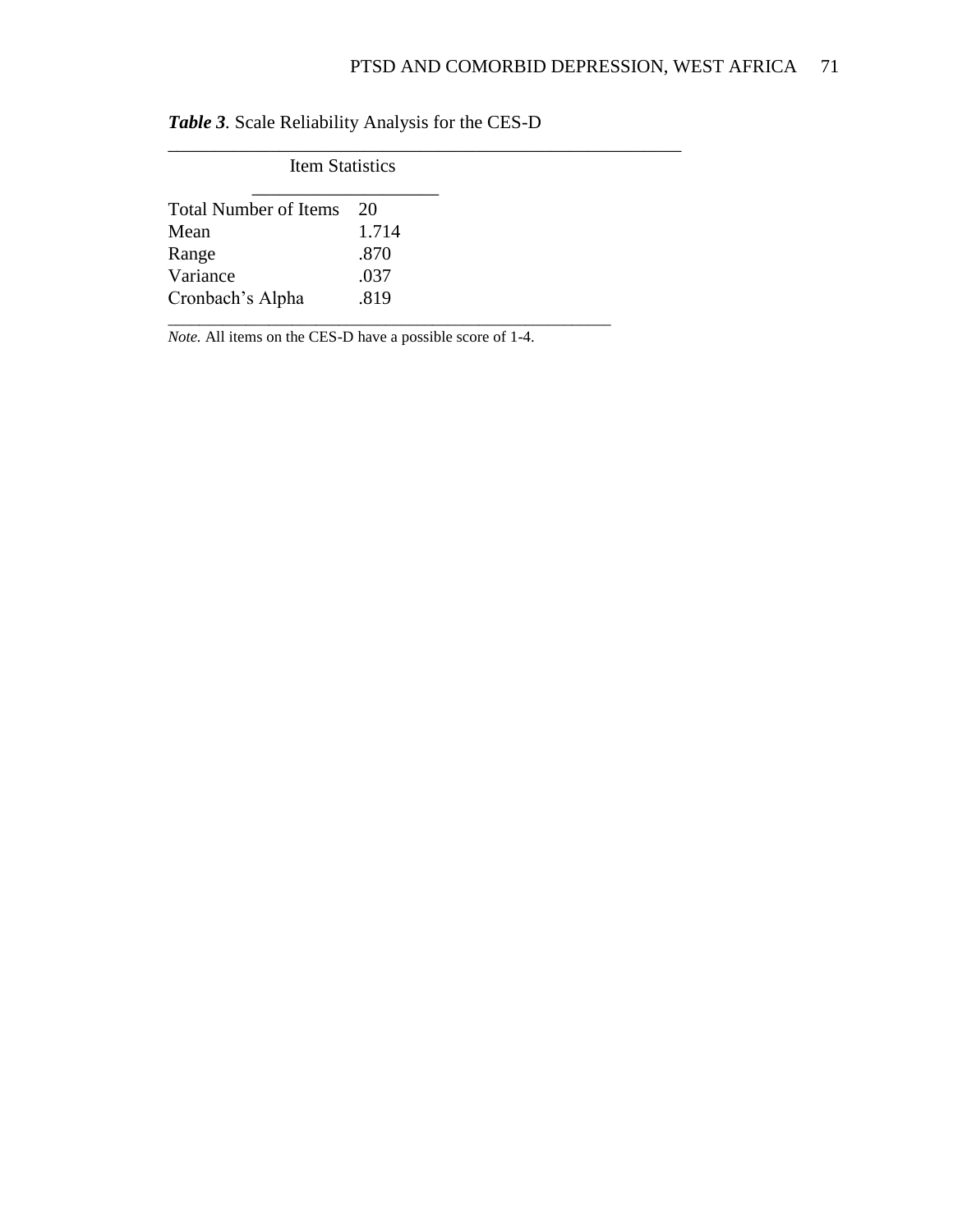|                                                | <b>Item Total Statistics</b>     |                                         |                                        |                                    |                                           |
|------------------------------------------------|----------------------------------|-----------------------------------------|----------------------------------------|------------------------------------|-------------------------------------------|
|                                                | Scale Mean<br>if Item<br>Deleted | Scale<br>Variance if<br>Item<br>Deleted | Corrected<br>Item-Total<br>Correlation | Squared<br>Multiple<br>Correlation | Cronbach's<br>Alpha if<br>Item<br>Deleted |
| <b>Bothered By Things</b>                      | 32.62                            | 80.435                                  | .434                                   | .489                               | .808                                      |
| Not Feel Like Eating                           | 32.40                            | 80.897                                  | .327                                   | .227                               | .814                                      |
| Not Shake Off the Blues                        | 32.59                            | 79.966                                  | .461                                   | .365                               | .807                                      |
| Just As Good As Other People                   | 32.52                            | 82.563                                  | .263                                   | .190                               | .818                                      |
| Trouble Keeping Mind On<br>What You Were Doing | 32.52                            | 79.153                                  | .470                                   | .410                               | .806                                      |
| Depressed                                      | 32.70                            | 78.392                                  | .565                                   | .518                               | .802                                      |
| Everything Was An Effort                       | 32.08                            | 81.075                                  | .285                                   | .330                               | .818                                      |
| Hopeful About the Future                       | 32.80                            | 86.929                                  | .071                                   | .144                               | .825                                      |
| Life Had Been a Failure                        | 32.71                            | 79.422                                  | .479                                   | .382                               | .806                                      |
| Fearful                                        | 32.75                            | 81.928                                  | .392                                   | .355                               | .811                                      |
| <b>Sleep Restless</b>                          | 32.68                            | 81.645                                  | .352                                   | .287                               | .813                                      |
| Happy                                          | 32.59                            | 79.884                                  | .466                                   | .330                               | .807                                      |
| <b>Talk Less Than Usual</b>                    | 32.58                            | 79.984                                  | .433                                   | .511                               | .808                                      |
| Lonely                                         | 32.35                            | 78.590                                  | .449                                   | .380                               | .807                                      |
| Other People Unfriendly                        | 32.46                            | 83.152                                  | .223                                   | .280                               | .820                                      |
| Enjoying Life                                  | 32.42                            | 82.443                                  | .280                                   | .337                               | .816                                      |
| Crying Spells                                  | 32.95                            | 81.080                                  | .525                                   | .479                               | .806                                      |
| Sad                                            | 32.38                            | 76.451                                  | .645                                   | .563                               | .797                                      |
| People Disliked You                            | 32.71                            | 78.930                                  | .536                                   | .449                               | .803                                      |
| Could Not "Get Going"                          | 32.61                            | 84.846                                  | .191                                   | .219                               | .820                                      |

 $\overline{\phantom{a}}$ 

# *Table 4.* Scale Reliability Analysis for Individual Items of the CES-D

\_\_\_\_\_\_\_\_\_\_\_\_\_\_\_\_\_\_\_\_\_\_\_\_\_\_\_\_\_\_\_\_\_\_\_\_\_\_\_\_\_\_\_\_\_\_\_\_\_\_\_\_\_\_\_\_\_\_\_\_\_\_\_\_\_\_\_\_\_\_\_\_\_\_\_\_\_\_ \_\_\_\_\_\_\_\_\_\_\_\_\_\_\_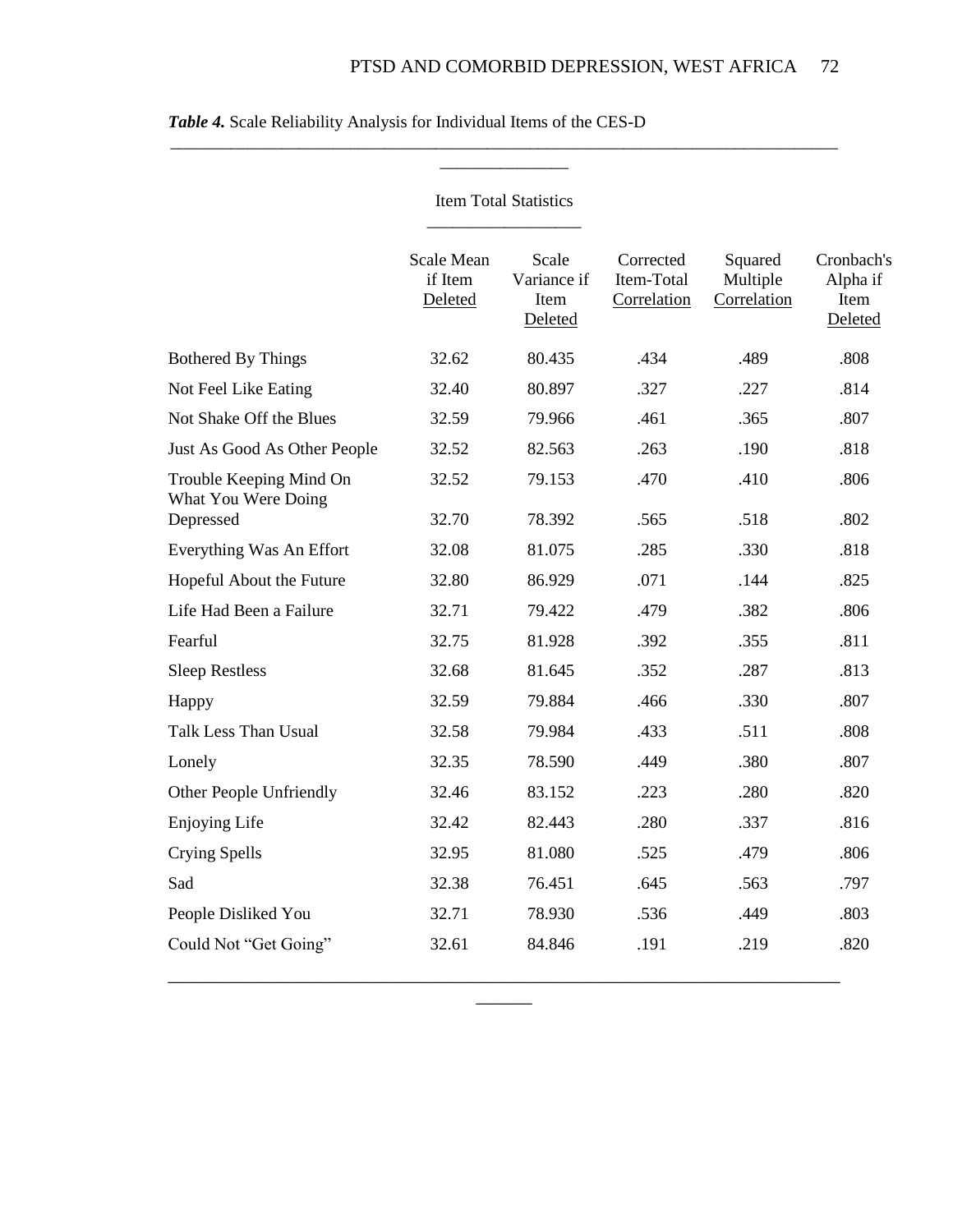## *Table 5.* Types of Trauma

|                                        | Men | Women |
|----------------------------------------|-----|-------|
| <b>Type of Trauma</b>                  |     |       |
| Accident                               | 18  | 6     |
| Disaster                               |     |       |
| Non-Sexual Assault (acquaintance)      |     |       |
| Non-Sexual Assault (stranger)          | 5   | 2     |
| Sexual Assault (acquaintance)          |     |       |
| Sexual Assault (stranger)              |     |       |
| Combat                                 |     |       |
| Sexual Contact Under 18 with Someone 5 |     |       |
| or More Years Older                    |     |       |
| Imprisonment                           |     |       |
| Torture                                |     |       |
| Life-Threatening Illness               |     |       |
| <b>Other Traumatic Event</b>           | 25  | 15    |

## Number of Events Reported

*Note. The category types of trauma are based on those designated by the Posttraumatic Stress Diagnostic Scale (PDS; Foa, 1996). Many of the traumas reported did not correspond with a specific category, and therefore were placed in the "other" category.* 

\_\_\_\_\_\_\_\_\_\_\_\_\_\_\_\_\_\_\_\_\_\_\_\_\_\_\_\_\_\_\_\_\_\_\_\_\_\_\_\_\_\_\_\_\_\_\_\_\_\_\_\_\_\_\_\_\_\_\_\_\_\_\_\_\_\_\_\_\_\_\_\_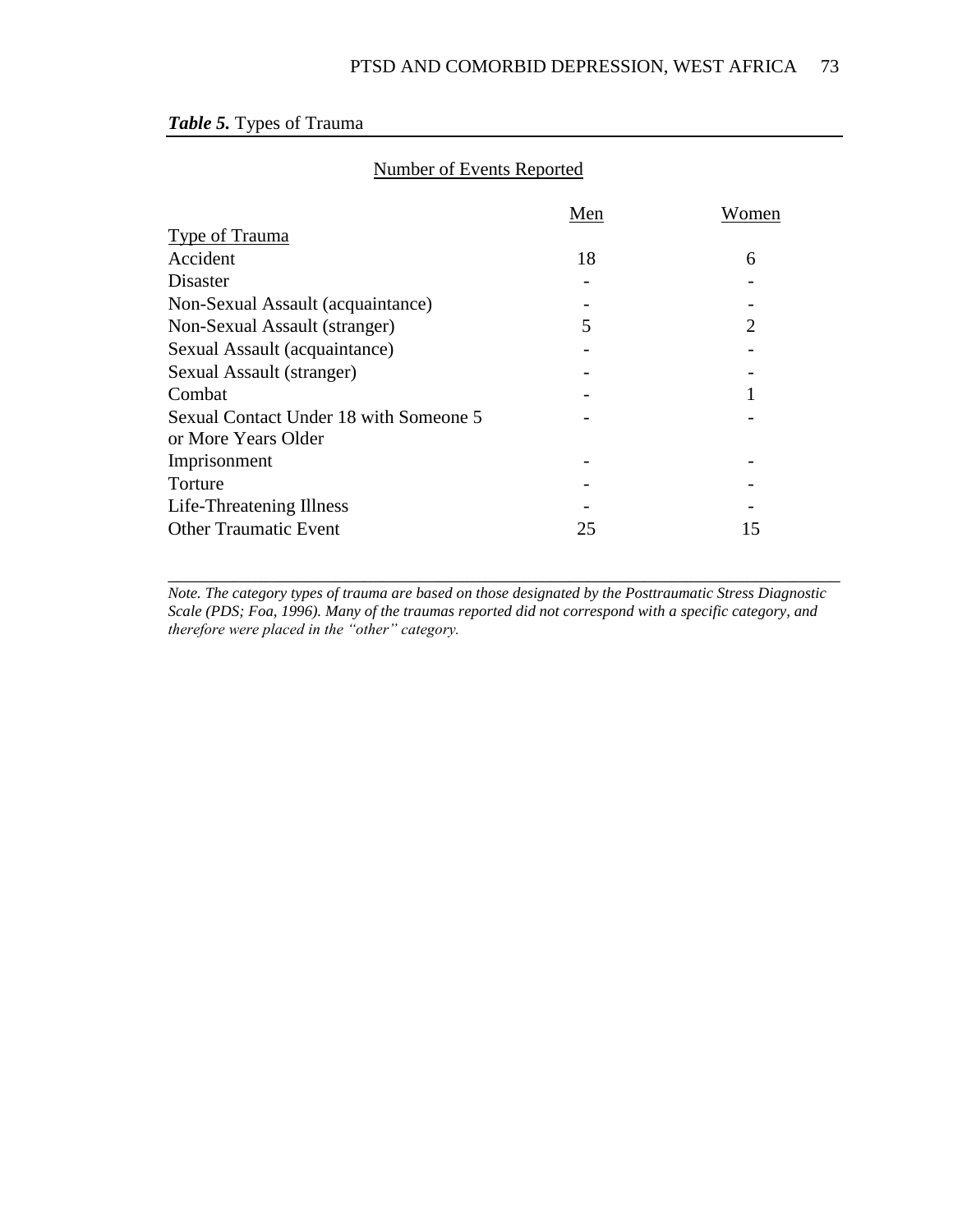|                                       |                |                | <u>Age</u>     |                |                |
|---------------------------------------|----------------|----------------|----------------|----------------|----------------|
| <b>Marital Status</b>                 | 18-24          | $25 - 34$      | $35 - 44$      | $45 - 54$      | $55+$          |
| Married                               | $\overline{2}$ | 14             | 12             | 10             | 5              |
| Divorced                              |                | 3              | 3              |                |                |
| Widowed                               |                | 1              | 1              |                |                |
| Separated                             |                | $\overline{2}$ |                |                |                |
| Never Married                         | 49             | 34             | $\overline{2}$ | $\overline{2}$ |                |
| Number of Children                    |                |                |                |                |                |
| None                                  | 48             | 32             | $\overline{2}$ | 1              |                |
| $1 - 2$                               | 3              | 20             | 6              | $\overline{2}$ |                |
| $3-4$                                 |                | $\overline{2}$ | 10             | $\overline{4}$ | $\overline{2}$ |
| $5-6$                                 |                |                | 1              | 3              | $\mathbf{1}$   |
| $7+$                                  |                |                |                | 1              | $\overline{2}$ |
| Level of Education                    |                |                |                |                |                |
| Grade 6 or Less                       | 2              | 5              | 5              | 1              | $\overline{2}$ |
| Grade 7-12 (without graduation)       | 17             | 14             | $\overline{4}$ | 3              | $\overline{2}$ |
| <b>High School or Equivalent</b>      | 20             | 15             | 7              | 3              |                |
| <b>Completed Some College</b>         | 6              | 4              |                | 1              | $\mathbf{1}$   |
| Graduated 2 year College              | 1              | 4              | $\overline{2}$ | 3              |                |
| <b>Graduated 4 Year College</b>       | 1              | 5              |                |                |                |
| Part Grad/Professional School         | 1              | $\mathbf{1}$   |                |                |                |
| Completed Grad/Professional<br>School | 1              |                |                |                |                |

|  | Table 6. Demographic Information for Participants |  |  |  |
|--|---------------------------------------------------|--|--|--|
|--|---------------------------------------------------|--|--|--|

*Note. The total number of participants was 140, however for the Item "Level of Education" there were nine participants who did not answer the question.*